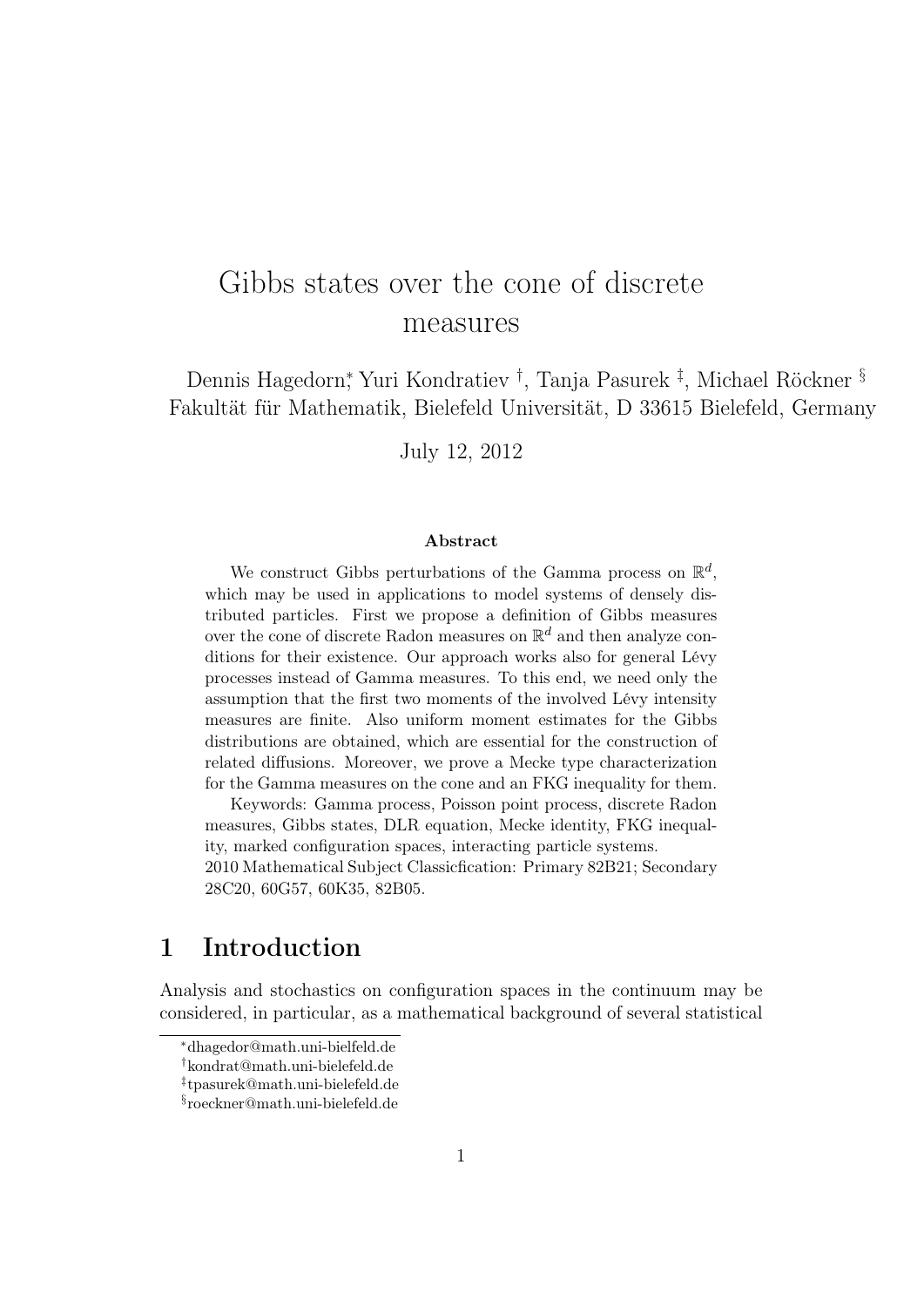physics models. For example, the equilibrium states of classical free gases are given by Poisson measures (Poisson point processes) on configuration spaces. The states of interacting gases may be defined as Gibbs measures which are «singular perturbations» of Poisson measures in the framework of the wellknown Dobrushin-Lanford-Ruelle (DLR) formalism, see, e.g., [7, 8, 25, 28]. For complex systems with a non-trivial internal structure of their elements (like, e.g., ecological systems in the presence of biological diversity), the notion of a free system shall be specified in any particular case. As possible candidates for the role of equilibrium states here, Lévy processes on corresponding location spaces may be used. Then a construction of equilibrium states in the presence of interactions needs a proper generalization of the DLR approach. The latter is the main aim of our paper.

In particular, this framework is well-suitable to model a new class of interacting particle systems in the continuum  $\mathbb{R}^d$ ,  $d \in \mathbb{N}$ , in which to each particle  $x \in \mathbb{R}^d$  one attaches an additional positive characteristic (mark)  $s_x$ being distributed according to some *infinite Lévy* measure  $\lambda(ds)$  on  $\mathbb{R}^*_+ :=$  $(0, \infty)$ . A drastic difference between marks and position is reflected in the special properties of the corresponding Gibbs states. A new topological issue is that these states are supported by locally finite, postive discrete measures on the location space  $\mathbb{R}^d$ . The cone  $\mathbb{K}(\mathbb{R}^d)$  of such measures constitutes an intermediate «coordinate» space between the spaces  $\Gamma(\mathbb{R}^d)$  and  $\mathbb{M}(\mathbb{R}^d)$  of locally finite configurations resp. Radon measures over  $\mathbb{R}^d$ .



Each measure  $\eta \in K(\mathbb{R}^d)$  can be written in the form

$$
\eta = \sum_{i} s_i \delta_{x_i} \quad \text{with } s_i > 0.
$$

Because of a possibly high concentration of the intensity measure  $\lambda(ds)$  near zero, the positions of particles  $x \in \mathbb{R}^d$  form typically a *dense* countable set in  $\mathbb{R}^d$ , i.e., in each open  $\Delta \subset \mathbb{R}^d$  there are a.s. infinitely many  $x_i$ 's. This is principally different from the case of marked configuration spaces with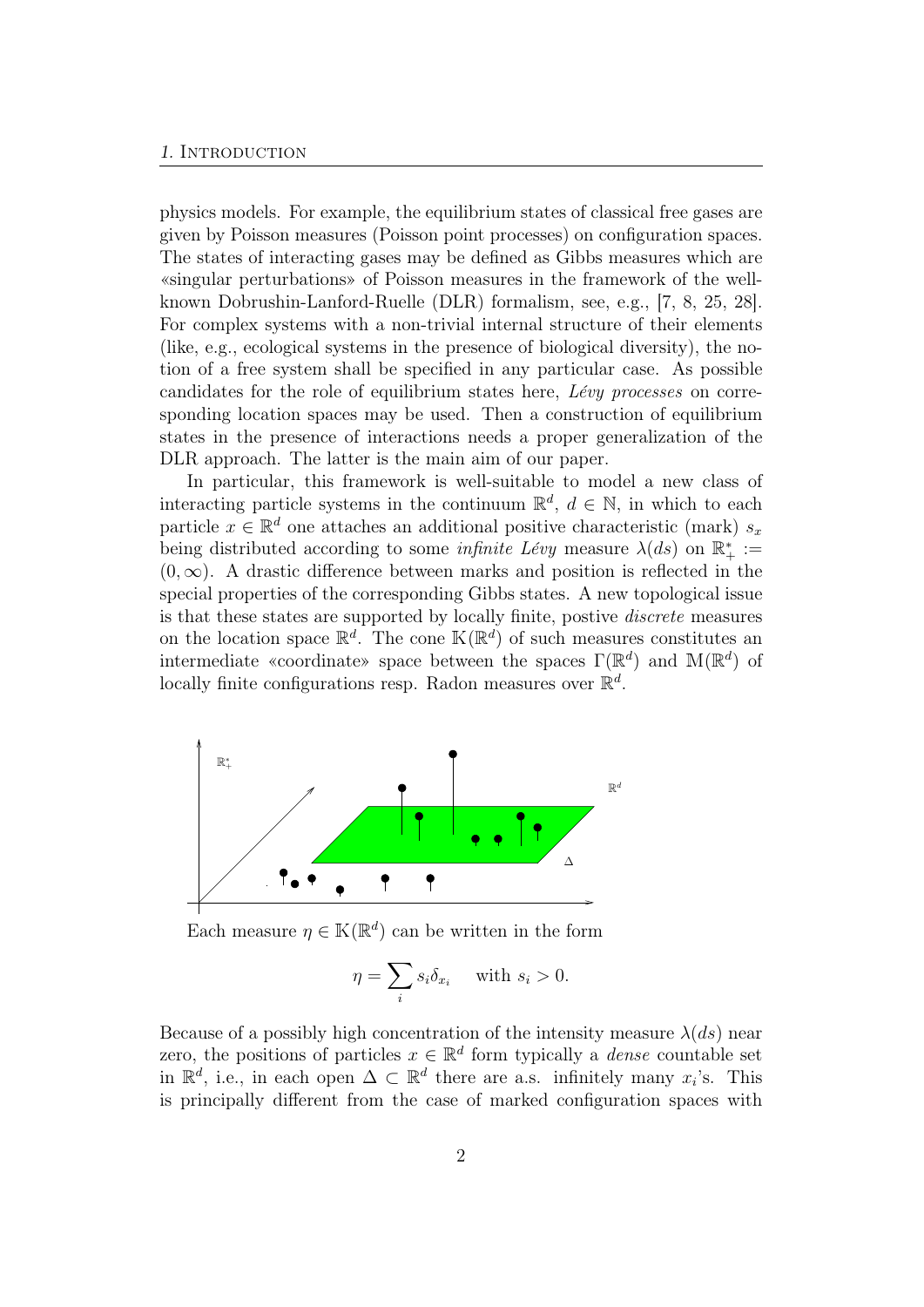finite measures on marks, which was mostly studied in the literature (cf., e.g.,  $[1, 2, 23, 26]$  and the references therein).

Although the results of our considerations below hold for quite general Lévy processes (cf. Section 5), for simplicity, we focus here on the particular case of so-called Gamma measures corresponding to the choice of

$$
\lambda(ds) := \theta e^{-s} / s ds \quad \text{ with } \theta > 0.
$$

This case is especially interesting in applications and has several additional analytic properties, e.g., related with the quasi-invariance of Gamma measures.

Gamma processes on general location spaces X and associated Gamma measures on the corresponding cone  $K(X)$  appear in quite different areas of modern analysis and probability. One of the most impressive highlights here is an essential role of Gamma measures in the respresentation theory of big groups, as it was discovered first by Vershik, Gelfand and Graev in [43]. Furthermore, Gamma measures are closely related to additive and multiplicative Lebesgue measures in infinite dimensions (cf. [41, 42]). On the other hand, they deliver an example of measures admitting a closed form of the analytic generating functional for orthogonal polynomials. The latter yields the corresponding chaos decomposition and leads to a well developed version of the white noice analysis  $(cf., e.g., [24])$ . Along with Gaussian measures on linear spaces and Poisson measures on configuration spaces, Gamma measures on the cone constitute the third prominent example of measures in infinite dimensions due to a version of Meixner's classification (cf. [31]). And, finally, Gamma measures (and more general compound Poisson measures) form an important class of random fields in statistics and applications to the theory of interacting particle systems. So, in [40], the Gamma measures appear as examples of "invariant probability measures for a class of continuous state branching processes with immigration"<sup>1</sup>.

The paper is organized as follows: In Section 2 we introduce a family of Gamma measures  $\mathcal{G}_{\theta}, \theta > 0$ , on the cone  $\mathbb{K}(\mathbb{R}^d)$  and discuss their basic properties. In Section 3, we fix a (not necessarily nonnegative) stable pair potential  $\phi(x, y)$  and define the corresponding Gibbs reconstructions  $\mu \in G(\phi)$ of the «free» measure  $\mathcal{G}_{\theta}$  as a solution of the DLR equation (3.19). We further reduce our considerations to a proper subset  $G<sup>t</sup>(\phi)$  of so called *tempered* Gibbs measures with controlled growth (cf. Eq. (3.22)). In Section 4 we prove the main Theorems 4.11 and 4.12 on existence and à-priori moment bounds for  $\mu \in G^t(\phi)$ . Note that, just as in most of the continuous particle

<sup>&</sup>lt;sup>1</sup>This is cited from [40, Abstract].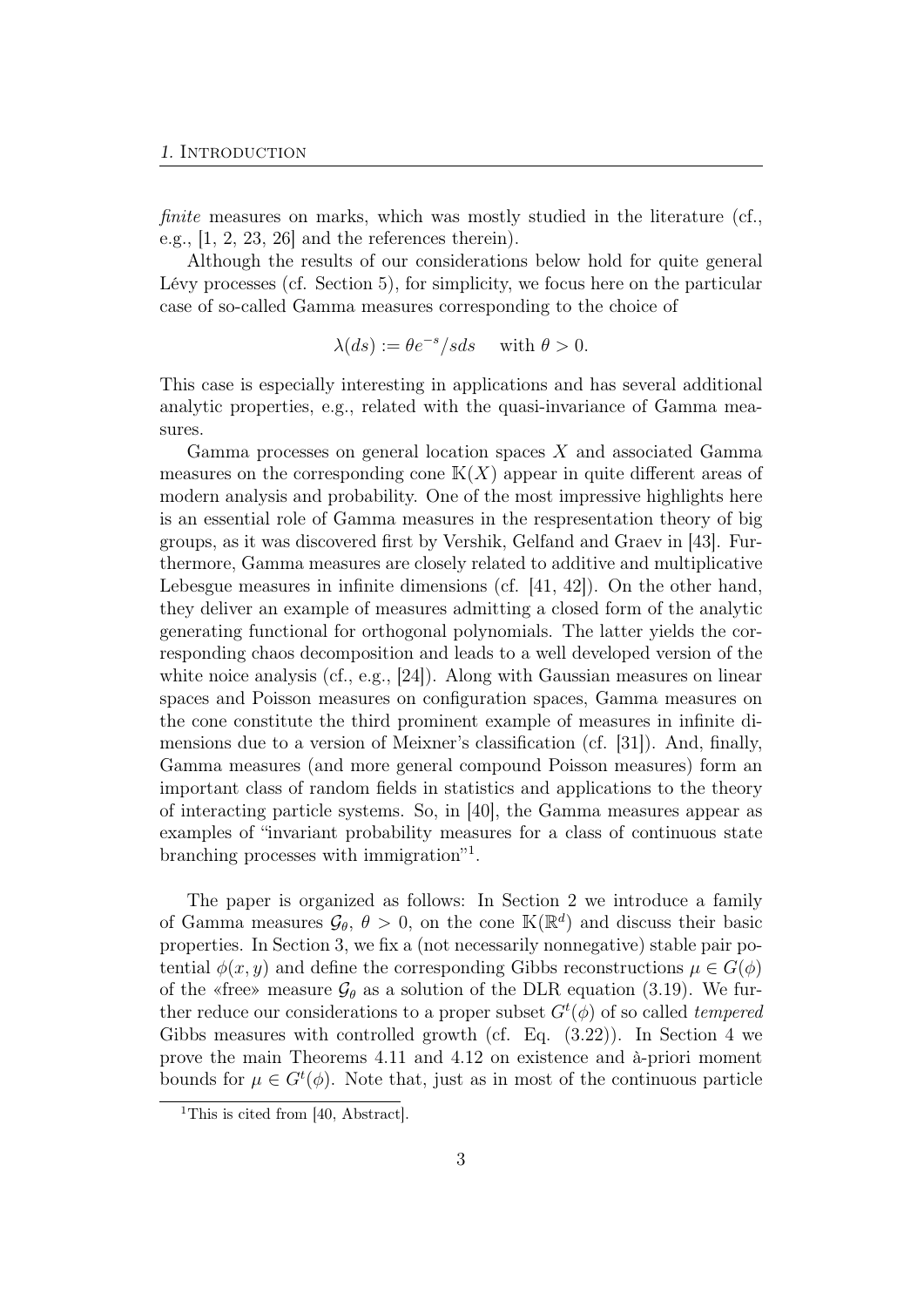systems, the existence problem for Gibbs states on the cone  $\mathbb{K}(\mathbb{R}^d)$  is far from being evident (even in the simpler case of  $\phi > 0$ ). Since the interacting potentials appearing here void, in general, the usual assumptions of integrability and translation invariance, Ruelle's technique of superstability estimates (cf. [2, 29, 38, 39]) does not apply directly. Another basic method, which relies on a fundamental Dobrushin's existence criterium (cf. [7, 8]), is neither applicable because of missing regularity properties of the interaction (cf. Remark 4.1). Therefore, we develop an analytic approach to the existence problem of Gibbs measures in this situation. It employs Lyapunov functionals, weak dependence of the Gibbs specification on boundary conditions and a proper topology of local setwise convergence. On configuration spaces, this approach was first applied in [25] to construct Gibbs perturbations of Poisson point fields with spatially irregular intensity measures. In Section 5, we comment on the results obtained so far and outline some core extensions of the initial model. Finally, in Section 6, we have a closer look at the intrinsic relation between Gamma and compound Poisson measures and derive a Mecke type identity and an FKG inequality for  $\mathcal{G}_{\theta}$ .

## 2 Gamma measures

As a location space, let us fix the d-dimensional Euclidean space  $(\mathbb{R}^d, | \cdot)$ |). It is endowed with the Lebesgue measure  $m(dx)$  on the Borel  $\sigma$ -algebra  $B(\mathbb{R}^d)$ . By  $\mathcal{B}_c(\mathbb{R}^d)$  we denote the ring of all bounded (i.e., those with compact closure) sets from  $\mathcal{B}(\mathbb{R}^d)$ . The continuous and compactly supported functions  $\varphi : \mathbb{R}^d \to \mathbb{R}$  form a locally convex vector space  $C_0(\mathbb{R}^d)$ , which is given a natural topology of uniform convergence on sets from  $\mathcal{B}_c(\mathbb{R}^d)$ . By the Riesz representation theorem, the dual space of  $C_0(\mathbb{R}^d)$  can be identified with the space  $\mathbb{M}(\mathbb{R}^d)$  of all *signed Radon* (i.e., locally finite) measures on  $(\mathbb{R}^d, \mathcal{B}(\mathbb{R}^d))$ . By definition, each  $\nu \in M(\mathbb{R}^d)$  is finite on all  $\Delta \in \mathcal{B}_c(\mathbb{R}^d)$ . The space  $M(\mathbb{R}^d)$ will be equipped with the *vague topology*, which is the coarsest topology making all mappings

$$
\mathbb{M}(\mathbb{R}^d) \ni \nu \mapsto \langle \varphi, \nu \rangle := \int_{\mathbb{R}^d} \varphi(x) \nu(dx), \quad \varphi \in C_0(\mathbb{R}^d), \tag{2.1}
$$

continuous. It is well known (see e.g. [20, 15.7.7]) that  $\mathbb{M}(\mathbb{R}^d)$  is *Polish*, i.e., there exists some separable and complete metric on  $M(\mathbb{R}^d)$  generating the vague topology. By  $\mathcal{B}(\mathbb{M}(\mathbb{R}^d))$  we denote the corresponding Borel  $\sigma$ -algebra on  $M(\mathbb{R}^d)$ ; the one-point sets (e.g.,  $\{\nu = 0\}$ ) clearly belong to  $\mathcal{B}(M(\mathbb{R}^d))$ . Let us abbreviate  $\mathbb{R}_+ := [0, +\infty)$  and  $\mathbb{R}_+^* := (0, +\infty)$ . By  $C_0^+(\mathbb{R}^d)$  resp.  $\mathbb{M}_+(\mathbb{R}^d)$ we denote the cone of all nonnegative functions  $\varphi \in C_0(\mathbb{R}^d)$  resp. the dual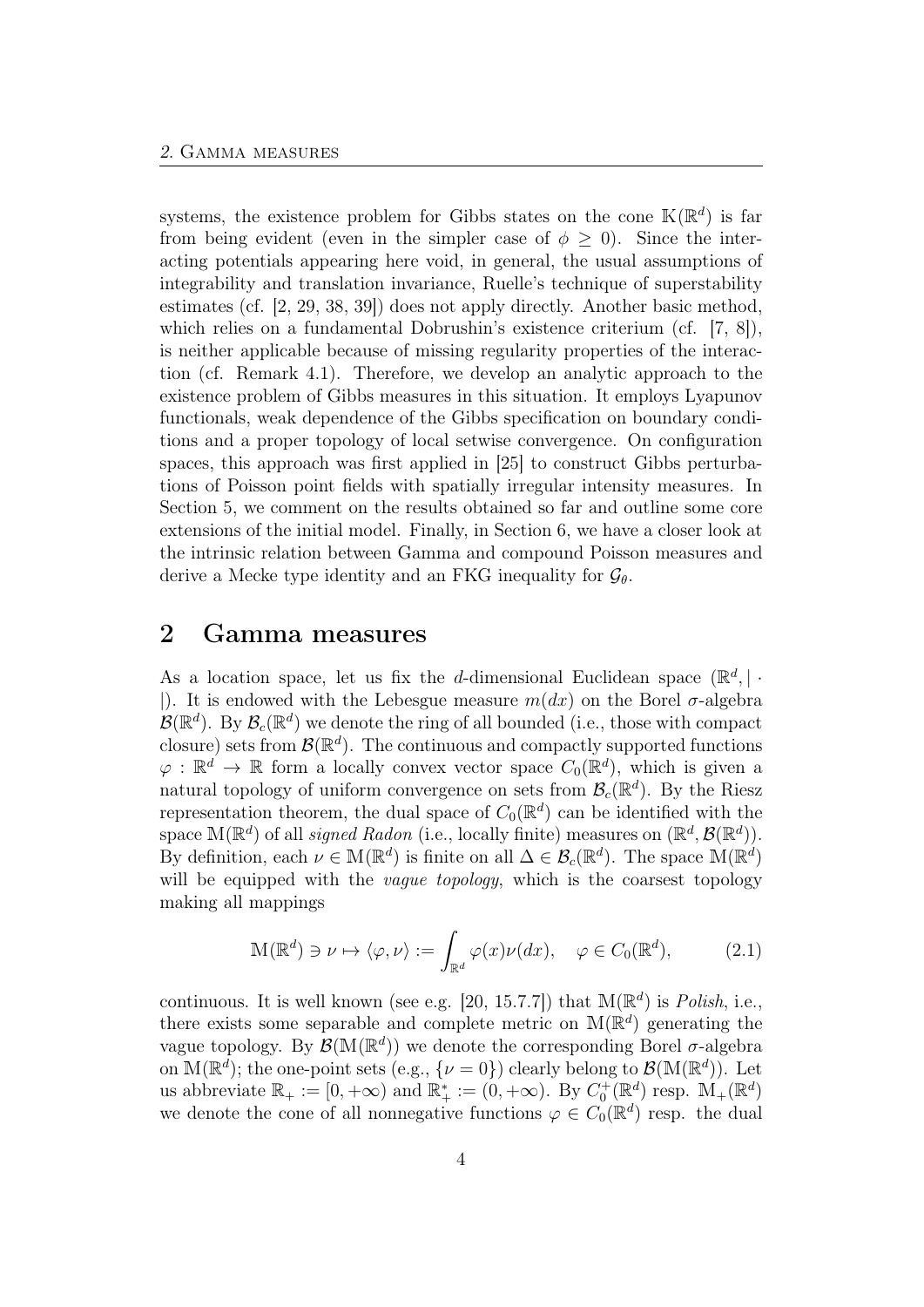cone of all nonnegative measures  $\nu \in M(\mathbb{R}^d)$ .

The Gibbs states considered below will be supported by the cone of (nonnegative) discrete Radon measures over  $\mathbb{R}^d$  defined as

$$
\mathbb{K}(\mathbb{R}^d) := \left\{ \eta = \sum_i s_i \delta_{x_i} \in \mathbb{M}(\mathbb{R}^d) \middle| s_i \in \mathbb{R}_+^*, x_i \in \mathbb{R}^d \right\}.
$$
 (2.2)

Here,  $\delta_{x_i}$  are Dirac measures, the atoms  $x_i$  are assumed to be distinct and their total number is at most countable. By convention, the cone  $\mathbb{K}(\mathbb{R}^d)$ contains the null mass  $\eta = 0$ , which is represented by the sum over the empty set of indixes i. We will refer to each  $s_i$  as a mark and to each  $x_i$ as a position. This terminology is motivated by marked configuration spaces (cf. e.g. [24] and Section 6 below). However, our setting does not fit in that framework because the set of all positions of an arbitrarily chosen  $\eta \in \mathbb{K}(\mathbb{R}^d)$ , i.e., its support

$$
\tau(\eta) := \{ x \in \mathbb{R}^d | 0 < \eta(\{x\}) =: s_x(\eta) \},\tag{2.3}
$$

is typically not a (locally finite) configuration in  $\mathbb{R}^d$ . Whenever it is clear which discrete measure  $\eta \in \mathbb{K}(\mathbb{R}^d)$  is meant, we write for short just  $s_x$  instead of  $s_x(\eta)$ .

The closure of  $K(\mathbb{R}^d)$  w.r.t. the vague topology is the whole space  $\mathbb{M}_{+}(\mathbb{R}^{d})$ . By  $\mathcal{B}(\mathbb{K}(\mathbb{R}^{d}))$  resp.  $\mathcal{B}(\mathbb{M}_{+}(\mathbb{R}^{d}))$  we denote the trace  $\sigma$ -algebra of  $\mathcal{B}(\mathbb{M}(\mathbb{R}^d))$  on the cone  $\mathbb{K}(\mathbb{R}^d)$  resp.  $\mathbb{M}_+(\mathbb{R}^d)$ . Note (see e.g. [20, Lemmas 2.1 and 2.3]) that each  $\nu \in M_+(\mathbb{R}^d)$  obeys a unique decomposition  $\nu = \nu_0 + \eta$ into a diffusive (i.e., non-atomic) component  $\nu_0 \in M_+(\mathbb{R}^d)$  and a discrete one  $\eta \in \mathbb{K}(\mathbb{R}^d)$ . Furthermore, the mappings  $\nu \mapsto \nu_0$  and  $\nu \mapsto \eta$  are measurable, which implies that  $\mathbb{K}(\mathbb{R}^d) = \{ \nu \in \mathbb{M}_+(\mathbb{R}^d) | \nu_0 = 0 \} \in \mathcal{B}(\mathbb{M}(\mathbb{R}^d))$ and  $\mathcal{B}(\mathbb{K}(\mathbb{R}^d)) \subset \mathcal{B}(\mathbb{M}_+(\mathbb{R}^d)) \subset \mathcal{B}(\mathbb{M}(\mathbb{R}^d))$ . The latter also yields that  $(\mathbb{K}(\mathbb{R}^d), \mathcal{B}(\mathbb{K}(\mathbb{R}^d)))$  is a standard Borel space (cf. [33, Theorem V.2.2]).

Remark 2.1. It is an open problem whether one can introduce a metric on  $\mathbb{K}(\mathbb{R}^d)$  making it a Polish space and being compatible with the vague topology inherited from  $M(\mathbb{R}^d)$ . A possible way would be to show that  $\mathbb{K}(\mathbb{R}^d)$  is a  $G_{\delta}$ set in  $\mathbb{M}_+(\mathbb{R}^d)$  and then to apply the Alexandrow-Hausdorff theorem. It was shown in [4] that all probability measures from  $\mathbb{K}(\mathbb{R}^d)$  constitute an  $F_{\sigma,\delta}$ -set in  $\mathbb{M}_{+}(\mathbb{R}^{d})$ , which still does not solve the metrization problem.

By  $\mathcal{P}(\mathbb{M}(\mathbb{R}^d))$ , resp. by  $\mathcal{P}(\mathbb{M}_+(\mathbb{R}^d))$  and  $\mathcal{P}(\mathbb{K}(\mathbb{R}^d))$ , we denote the space of all probability measure on  $\mathbb{M}(\mathbb{R}^d)$ , resp.  $\mathbb{M}_+(\mathbb{R}^d)$  and  $\mathbb{K}(\mathbb{R}^d)$ . (In the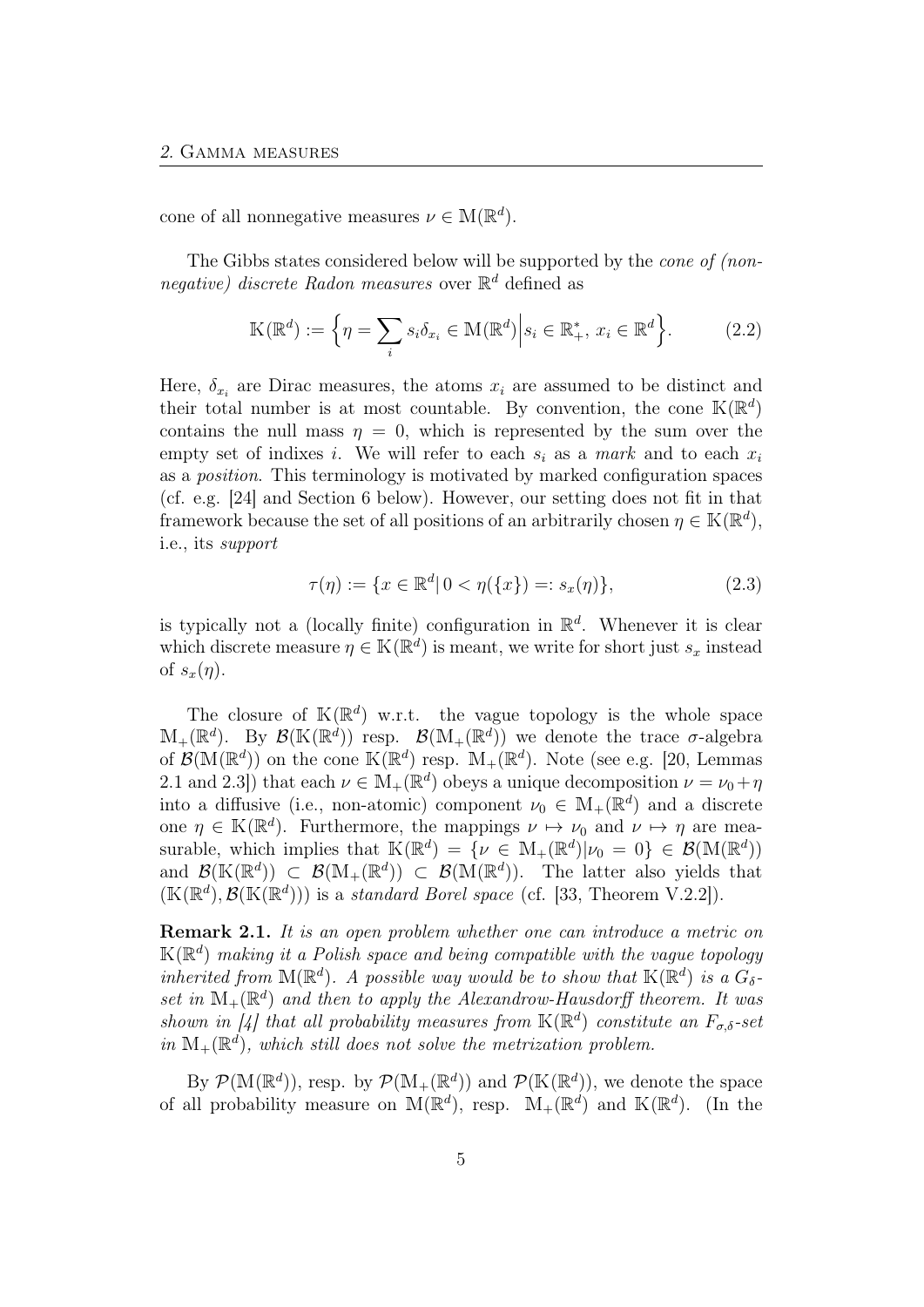terminology of [20] they are called random measures.)

Our basic example of a measure on  $\mathbb{K}(\mathbb{R}^d)$  is a Gamma measure. A Gamma measure  $\mathcal{G}_{\theta}$ ,  $\theta > 0$  being a fixed parameter, is characterized by its Laplace transform (cf. [5, Theorem 3.7])

$$
\mathbb{E}_{\mathcal{G}_{\theta}}\left[\exp\left(-\langle\varphi,\cdot\rangle\right)\right] = \exp\left[-\theta \int_{\mathbb{R}^d} \log(1+\varphi(x))m(dx)\right], \quad \varphi \in C_0^+(\mathbb{R}^d). \tag{2.4}
$$

Note that Eq. (2.4) extends to any bounded, compactly supported Borel function  $\varphi : \mathbb{R}^d \to (-1, \infty)$  (for which, of course,  $\log(1 + \varphi) \in L^1(\mathbb{R}^d, m)$ ).

**Remark 2.2.** 1. Fix  $\Delta \in \mathcal{B}_c(\mathbb{R}^d)$ . In the later proofs, we also use the cone  $\mathbb{K}(\Delta) \in \mathcal{B}(\mathbb{K}(\mathbb{R}^d))$  which consists of those discrete measures  $\eta \in \mathbb{K}(\mathbb{R}^d)$ which are supported by  $\Delta$ . There is a canonical projection

$$
\mathbb{P}_{\Delta}: \mathbb{K}(\mathbb{R}^d) \ni \eta \mapsto \eta_{\Delta} := \sum_{x \in \tau(\eta) \cap \Delta} s_x \delta_x \in \mathbb{K}(\Delta). \tag{2.5}
$$

Respectively, we consider the Gamma measure  $\mathcal{G}_{\Delta,\theta} := \mathcal{G}_{\theta} \circ \mathbb{P}_{\Delta}^{-1}$ , which has full support on  $K(\Delta)$ . It is also characterized via its Laplace transform, whose formula one obtains by replacing  $\mathbb{R}^d$  by  $\Delta$  in (2.4).

- 2. Each Gamma measure is uniquely determined by  $(2.4)$  because the exponents  $\mathbb{K}(\mathbb{R}^d) \ni \eta \mapsto \exp(\langle -\eta, \varphi \rangle), \varphi \in C_0^+(\mathbb{R}^d)$ , constitute a measure defining class on  $\mathcal{B}(\mathbb{M}(\mathbb{R}^d))$ . The existence (and uniqueness) of  $\mu \in \mathcal{P}(\mathbb{K}(\mathbb{R}^d))$  with the Laplace transform (2.4) follows by the general result [5, Theorem 3.7]. Alternatively, one can apply Minlos' theorem giving the existence of the corresponding  $\mu$  on the nuclear space of Schwartz distributions  $\mathcal{D}'(\mathbb{R}^d) \supset \mathbb{M}(\mathbb{R}^d)$  and then prove that  $\mu$  is indeed supported by the cone  $\mathbb{K}(\mathbb{R}^d)$  (see e.g. [10]).
- 3. There is an explicit construction of the Gamma measure  $\mathcal{G}_{\theta}$  observed first in [41]. Namely, one deduces its existence as an image measure of a Gamma-Poisson measure  $\mathcal{P}_{\theta}$  on the configuration space  $\Gamma(\mathbb{R}_+^* \times \mathbb{R}^d)$ over the product space  $\mathbb{R}^*_+ \times \mathbb{R}^d$  with intensity measure  $\theta \frac{1}{s}$  $\frac{1}{s}e^{-s}ds\otimes m(dx),$ where dt is the Lebesgue measure on  $\mathbb{R}^*_+$ . For more details see Section 6.
- 4. Consider the probability space  $(\mathbb{K}(\mathbb{R}^d), \mathcal{B}(\mathbb{K}(\mathbb{R}^d)), \mathcal{G}_{\theta})$ . The support

$$
\mathbb{K}(\mathbb{R}^d) \ni \eta \mapsto \tau(\eta) \in \mathcal{B}(\mathbb{R}^d)
$$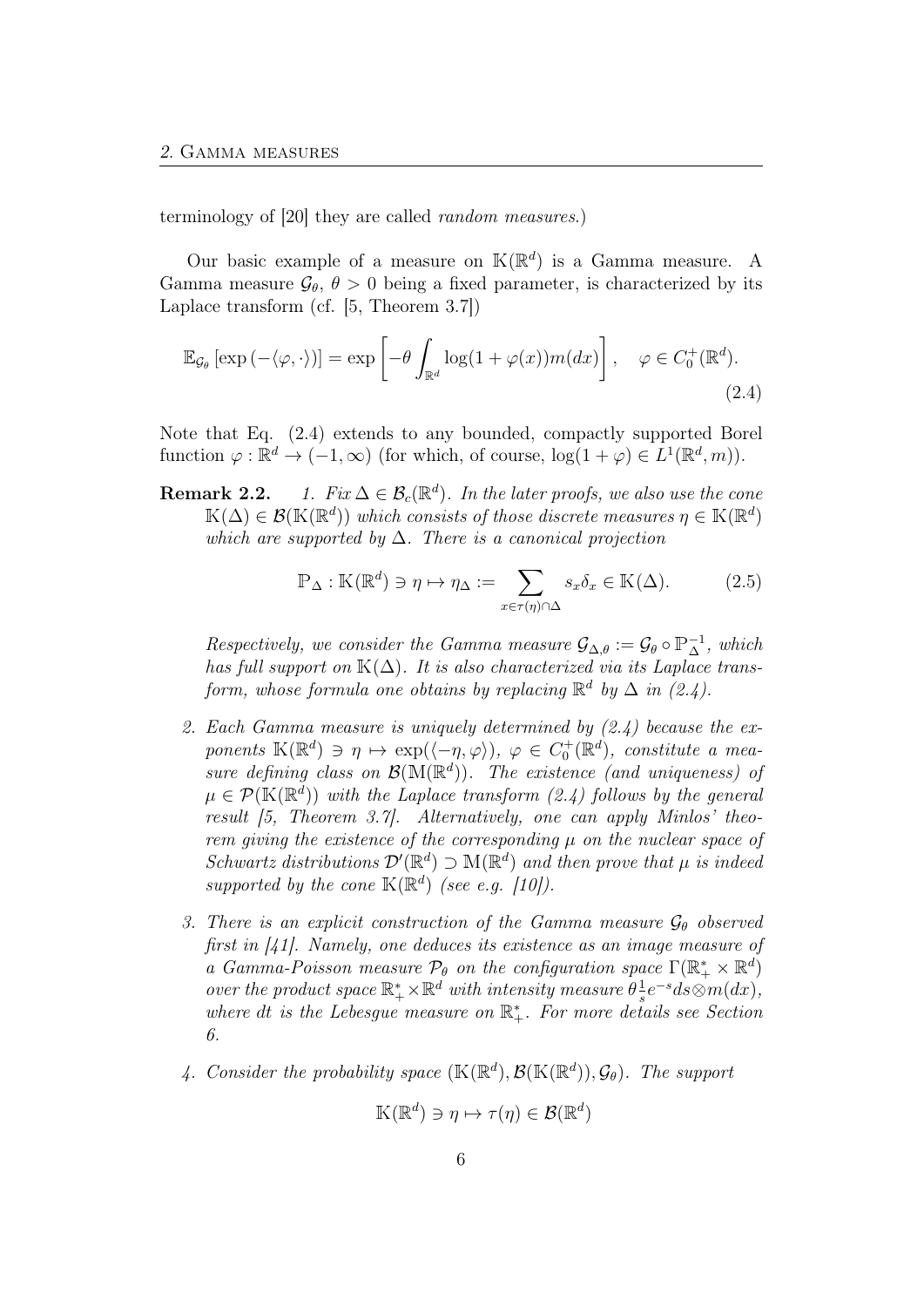can be seen as a stationary countable dense random set in  $\mathbb{R}^d$ . By the general theory, it has quite specific properties, see [3, 21]. Furthermore, for each nonempty  $\Delta \in \mathcal{B}_c(\mathbb{R}^d)$  we have

$$
\int_{\mathbb{K}(\mathbb{R}^d)} |\tau(\eta) \cap \Delta| \mathcal{G}_{\theta}(d\eta) = \infty,
$$

which manifests an additional distinction from Lebesgue-Poisson measures on the configuration space  $\Gamma(\mathbb{R}^d)$  (cf. [1] for their detailed properties).

From the explicit form of the Laplace transform (cf. Eq. (2.4)) one obtains two important properties of  $\mathcal{G}_{\theta}$ :

• All *local polynomial moments* exist, i.e., for  $n \in \mathbb{N}$  and for each bounded Borel function  $\varphi : \mathbb{R}^d \to \mathbb{R}$  being supported by  $\Delta \in \mathcal{B}_c(\mathbb{R}^d)$ , we have

$$
\mathbb{E}_{\mathcal{G}_{\theta}}[|\langle \varphi, \cdot \rangle|^{n}] \leq n! \|\varphi\|_{\infty} m(\Delta)^{n} \theta^{n} < \infty. \tag{2.6}
$$

For such  $\varphi$ , the right-hand side of Eq. (2.1) defines a measurable linear functional  $\mathbb{M}(\mathbb{R}^d) \ni \nu \mapsto \langle \varphi, \nu \rangle \in \mathbb{R}$ .

• The random measure  $\mathcal{G}_{\theta}$  has *independent increments* (or the *locality* property) in the sense that  $\eta(\Delta_1), \ldots, \eta(\Delta_N)$  are independent for any  $N \in \mathbb{N}$  and disjoint  $\Delta_1, \ldots, \Delta_N \in \mathcal{B}_c(\mathbb{R}^d)$ . In other words,

$$
\int_{\mathbb{K}(\mathbb{R}^d)} \prod_{i=1}^N \varphi_i(\eta(\Delta_i)) \mathcal{G}_{\theta}(d\eta) = \prod_{i=1}^N \int_{\mathbb{K}(\mathbb{R}^d)} \varphi_i(\eta(\Delta_i)) \mathcal{G}_{\theta}(d\eta) \tag{2.7}
$$

for any collection of  $\varphi_i \in L^{\infty}(\mathbb{R})$ ,  $1 \leq i \leq N$ .

The latter property will be crucial for constructing Gibbs perturbations of the Gamma measure, which will be done in the next section.

# 3 Gibbsian formalism on  $\mathbb{K}(\mathbb{R}^d)$

Fixing a proper pair potential, we introduce the notion of related Gibbs measures via a local Gibbs specification. We proceed in the spirit of the Dobrushin-Lanford-Ruelle  $(DLR)$  approach to Gibbs states in statistical physics (see ,e.g., the monograph [14]).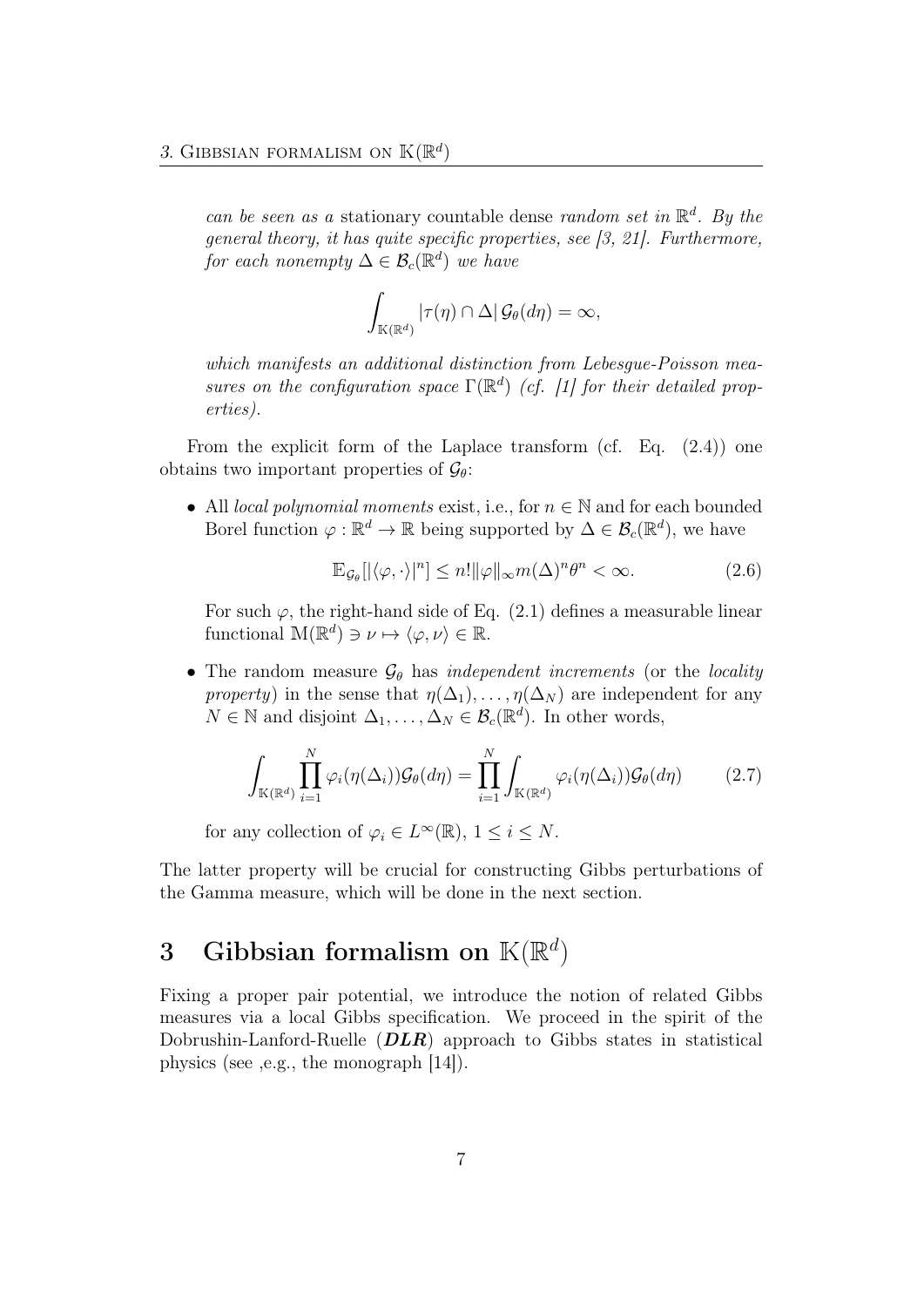**Assumption** ( $\phi$ ) Let us be given a symmetric pair potential

$$
\phi: \mathbb{R}^d \times \mathbb{R}^d \to \mathbb{R} \tag{3.1}
$$

being a *bounded* and  $\mathcal{B}(\mathbb{R}^d \times \mathbb{R}^d)$ -measurable function such that the following conditions hold:

#### **(FR)** Finite range: There exists  $R \in (0,\infty)$  such that

$$
\phi(x, y) = 0, \quad \text{if } |x - y| > R.
$$

(LB) Lower bound constant:

$$
\|\phi^-\|_\infty:=-\inf_{x,y\in\mathbb{R}^d}\{\phi(x,y)\wedge 0\}<\infty.
$$

(RC) Repulsion condition: There exists  $\delta > 0$  such that

$$
A_{\delta} := \inf_{\substack{x,y \in \mathbb{R}^d \\ |x-y| \le \delta}} \phi(x,y) > 2m_{\delta}^{\phi} ||\phi^-||_{\infty}, \tag{3.2}
$$

with interaction parameter (cf.  $(3.5)$  below)

$$
m_{\delta}^{\phi} := \nu_{d} d^{d/2} \left[ R/\delta + 1 \right]^{d}, \tag{3.3}
$$

where  $\nu_d := \frac{\pi^{d/2}}{\Gamma(d/2+1)}$  is the volume of the unit ball in  $\mathbb{R}^d$ .

Merely speaking, the relation (3.2) means that the repulsion part  $\phi^+ := \phi \vee 0$ of  $\phi$  dominates its attraction part  $\phi^- := -\phi \vee 0$ . Note that neither translation *invariance* nor *continuity* of  $\phi$  need to be assumed.

# 3.1 Partition of the space  $\mathbb{R}^d$

Let  $\delta > 0$  be such that the repulsion condition (**RC**) holds and define the Let  $\delta > 0$  be such that the repulsion condition (**KC**) holds<br>parameter  $g := \delta/\sqrt{d}$ . Consider the cubes indexed by  $k \in \mathbb{Z}^d$ 

$$
Q_k := [-1/2g, 1/2g)^d + gk \subset \mathbb{R}^d
$$

constituting a partition of  $\mathbb{R}^d$ . Each cube  $Q_k$  is centered at the point gk and has edge length  $g > 0$ , Lebesgue volume  $m(Q_k) = g^d$  and diameter

$$
\text{diam}\,(Q_k) := \sup_{x,y \in Q_k} |x - y|_{\mathbb{R}^d} = \delta.
$$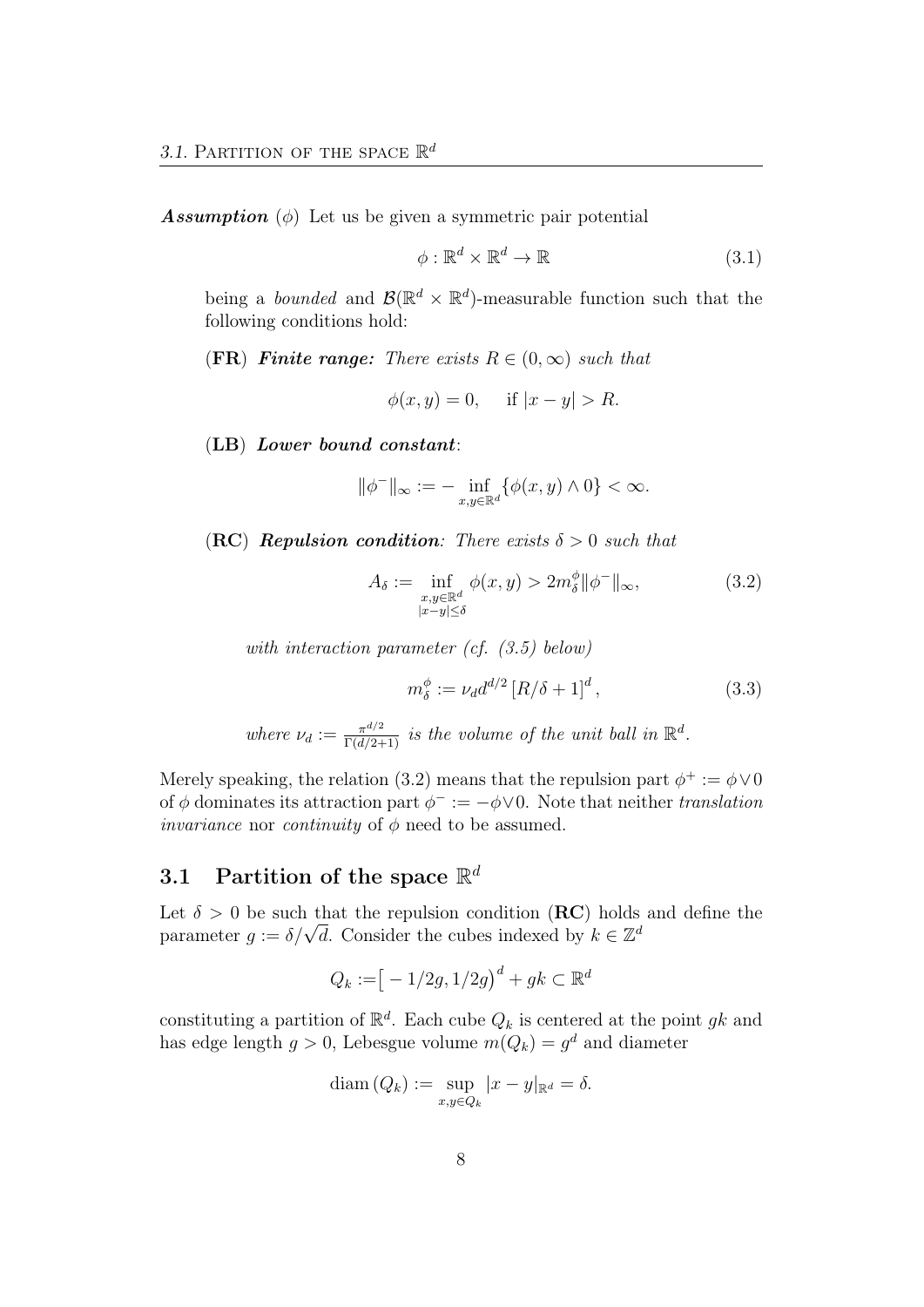The latter implies that  $\phi(x, y) \geq A_{\delta}$  for all  $x, y \in Q_k$ . To explain the choice of the constant  $m_{\delta}^{\phi}$  $\delta$  in (3.3), we introduce some more concepts and notation. For each  $k \in \mathbb{Z}^d$ , the family of «neighbor» cubes of  $Q_k$  (i.e., those  $Q_j$ ,  $j \neq k$ , having a point  $y \in Q_i$  that interacts with a point  $x \in Q_k$ ) is indexed by

$$
\partial_{\delta}^{\phi} k := \left\{ j \in \mathbb{Z}^d \backslash \{k\} \mid \exists x \in Q_k, \, \exists y \in Q_j : \quad \phi(x, y) \neq 0 \right\}. \tag{3.4}
$$

The number of such «*neighbor*» cubes for every  $Q_k$ ,  $k \in \mathbb{Z}^d$ , can be roughly estimated by

$$
\sup_{k \in \mathbb{Z}^d} |\partial_{\delta}^{\phi} k| \le m_{\delta}^{\phi},\tag{3.5}
$$

where  $m_{\delta}^{\phi}$  was defined in (3.3).

To each index set  $\mathcal{K} \Subset \mathbb{Z}^d$  (this notation means that K is a non-void finite subset of  $\mathbb{Z}^d$ ) there corresponds

$$
\Delta_{\mathcal{K}} := \bigsqcup_{k \in \mathcal{K}} Q_k \in \mathcal{B}(\mathbb{R}^d); \tag{3.6}
$$

the family of all such domains is denoted by  $\mathcal{Q}_c(\mathbb{R}^d)$ . Respectively, for  $\Delta \in$  $\mathcal{B}(\mathbb{R}^d)$  we define

$$
\mathcal{K}_{\Delta} := \{ j \in \mathbb{Z}^d \mid Q_j \cap \Delta \neq \varnothing \};\tag{3.7}
$$

then  $|K_\Delta|$  is the number of cubes  $Q_k$  having non-void intersection with  $\Delta$ . Note that

$$
|\mathcal{K}_{\Delta}| < \infty, \qquad \forall \Delta \in \mathcal{B}_c(\mathbb{R}^d).
$$

#### 3.2 Local Gibbs specification

For each  $\eta = \sum_{x \in \tau(\eta)} s_x \delta_x$ ,  $\xi = \sum_{y \in \tau(\xi)} s_y \delta_y \in \mathbb{K}(\mathbb{R}^d)$  and  $\Delta \in \mathcal{B}_c(\mathbb{R}^d)$ , we define the *relative energy* (*Hamiltonian*)

$$
H_{\Delta}(\eta|\xi) := \int_{\Delta} \int_{\Delta} \phi(x, y) \eta(dx) \eta(dy) + 2 \int_{\Delta^c} \int_{\Delta} \phi(x, y) \eta(dx) \xi(dy). \tag{3.8}
$$

In the particle picture, the Hamiltonian can be written as

$$
H_{\Delta}(\eta|\xi) = \sum_{x,x' \in \tau(\eta) \cap \Delta} \phi(x,x')s_x s_{x'} + 2 \sum_{\substack{x \in \tau(\eta) \cap \Delta \\ y \in \tau(\xi) \cap \Delta^C}} \phi(x,y)s_x s_y.
$$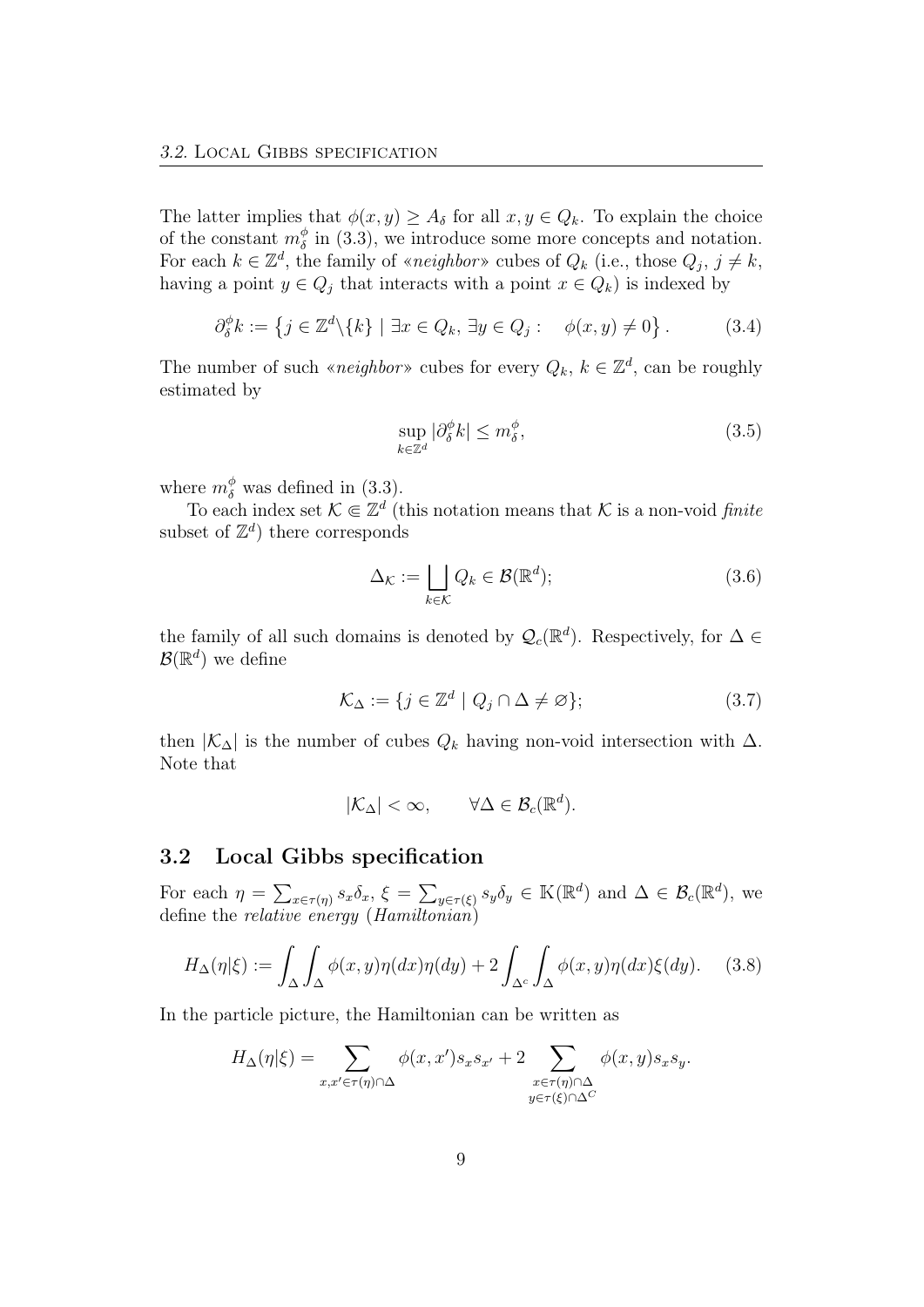Lemma 3.1. The relative energy is finite, i.e.,

$$
|H_{\Delta}(\eta|\xi)| < \infty, \quad \text{for all } \eta, \xi \in \mathbb{K}(\mathbb{R}^d) \text{ and } \Delta \in \mathcal{B}_c(\mathbb{R}^d).
$$

Proof. Note that

$$
H_{\Delta}(\eta|\xi) \leq \eta(\Delta)\eta(\Delta)\|\phi\|_{\infty} + 2\eta(\Delta)\xi(\mathcal{U}_{\Delta})\|\phi\|_{\infty},
$$

where

$$
\mathcal{U}_{\Delta} := \bigsqcup_{k \in \mathbb{Z}^d} \left\{ Q_k \mid \partial_{\delta}^{\phi} k \cap \mathcal{K}_{\Delta} \neq \varnothing \right\} \cap \Delta^c \quad \in \mathcal{B}_c(\mathbb{R}^d)
$$

and  $\mathcal{K}_{\Delta}$  was defined in (3.7). Since  $\eta, \xi \in \mathbb{K}(\mathbb{R}^d)$ , the assertion follows.  $\Box$ 

To show upper and lower bounds for the partition function, the following «stability» estimate for local Hamiltonians is essential. Everywhere below, we suppose that Assumption  $(\phi)$  holds with a fixed  $\delta > 0$  and in general omit the index  $\delta$ .

**Lemma 3.2.** Let Assumption ( $\phi$ ) hold. Then for each  $\eta, \xi \in \mathbb{K}(\mathbb{R}^d)$  and  $\Delta \in \mathcal{B}_c(\mathbb{K}(\mathbb{R}^d))$ 

$$
H_{\Delta}(\eta|\xi) \ge \left[A - 2m^{\phi} \|\phi^{-}\|_{\infty}\right] \sum_{j \in \mathcal{K}_{\Delta}} \eta_{\Delta}(Q_j)^2 - m^{\phi} \|\phi^{-}\|_{\infty} \sum_{l \in \mathcal{K}_{\mathcal{U}_{\Delta}}} \xi_{\Delta^c}(Q_l)^2.
$$
\n(3.9)

More precisely, we have for each  $k \in \mathbb{Z}^d$ 

$$
H_{Q_k}(\eta|\xi) \ge \left[ A - m^{\phi} \| \phi^- \|_{\infty} \right] \eta(Q_k)^2 - \| \phi^- \|_{\infty} \sum_{j \in \partial^{\phi} k} \xi_{Q_k} (Q_j)^2 \tag{3.10}
$$

and, choosing  $\xi = 0$ ,

$$
H_{Q_k}(\eta_k) := H_{Q_k}(\eta_k|0) \ge \left[A - 2m^{\phi} ||\phi^-||_{\infty}\right] \eta(Q_k)^2. \tag{3.11}
$$

Proof. By definition and obvious calculations

$$
H_{\Delta}(\eta|\xi) = H_{\Delta}(\eta_{\Delta}|\xi_{\Delta^c}) = \sum_{\substack{j \in \mathcal{K}_{\Delta} \\ l \in \mathcal{K}_{\Delta}}} \int_{Q_j} \int_{Q_l} \phi(x, y) \eta_{\Delta}(dx) \xi_{\Delta^c}(dy) + 2 \sum_{\substack{j \in \mathcal{K}_{\Delta} \\ l \in \mathcal{K}_{\Delta^c}}} \int_{Q_l} \int_{Q_j} \phi(x, y) \eta_{\Delta}(dx) \xi_{\Delta^c}(dy).
$$
 (3.12)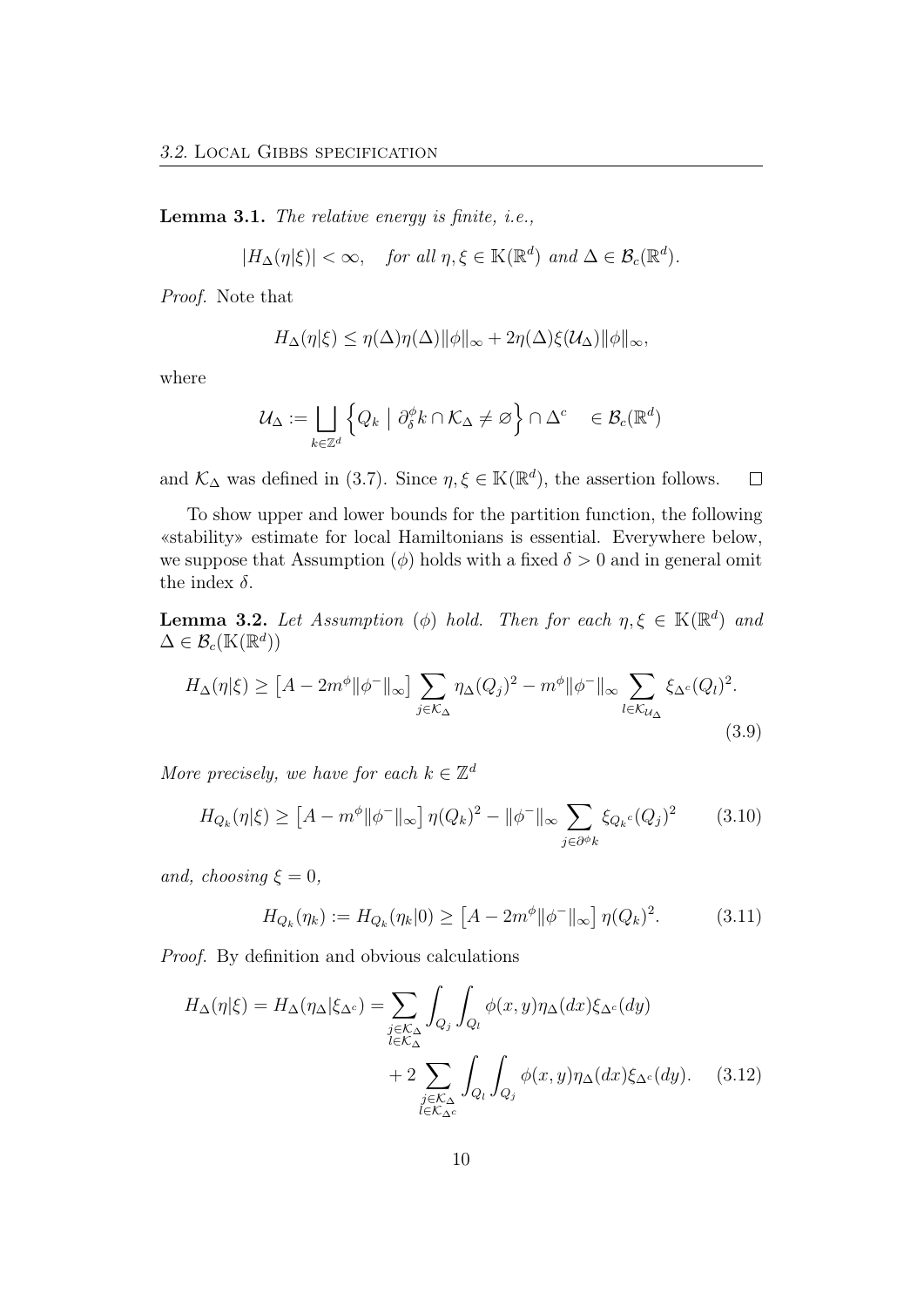By  $(LB)$  and  $(RC)$  the right-hand side of Eq.  $(3.12)$  is not less than

$$
A \sum_{j \in \mathcal{K}_{\Delta}} \eta_{\Delta}(Q_j)^2 - ||\phi^-||_{\infty} \sum_{j \in \mathcal{K}_{\Delta}} \sum_{l \in \mathcal{K}_{\Delta} \cap \partial^{\phi}j} \eta_{\Delta}(Q_j) \eta_{\Delta}(Q_l)
$$
  
- 2||\phi^-||\_{\infty} \sum\_{j \in \mathcal{K}\_{\Delta}} \sum\_{l \in \mathcal{K}\_{\Delta} \cap \partial^{\phi}j} \eta\_{\Delta}(Q\_j) \xi\_{\Delta^c}(Q\_l).

Because of (3.4) and the elementary inequality  $ab \leq 1/2(a^2+b^2)$  for  $a, b \geq 0$ , the above term is bounded below by

$$
A \sum_{j \in \mathcal{K}_{\Delta}} \eta_{\Delta}(Q_j)^2 - ||\phi^-||_{\infty} \sum_{j \in \mathcal{K}_{\Delta}} m^{\phi} \eta_{\Delta}(Q_j)^2
$$
  

$$
- ||\phi^-||_{\infty} \left( \sum_{j \in \mathcal{K}_{\Delta}} m^{\phi} \eta_{\Delta}(Q_j)^2 + \sum_{j \in \mathcal{K}_{\Delta}} \sum_{l \in \mathcal{K}_{\Delta^{c}} \cap \partial^{\phi} j} \xi_{\Delta^c}(Q_l)^2 \right)
$$
  

$$
= [A - 2m^{\phi} ||\phi^-||_{\infty}] \sum_{j \in \mathcal{K}_{\Delta}} \eta_{\Delta}(Q_j)^2 - ||\phi^-||_{\infty} \sum_{j \in \mathcal{K}_{\Delta}} \sum_{l \in \mathcal{K}_{\Delta^{c}} \cap \partial^{\phi} j} \xi_{\Delta^c}(Q_l)^2. \quad (3.13)
$$

By  $(FR)$  and  $(3.5)$ , the last summand in  $(3.13)$  dominates

$$
-m^{\phi}\|\phi^-\|_{\infty}\sum_{l\in \mathcal{K}_{\mathcal{U}_{\Delta}}}\xi_{\Delta^c}(Q_l)^2.
$$

Note that for  $\Delta = Q_k$  we even have

$$
H_{Q_k}(\eta_k|\xi) \ge A|\eta_k|^2 - 2||\phi^-||_{\infty}|\eta_k| \sum_{l \in \partial^{\phi_k}} |\xi_{Q_k^c}(Q_l)|
$$
  

$$
\ge [A - m^{\phi}||\phi^-||_{\infty}] |\eta_k|^2 - ||\phi^-||_{\infty} \sum_{l \in \partial^{\phi_k}} \xi_{Q_k^c}(Q_l)^2,
$$

which proves  $(3.10)$  and  $(3.11)$ .

For each  $\Delta \in \mathcal{B}_c(\mathbb{R}^d)$  and  $\xi \in \mathbb{K}(\mathbb{R}^d)$ , we define the partition function

$$
Z_{\Delta}(\xi) := \int_{\mathbb{K}(\Delta)} \exp \{-H_{\Delta}(\eta_{\Delta}|\xi)\} \mathcal{G}_{\Delta,\theta}(d\eta_{\Delta}).
$$

**Lemma 3.3.** Let Assumption ( $\phi$ ) hold. For any  $\Delta \in \mathcal{B}_c(\mathbb{R}^d)$  and  $\xi \in \mathbb{K}(\mathbb{R}^d)$ 

$$
0 < Z_{\Delta}(\xi) < \infty.
$$

If  $\phi \geq 0$ , then obviously  $Z_{\Delta}(\xi) \leq 1$ .

 $\Box$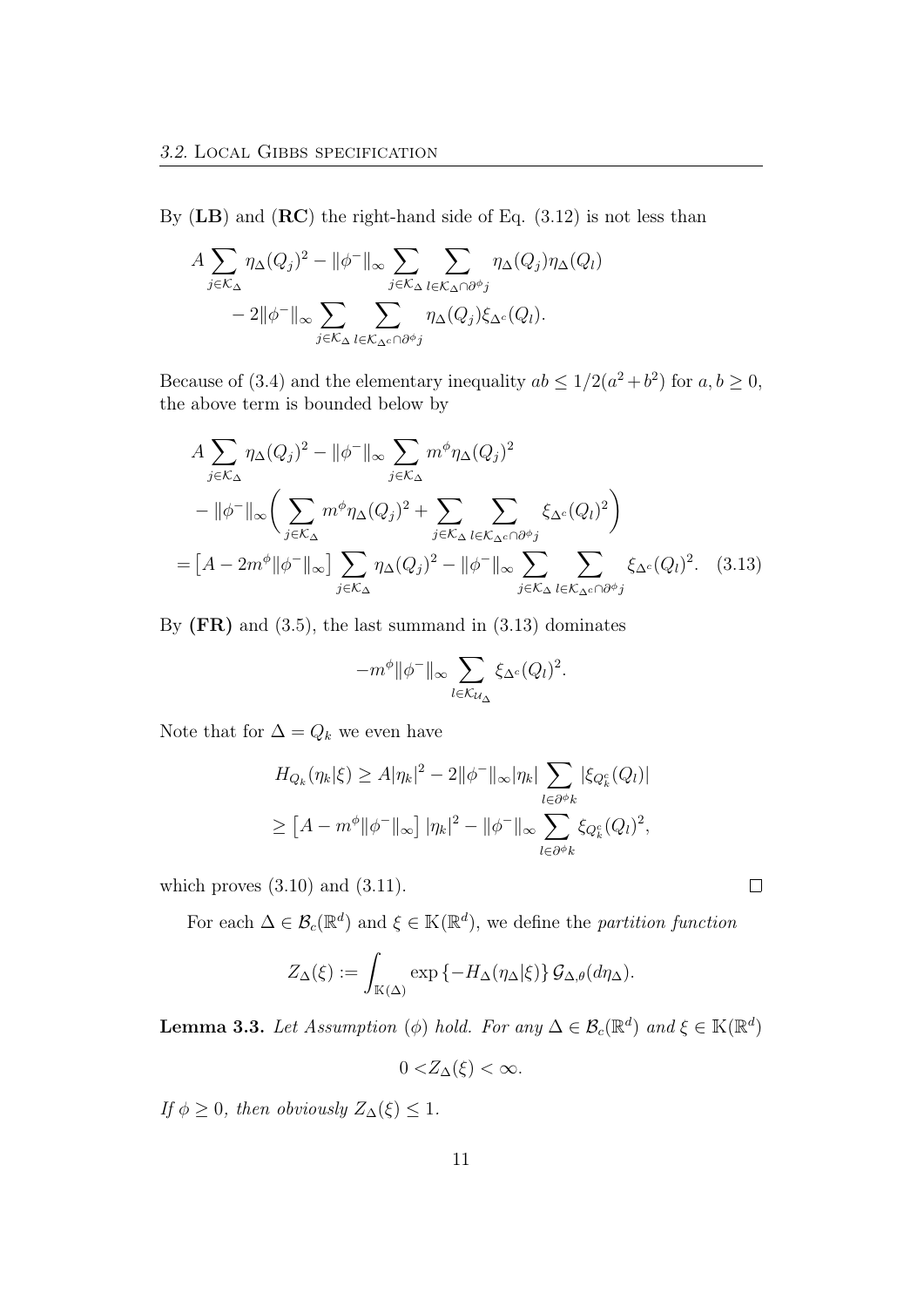*Proof.* We define for each  $\Delta \in \mathcal{B}_c(\mathbb{R}^d)$  and  $\eta, \xi \in \mathbb{K}(\mathbb{R}^d)$ 

$$
H_{\Delta}^{+}(\eta|\xi) := \int_{\Delta} \int_{\Delta} \phi^{+}(x, y) \eta(dx) \eta(dy) + 2 \int_{\Delta^{c}} \int_{\Delta} \phi^{+}(x, y) \eta(dx) \xi(dy),
$$

where  $\phi^+ := \phi \vee 0$ . By Jensen's inequality

$$
Z_{\Delta}(\xi) \ge \int_{\mathbb{K}(\Delta)} \exp \left\{-H_{\Delta}^{+}(\eta|\xi)\right\} \mathcal{G}_{\Delta,\theta}(d\eta) \ge \exp \left\{-\int_{\mathbb{K}(\Delta)} H_{\Delta}^{+}(\eta|\xi) \mathcal{G}_{\Delta,\theta}(d\eta)\right\}
$$

$$
\ge \exp \left\{-\|\phi\|_{\infty} \int_{\mathbb{K}(\Delta)} \left[\eta(\Delta)^{2} + 2\eta(\Delta)\xi_{\Delta^{c}}(\mathcal{U}_{\Delta})\right] \mathcal{G}_{\Delta,\theta}(d\eta)\right\}.
$$

Using (2.6), we get that

$$
Z_{\Delta}(\xi) \ge \exp\left\{-\|\phi\|_{\infty} \Big[ \left(C_{\Delta}\right)^2 + C_{\Delta} \cdot \xi_{\Delta^c}(\mathcal{U}_{\Delta}) \Big] \right\} > 0 \tag{3.14}
$$

with

$$
C_{\Delta} := 2\theta \left| \mathcal{K}_{\Delta} \right| g^d < \infty. \tag{3.15}
$$

 $\Box$ 

Moreover, by (3.9) we deduce an upper bound

$$
Z_{\Delta}(\xi) \leq \int_{\mathbb{K}(\mathbb{R}^{d})} \exp\left\{-\left[A - 2m^{\phi} ||\phi^{-}||_{\infty}\right] \sum_{j \in \mathcal{K}_{\Delta}} \eta_{\Delta}(Q_{j})^{2}\right\} \mathcal{G}_{\Delta,\theta}(d\eta_{\Delta})
$$

$$
\times \exp\left\{m^{\phi} ||\phi^{-}||_{\infty} \sum_{l \in \mathcal{K}_{\mathcal{U}_{\Delta}}} \xi_{\Delta^{c}}(Q_{l})^{2}\right\} < \infty, \tag{3.16}
$$

which completes the proof.

For each  $\Delta \in \mathcal{B}_c(\mathbb{R}^d)$ , the *local Gibbs measures* with boundary conditions  $\xi \in K(\mathbb{R}^d)$  are given by

$$
\mu_{\Delta}(d\eta|\xi) := \frac{1}{Z_{\Delta}(\xi)} e^{-H_{\Delta}(\eta|\xi)} \mathcal{G}_{\Delta,\theta}(d\eta).
$$

Lemma 3.3 guarantees that each  $\mu_{\Delta}(d\eta|\xi)$  is well-defined as a probability measure on  $\mathbb{K}(\Delta)$ .

**Definition 3.4.** The local specification  $\Pi = {\{\pi_{\Delta}\}_{{\Delta \in \mathcal{B}_c}(\mathbb{R}^d)} \text{ on } \mathbb{K}(\mathbb{R}^d) \text{ is a}}$ family of stochastic kernels

$$
\mathcal{B}(\mathbb{K}(\mathbb{R}^d)) \times \mathbb{K}(\mathbb{R}^d) \ni (B,\xi) \mapsto \pi_{\Delta}(B|\xi) \in [0,1]
$$
 (3.17)

given by  $\pi_{\Delta}(B|\xi) := \mu_{\Delta}(B_{\Delta,\xi}|\xi)$ , where

$$
B_{\Delta,\xi} := \{ \eta_\Delta \in K(\Delta) \, | \, \eta_\Delta \cup \xi_{\Delta^c} \in B \} \in \mathcal{B}(K(\Delta)).
$$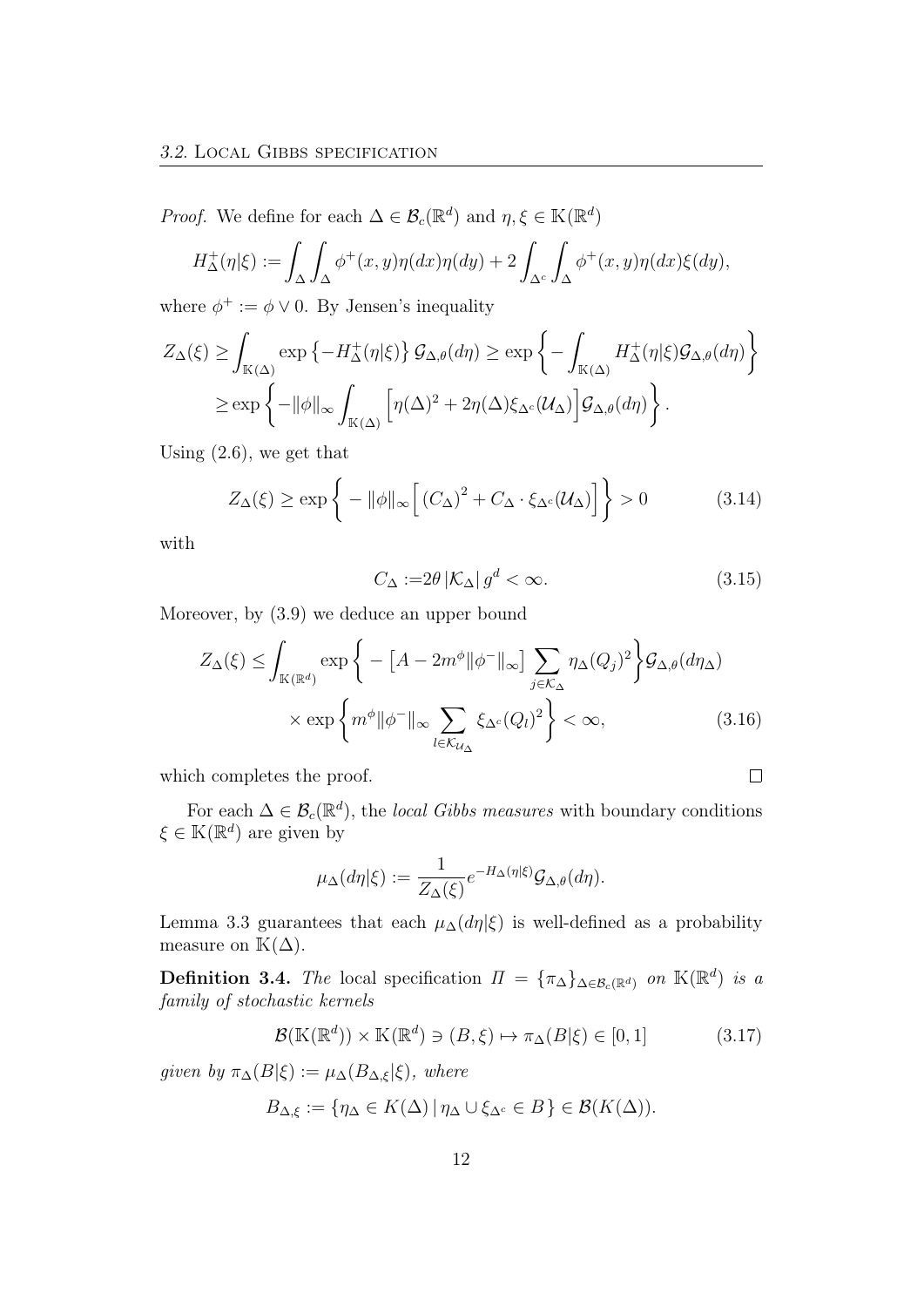Remark 3.5. The family (3.17) obeys the consistency (or Markovian) property, which means that for all  $\Delta, \tilde{\Delta} \in \mathcal{B}_c(\mathbb{R}^d)$  with  $\tilde{\Delta} \subseteq \Delta$ 

$$
\int_{\mathbb{K}(\mathbb{R}^d)} \pi_{\tilde{\Delta}}(B|\eta)\pi_{\Delta}(\mathrm{d}\eta|\xi) = \pi_{\Delta}(B|\xi),\tag{3.18}
$$

for all  $B \in \mathcal{B}(\mathbb{K}(\mathbb{R}^d))$  and  $\xi \in \mathbb{K}(\mathbb{R}^d)$ . By the additive structure of the relative energy (cf. Eq. (3.8)) and the independency property of the Gamma measure (cf. Eq.  $(2.7)$ ), this property immediately follows by the construction of the family  $\Pi$  (cf. [34, Proposition 6.3] or [35, Proposition 2.6]).

**Definition 3.6.** A probability measure  $\mu$  on  $\mathbb{K}(\mathbb{R}^d)$  is called a **Gibbs mea**sure (or state) with pair potential  $\phi$  if it satisfies the Dobrushin-Lanford-Ruelle  $(DLR)$  equilibrium equation

$$
\int_{\mathbb{K}(\mathbb{R}^d)} \pi_{\Delta}(B|\eta)\mu(\mathrm{d}\eta) = \mu(B)
$$
\n(3.19)

for all  $\Delta \in \mathcal{B}_c(\mathbb{R}^d)$  and  $B \in \mathcal{B}(\mathbb{K}(\mathbb{R}^d))$ . The associated set of all Gibbs states will be denoted by  $G(\phi)$ .

We will mainly be interested in the subset  $G<sup>t</sup>(\phi)$  of *tempered* Gibbs measures which are supported by  $\mathbb{K}^{\mathbf{t}}(\mathbb{R}^d)$ , i.e.,

$$
G^{t}(\phi) := G^{t}(\phi) \cap \mathcal{P}(\mathbb{K}^{\mathbf{t}}(\mathbb{R}^{d})),\tag{3.20}
$$

where

$$
\mathcal{P}(\mathbb{K}^{\mathsf{t}}(\mathbb{R}^d)) := \{ \mu \in \mathcal{P}(\mathbb{K}(\mathbb{R}^d)) | \mu(\mathbb{K}^{\mathsf{t}}(\mathbb{R}^d)) = 1 \}. \tag{3.21}
$$

Here, we define the set of tempered discrete Radon measures by

$$
\mathbb{K}^{\mathbf{t}}(\mathbb{R}^d) := \bigcap_{\alpha > 0} \mathbb{K}_{\alpha}(\mathbb{R}^d),\tag{3.22}
$$

where

$$
\mathbb{K}_{\alpha}(\mathbb{R}^d) := \left\{ \eta \in \mathbb{K}(\mathbb{R}^d) \middle| M_{\alpha}(\eta) < \infty \right\} \in \mathcal{B}(\mathbb{K}(\mathbb{R}^d)),\tag{3.23}
$$

and

$$
M_{\alpha}(\eta) := \left(\sum_{k \in \mathbb{Z}^d} \eta(Q_k)^2 e^{-\alpha |k|}\right)^{1/2}.
$$
 (3.24)

Note that  $M_{\alpha}$  extends to a seminorm on the vector space of all tempered Radon measures from  $\mathbb{M}(\mathbb{R}^d)$ . The above property means that the tail of the discrete measure  $\eta$  does not increase too much.

Clearly, by the consistency poperty it is sufficient to check the DLR equation just for some order generating (i.e., ordered by inclusion and exhausting the whole  $\mathbb{R}^d$ ) sequence  $\{\Delta_N\}_{N\in\mathbb{N}}\subset \mathcal{Q}_c(\mathbb{R}^d)$ .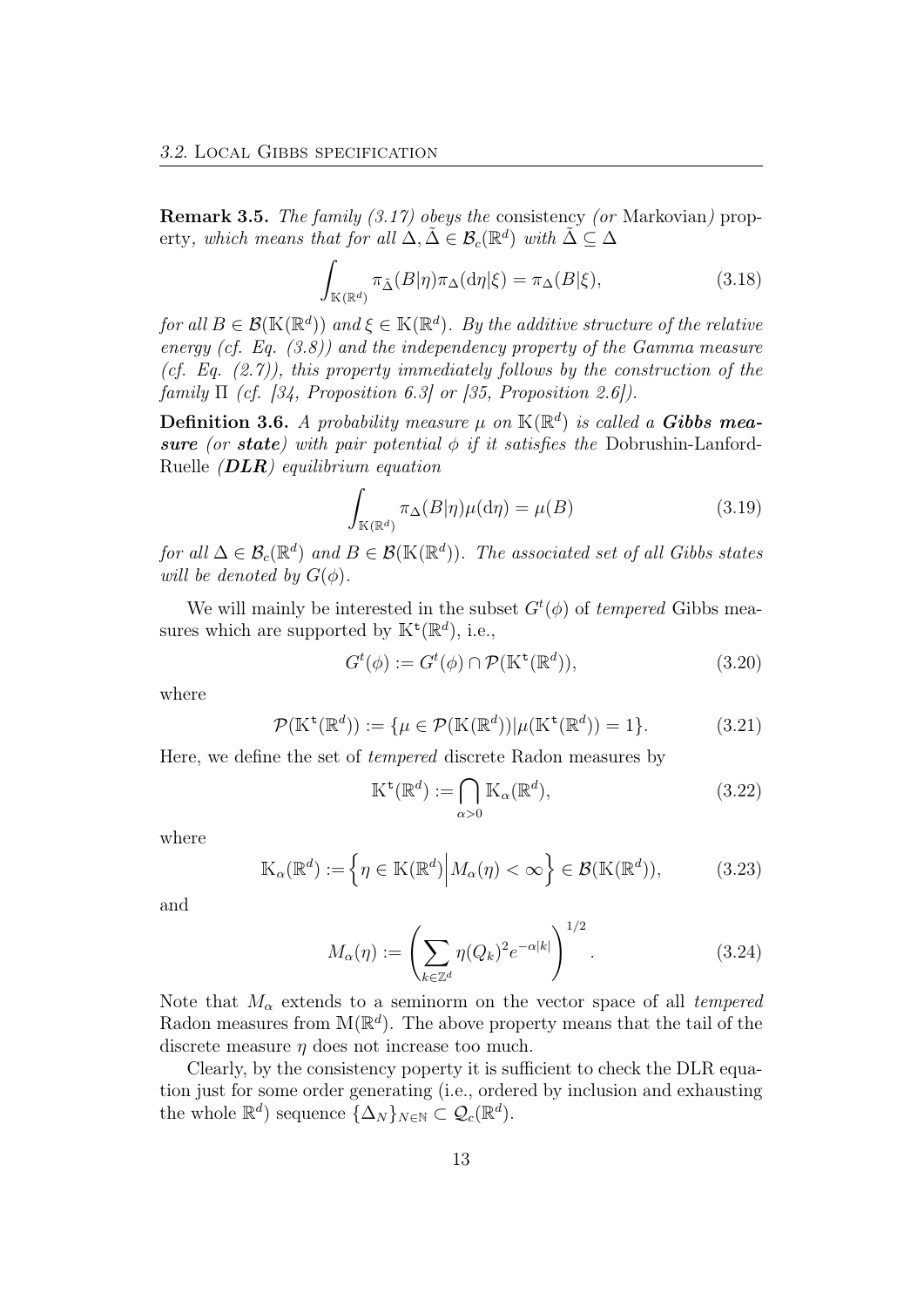# 4 Existence for general potentials

The existence problem for Gibbs measures of continuous particle systems is by non mean trivial, even in the (more familiar) case of configuration spaces, each of which admits a Polish metrization.

Remark 4.1. Obviously, we can transform the existence problem of a Gibbs measure on  $\mathbb{K}(\mathbb{R}^d)$  to the configuration space  $\Gamma(\mathbb{R}_+^* \times \mathbb{R}^d)$  over  $\mathbb{R}_+^* \times \mathbb{R}^d$  (cf. Section 6 for the precise definition) via the canonical map

$$
\mathbb{K}(\mathbb{R}^d) \ni \eta \mapsto \sum_{x \in \tau(\eta)} \delta_{(\eta(\{x\}),x)} \in \Gamma(\mathbb{R}^*_+ \times \mathbb{R}^d).
$$

Anyhow, the existence problem cannot be covered by the results previously known on (marked) configuration spaces  $(2, 26, 27, 29)$ . First of all, the involved potential

$$
\tilde{\phi}((t,x),(s,y)):=ts\phi(x,y),\quad (t,x),(s,y)\in\mathbb{R}_+^*\times\mathbb{R}^d,
$$

is not translation invariant on  $\mathbb{R}_+^* \times \mathbb{R}^d$ , so Ruelle's approach [38, 39] is not applicable. Even the usual uniform integrability condition (cf.  $[2, 26]$ ) is void: In the simplest case of  $\phi(x, y) := a(|x - y|)$  with a nonzero  $a \in C_0(\mathbb{R})$ we already get

$$
\mathop{ess\; sup}\limits_{(s,x)\in\mathbb{R}^*_+\times\mathbb{R}^d}\int_{\mathbb{R}^*_+}\int_{\mathbb{R}^d}\left|e^{-st\phi(x,y)}-1\right|\lambda_\theta(dt)\otimes m(dy)=\infty.
$$

Secondly,  $\tilde{\phi}$  has an infinite interaction range in  $\mathbb{R}_+^* \times \mathbb{R}^d$  and corresponds to infinite measures on marks, whereas only finite ones on marks seem to be covered so far (see e.g. [26, 29]). The crucial difference to these works is that the projection of a marked configuration to the position space  $\mathbb{R}^d$  is again a locally finite configuration, whereas in our case it is not anymore, due to the infinite Lévy measure  $\theta_{t}^{\perp}$  $\frac{1}{t}e^{-t}dt$  on the marks. For  $\mathcal{G}_{\theta}$ -almost all  $\eta \in \mathbb{K}(\mathbb{R}^d)$ , the projection is even a dense (support) set  $\tau(\eta) \subset \mathbb{R}^d$ .

In order to prove the existence of  $\mu \in G^t(\phi)$  an essential technical step is to check that the net of Gibbs specification kernels  $\{\pi_{\Delta}(d\eta|\xi)|\Delta \in \mathcal{Q}_c(\mathbb{R}^d)\},$ with a fixed tempered boundary condition  $\xi \in K^{\mathsf{t}}(\mathbb{R}^d)$ , is locally equicontinuous. To that end, for each  $k \in \mathbb{Z}^d$  we introduce the map  $\mathbb{K}(\mathbb{R}^d) \ni \eta \mapsto$  $\lambda \eta(Q_k)^2$ , which will play the role of a *Lyapunov functional* in our theory, and show that it is exponentially integrable (cf. Lemma 4.2). After that we establish a weak dependence of the specification kernels on boundary conditions, which is stated for small volumes  $\Delta := Q_k$  in Lemma 4.3 and in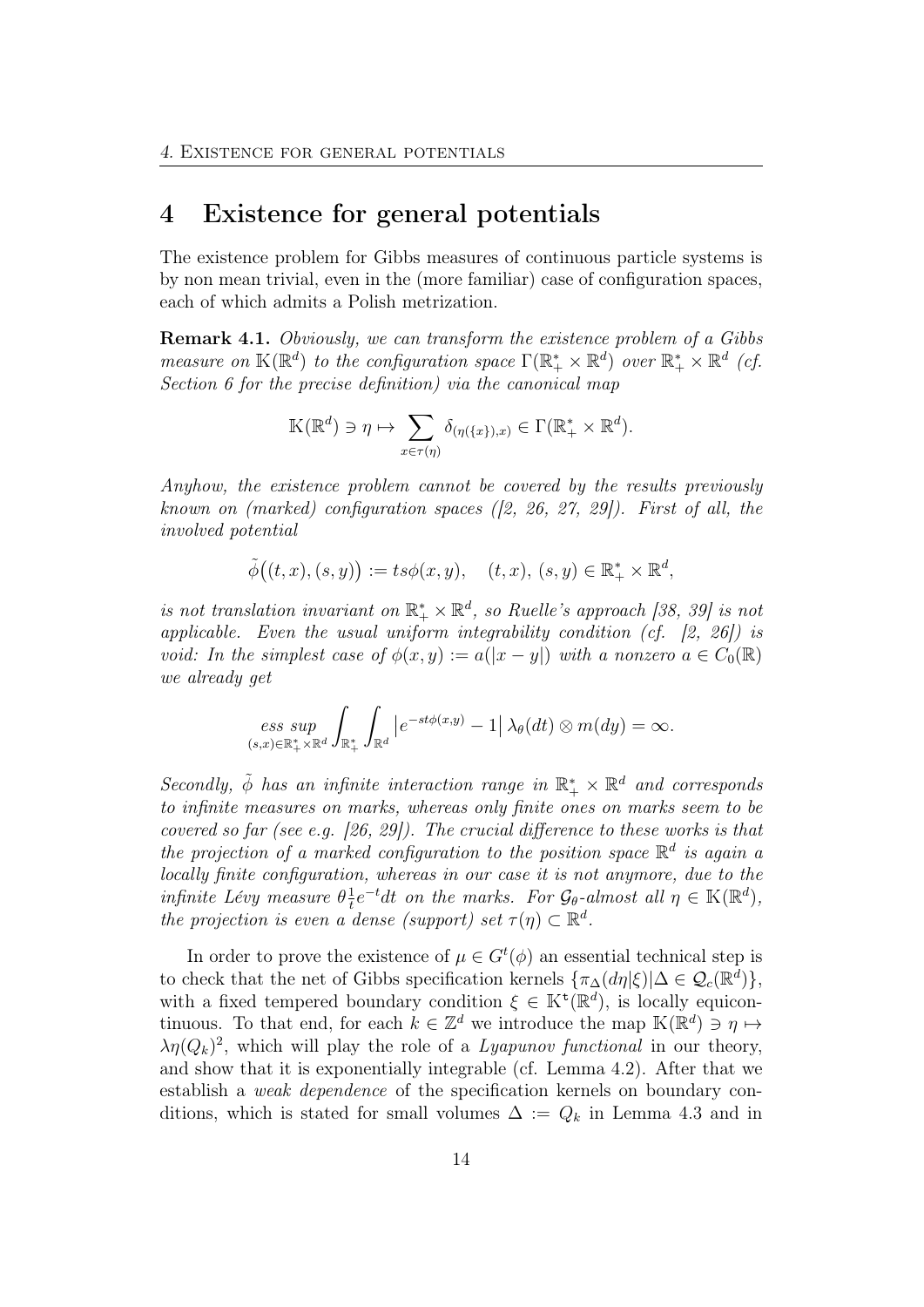the «thermodynamic » limit  $\Delta \nearrow \mathbb{R}^d$  respectively in Proposition 4.5. More precisely (cf. Eq. 4.7), for each  $\lambda \in [0, A - m^{\phi} || \phi^- ||_{\infty}]$  we can find  $\mathcal{C}_{\lambda} > 0$ such that uniformly for all  $k \in \mathbb{Z}^d$  and  $\xi \in \mathbb{K}^{\mathsf{t}}(\mathbb{R}^d)$ 

$$
\limsup_{\mathcal{K}\nearrow\mathbb{Z}^d} \int_{\mathbb{K}(\mathbb{R}^d)} \exp\left\{\lambda \eta(Q_k)^2\right\} \pi_{\mathcal{K}}(d\eta|\xi) \leq \mathcal{C}_{\lambda}.
$$

By the weak dependence, we deduce first the mentioned local equicontinuity of the Gibbs specification (cf. Proposition 4.9) and then the existence of a tempered Gibbs measure (cf. Theorem 4.11). As a preliminary step, we check that  $\exp{\{\lambda \eta(Q_k)^2\}}$  is integrable w.r.t. all  $\pi_{\Delta}(d\eta|\xi)$ ,  $\Delta \in \mathcal{B}_c(\mathbb{R}^d)$ .

**Lemma 4.2.** Fix  $k \in \mathbb{Z}^d$ ,  $\xi \in \mathbb{K}(\mathbb{R}^d)$ ,  $\Delta \in \mathcal{B}_c(\mathbb{R}^d)$  and  $\lambda \in [0, A 2m^{\phi}$ || $\phi^-$ ||<sub>∞</sub>]. Then

$$
\int_{\mathbb{K}(\mathbb{R}^d)} \exp \left\{ \lambda \eta(Q_k)^2 \right\} \pi_{\Delta}(\mathrm{d}\eta | \xi)
$$
\n
$$
\leq \exp \left\{ \Upsilon_{\Delta,\varepsilon} + \left( \frac{1}{2} \varepsilon \|\phi\|_{\infty} C_{\Delta} + m^{\phi} \|\phi^{-}\|_{\infty} \right) \sum_{l \in \mathcal{K}_{\mathcal{U}_{\Delta}}} \xi(Q_l)^2 \right\} < \infty, \qquad (4.1)
$$

where  $\varepsilon > 0$  is arbitrary,  $C_{\Delta}$  was defined in (3.20) and

$$
\Upsilon_{\Delta,\varepsilon} := \|\phi\|_{\infty} \bigg( C_{\Delta}^2 + \frac{1}{2\varepsilon} C_{\Delta} |\mathcal{K}_{\mathcal{U}_{\Delta}}| \bigg) < \infty.
$$

Proof. By Lemma 3.2 the integral in (4.1) does not exceed

$$
\frac{1}{Z_{\Delta}(\xi)} \int_{\mathbb{K}(\mathbb{R}^d)} \exp \left\{ - \left[ A - 2m^{\phi} \| \phi^- \|_{\infty} - \lambda \right] \eta_{\Delta} (Q_k)^2 - \left[ A - 2m^{\phi} \| \phi^- \|_{\infty} \right] \sum_{\substack{j \in \mathcal{K}_{\Delta} \\ j \neq k}} \eta_{\Delta} (Q_j)^2 \right\} \mathcal{G}_{\Delta, \theta}(d\eta_{\Delta})
$$
\n
$$
\times \exp \left\{ m^{\phi} \| \phi^- \|_{\infty} \sum_{l \in \mathcal{K}_{\mathcal{U}_{\Delta}}} \xi_{\Delta^c} (Q_l)^2 \right\}. \tag{4.2}
$$

Lemma 3.3 (cf. Eq. (3.14)) yields the claim, where we note that

$$
\sum_{j \in \mathcal{K}_{\mathcal{U}_{\Delta}}} \xi(Q_j) \le \frac{1}{2\varepsilon} |\mathcal{K}_{\mathcal{U}_{\Delta}}| + \frac{\varepsilon}{2} \sum_{j \in \mathcal{K}_{\mathcal{U}_{\Delta}}} \xi(Q_j)^2.
$$
\n(4.3)

In Section 4.1, we will improve this result by showing that the right-hand side of (4.1) can be bounded uniformly as  $\Delta \nearrow \mathbb{R}^d$ .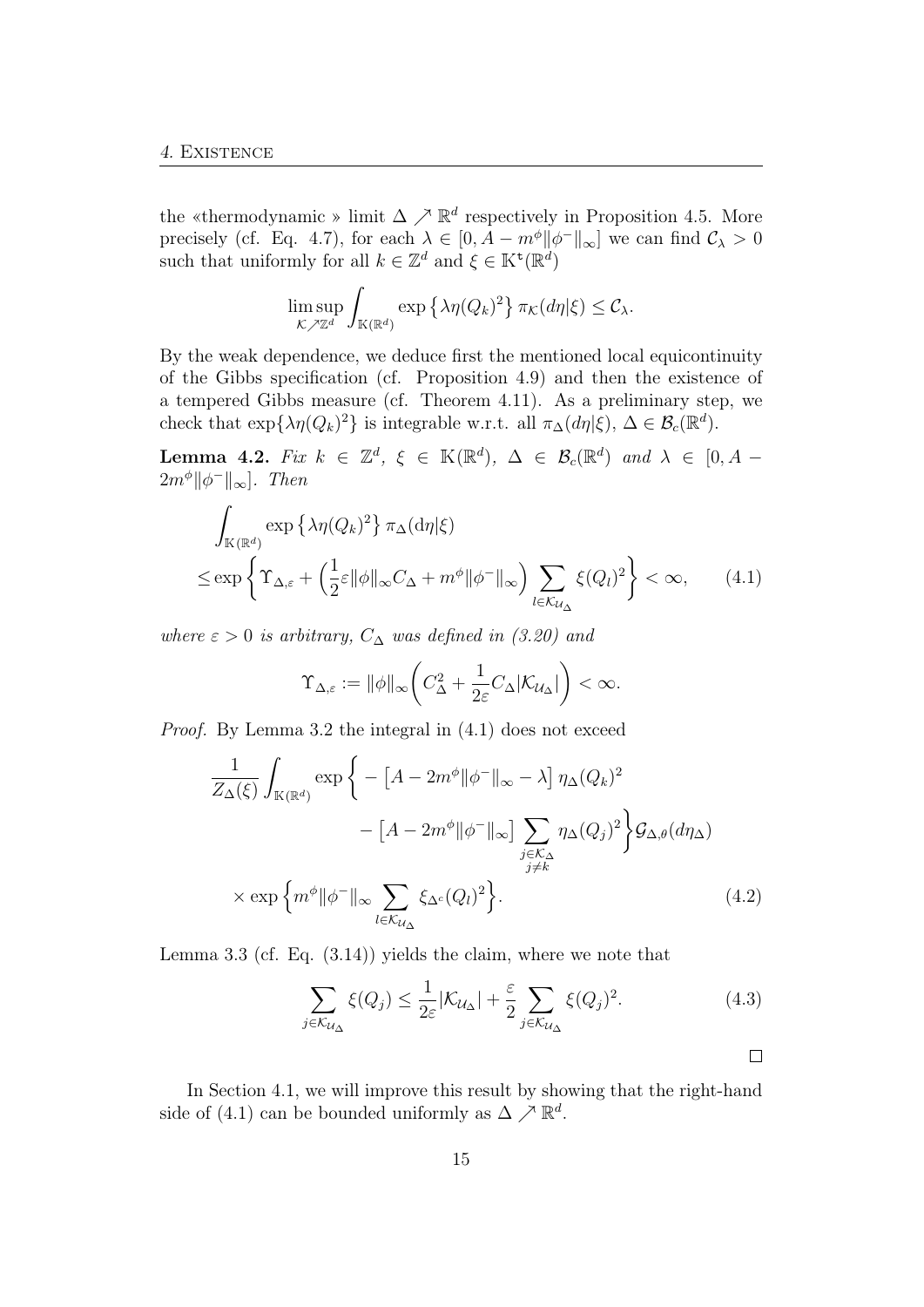#### 4.1 Weak dependence on boundary conditions

In this section we prepare some technical estimates on the local specification kernels, which will be crucial to prove the existence of an associated Gibbs measure  $\mu \in G^t(\phi)$ . To this end, we use an inductive scheme that is based on the consistency property (3.18). We start by deducing the following bound in the elementary cubes  $Q_k, k \in \mathbb{Z}^d$ .

Lemma 4.3.  $Fix k \in \mathbb{Z}^d$ ,  $\xi \in \mathbb{K}(\mathbb{R}^d)$ ,  $\Delta \in \mathcal{B}_c(\mathbb{R}^d)$  and  $\lambda \in [0, A-m^{\phi}||\phi^-||_{\infty}]$ . Then

$$
\int_{\mathbb{K}(\mathbb{R}^d)} \exp\left\{\lambda \eta(Q_k)^2\right\} \pi_k(\mathrm{d}\eta|\xi) \le \exp\left\{\Upsilon_{\varepsilon} + \left(\|\phi^-\|_{\infty} + \varepsilon C_{\phi}\right) \sum_{j \in \partial^{\phi_k}} \xi(Q_j)^2\right\},\tag{4.4}
$$

where  $\varepsilon > 0$  is arbitrary and

$$
C_{\phi} := \theta g^{d} ||\phi||_{\infty},
$$
  
\n
$$
\Upsilon_{\varepsilon} := C_{\phi} \left( 4\theta g^{d} + \frac{m^{\phi}}{\varepsilon} \right).
$$
\n(4.5)

Proof. The claim follows immediately by (3.10) and by the proof of Lemma 4.2. П

**Remark 4.4.** Estimate  $(4.4)$  states the so-called weak dependence on boundary conditions. Analytically this means, by choosing  $\lambda \in (m^{\phi} || \phi^- ||_{\infty}, A$  $m^{\phi}$ || $\phi^-$ || $\infty$ ), that

$$
\left(\|\phi^-\|_{\infty} + \varepsilon C_{\phi}\right)m^{\phi} < \lambda < A - m^{\phi} \|\phi^-\|_{\infty},
$$

which is always possible by (3.2) for small enough  $\varepsilon > 0$ . Applying Jensen's inequality to both sides in  $(4.4)$ , we get a Dobrushin's type estimate (cf. Eq.  $(4.9)$  in  $[34]$ 

$$
\int_{\mathbb{K}(\mathbb{R}^d)} \eta(Q_k)^2 \pi_k(d\eta|\xi) \le \frac{1}{\lambda} \left\{ \Upsilon_{\varepsilon} + \left( \|\phi^-\|_{\infty} + \varepsilon C_{\phi} \right) \sum_{j \in \partial^{\phi_k}} \xi(Q_k)^2 \right\}.
$$
 (4.6)

However, we cannot make a straightforward use of the Dobrushin existence  $[34, Theorem 1]$  for several technical reasons caused, e.g., by lacking a Polish metric on  $\mathbb{K}(\mathbb{R}^d)$  and by the discontinuity of the specification kernels  $\pi_{\Delta}(d\eta|\xi)$ subject to the boundary condition  $\xi \in K(\mathbb{R}^d)$ .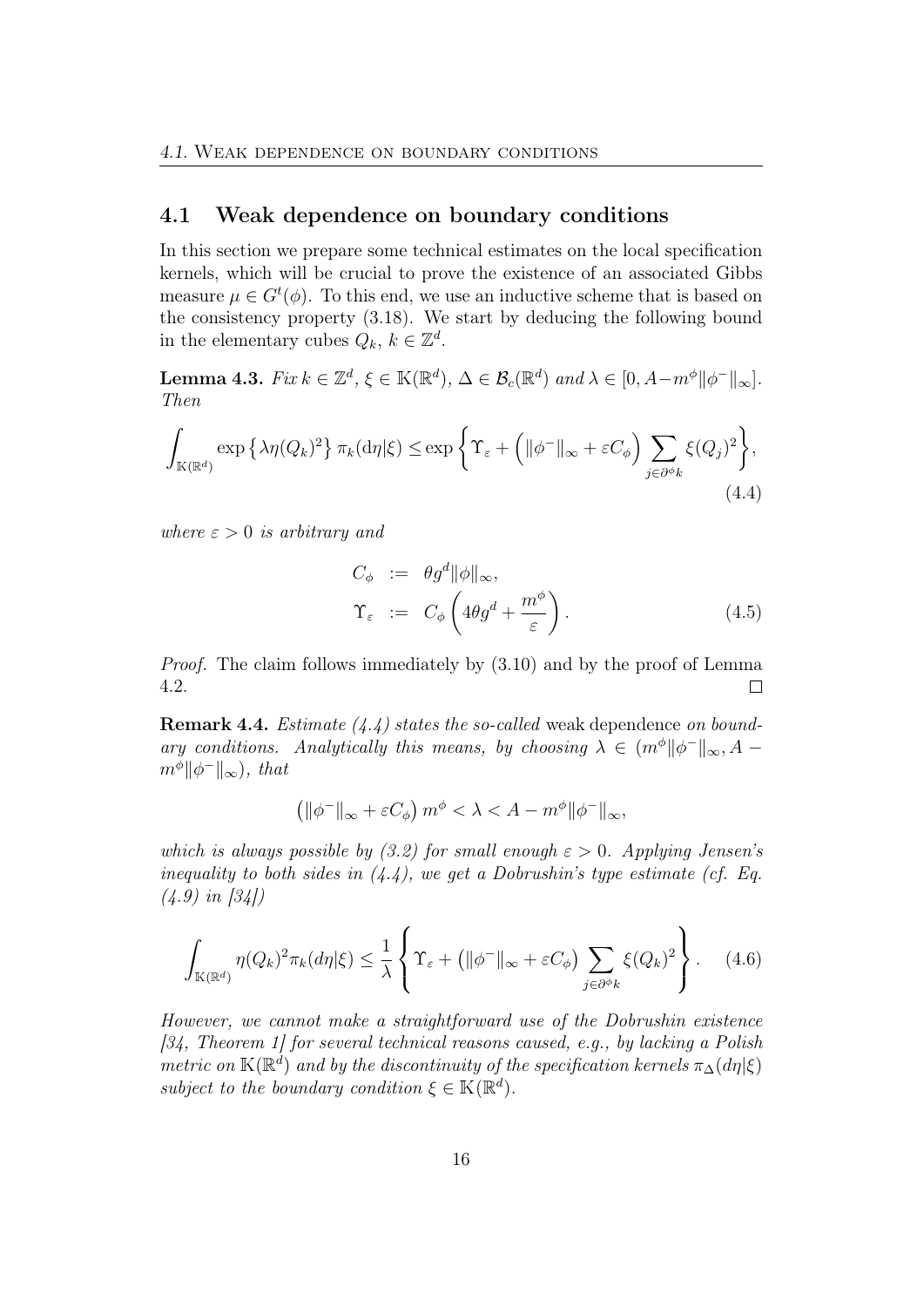Consider now arbitrary large domains  $\Delta_{\mathcal{K}} = \bigsqcup_{k \in \mathcal{K}} Q_k \in \mathcal{Q}_c(\mathbb{R}^d)$  indexed by  $\mathcal{K} \Subset \mathbb{Z}^d$ . Note that  $\Delta_{\mathcal{K}} \nearrow \mathbb{R}^d$  as  $\mathcal{K} \nearrow \mathbb{Z}^d$ . Using the estimate (4.4) and the consistency property (3.18), our next step will be to get similar moment estimates for all specification kernels  $\pi_{\mathcal{K}}(\mathrm{d}\eta|\xi) := \pi_{\Delta_{\mathcal{K}}}(\mathrm{d}\eta|\xi)$ .

**Proposition 4.5.** Let  $0 \leq \lambda \leq A - m^{\phi} ||\phi^{-}||_{\infty}$ . Then there exists  $\mathcal{C}_{\lambda} < \infty$ such that for all  $k \in \mathbb{Z}^d$  and  $\xi \in \mathbb{K}^t(\mathbb{R}^d)$ 

$$
\limsup_{\mathcal{K}\nearrow\mathbb{Z}^d} \int_{\mathbb{K}(\mathbb{R}^d)} \exp\left\{\lambda \eta(Q_k)^2\right\} \pi_{\mathcal{K}}(d\eta|\xi) \leq \mathcal{C}_{\lambda}.\tag{4.7}
$$

Moreover, for each  $\alpha > 0$  one finds proper  $\nu_{\alpha} > 0$  and  $\mathcal{C}_{\alpha} < \infty$  such that

$$
\limsup_{\mathcal{K}\nearrow\mathbb{Z}^d} \int_{\mathbb{K}(\mathbb{R}^d)} \exp\left\{\nu_\alpha M_\alpha(\eta)^2\right\} \pi_{\mathcal{K}}(d\eta|\xi) \leq \mathcal{C}_\alpha. \tag{4.8}
$$

*Proof.* Without loss of generality, we assume that  $\lambda \in (m^{\phi} || \phi^- ||_{\infty}, A$  $m^{\phi}$ || $\phi^-$ || $_{\infty}$ ]. Let us define

$$
0 \le n_k(\mathcal{K}|\xi) := \log \left\{ \int_{\mathbb{K}(\mathbb{R}^d)} \exp \left\{ \lambda \eta(Q_k)^2 \right\} \pi_{\mathcal{K}}(d\eta|\xi) \right\}, \quad k \in \mathbb{Z}^d, \qquad (4.9)
$$

which are finite by Lemma 4.2. In particular,

$$
n_k(\mathcal{K}|\xi) := \Phi(\xi_k) \quad \text{if} \quad k \notin \mathcal{K}.
$$

Next, we will find a global bound for the whole sequence  $(n_k(\mathcal{K}|\xi))_{k\in\mathbb{Z}^d}$ , which then implies the required estimates on each of its components.

Integrating both sides of (4.4) with respect to  $\pi_K(\mathrm{d}\eta|\xi)$  with an arbitrary  $\xi \in \mathbb{K}^{t}(\mathbb{R}^{d})$  and taking into account the consistency property (3.18), we arrive at the following estimate for any  $k \in \mathcal{K}$ 

$$
n_{k}(\mathcal{K}|\xi) \leq \Upsilon_{\varepsilon} + \log \left\{ \int_{\mathbb{K}(\mathbb{R}^{d})} \exp \left[ \left( \|\phi^{-}\|_{\infty} + \varepsilon C_{\phi} \right) \sum_{j \in \partial^{\phi} k} \xi(Q_{j})^{2} \right] \pi_{\mathcal{K}}(d\eta|\xi) \right\}
$$
  

$$
= \Upsilon_{\varepsilon} + \left[ \left( \|\phi^{-}\|_{\infty} + \varepsilon C_{\phi} \right) \sum_{j \in \mathcal{K}^c \cap \partial^{\phi} k} \xi(Q_{j})^{2} \right]
$$
  

$$
+ \log \left\{ \int_{\mathbb{K}(\mathbb{R}^{d})} \exp \left[ \left( \|\phi^{-}\|_{\infty} + \varepsilon C_{\phi} \right) \sum_{j \in \mathcal{K} \cap \partial^{\phi} k} \xi(Q_{j})^{2} \right] \pi_{\mathcal{K}}(d\eta|\xi) \right\}.
$$
 (4.10)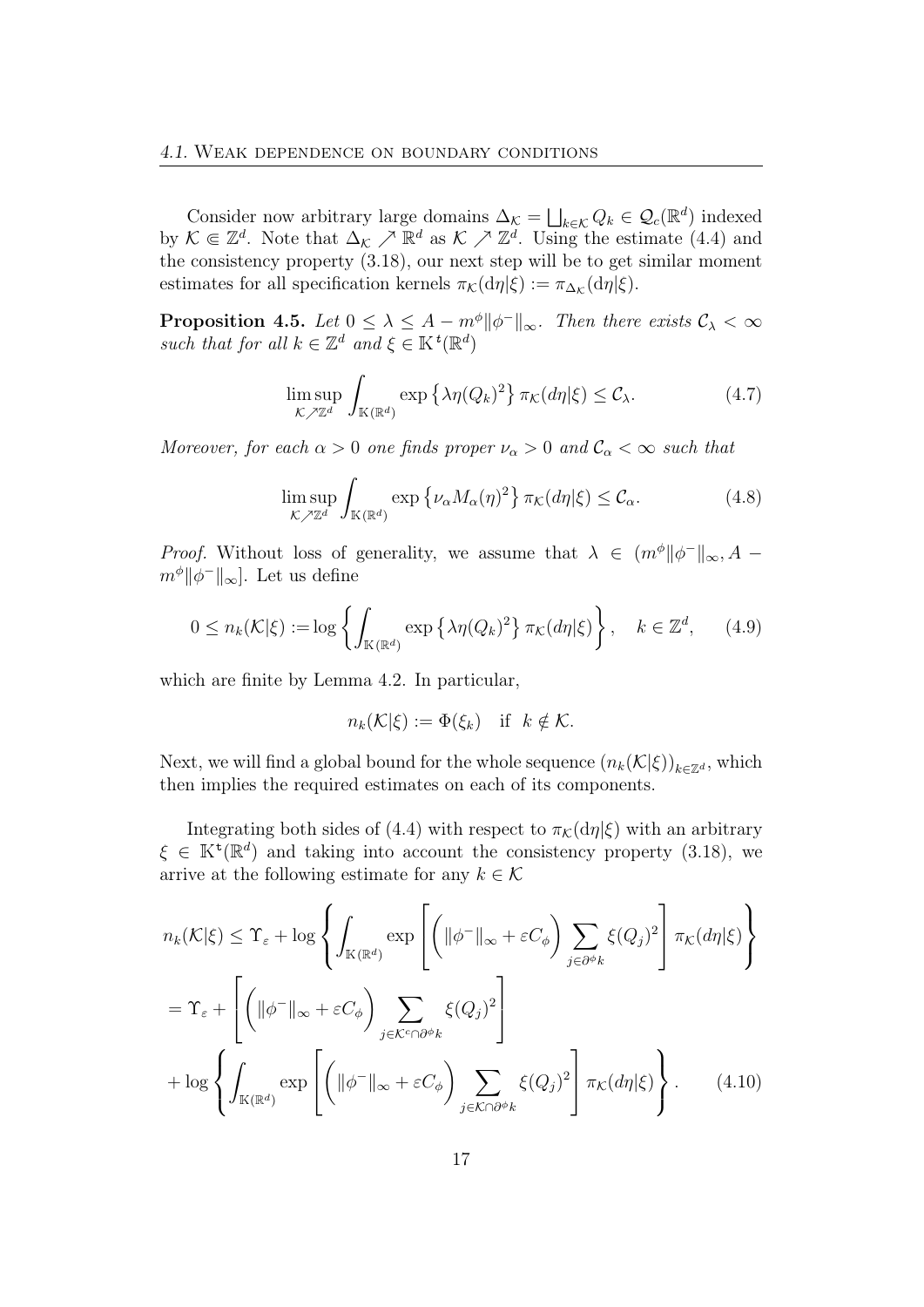We will apply the multiple Hölder inequality

$$
\mu\left(\prod_{j=1}^K f_j^{t_j}\right) \le \prod_{j=1}^K \mu^{t_j}(f_j), \quad \mu(f_j) := \int f_j d\mu,\tag{4.11}
$$

valid for any probability measure  $\mu$ , nonnegative functions  $f_j$ , and  $t_j \geq 0$ such that  $\sum_{j=1}^K t_j \leq 1, K \in \mathbb{N}$ . Choose  $\delta, \varepsilon > 0$  such that

$$
0 < B_{\varepsilon} := \left( \|\phi^-\|_{\infty} + \varepsilon C_{\phi} \right) m^{\phi} < \delta\lambda < \lambda \le \lambda_0 := A - m^{\phi} \|\phi^-\|_{\infty}, \quad (4.12)
$$

where  $C_{\phi}$  is defined by (4.5). In our context  $f_j := \exp \{ \lambda \eta_j (\mathbb{R}^d)^2 \}$  and

$$
t_j := 1/\lambda \left( \|\phi^-\|_{\infty} + \varepsilon C_{\phi} \right), \quad \text{for } j \in \mathcal{K} \cap \partial^{\phi} k.
$$

Using this setting for  $(4.11)$ , we deduce that the last summand in  $(4.10)$  is dominated by

$$
\sum_{j \in \mathcal{K} \cap \partial^{\phi} k} \log \left\{ \int_{\mathbb{K}(\mathbb{R}^d)} \exp \left( \lambda \eta(Q_j) \right) \pi_{\mathcal{K}}(d\eta | \xi) \right\}^{t_j} \n= 1/\lambda \left( \|\phi^-\|_{\infty} + \varepsilon C_{\phi} \right) \sum_{j \in \mathcal{K} \cap \partial^{\phi} k} n_j(\mathcal{K} | \xi).
$$
\n(4.13)

Let  $\mathcal{K} \Subset \mathbb{Z}^d$  contain a fixed point  $k_0 \in \mathbb{Z}^d$ . Let  $\vartheta := R/g +$ √ d be such that  $|j - k_0| \leq \vartheta$  for all  $j \in \partial^{\phi} k_0$ . Let us pick an  $\alpha > 0$  small enough, so that  $B_{\varepsilon}e^{\alpha\vartheta} < \lambda$ . We take the sum over  $k \in \mathcal{K}$  of the terms  $n_{k_0}(\mathcal{K}|\xi)$  with the weights  $\exp\{-\alpha |k|\}$ . After rearranging, by Eqs. (4.10) and (4.13) we get for each  $k \in \mathcal{K}$ 

$$
n_{k_0}(\mathcal{K}|\xi) \le \sum_{k \in \mathcal{K}} \left[ n_k(\mathcal{K}|\xi) \exp\{-\alpha |k| \right] \tag{4.14}
$$

$$
\le \left[ 1 - \frac{B_{\varepsilon}}{\lambda} e^{\alpha \vartheta} \right]^{-1} \left[ \Upsilon_{\varepsilon} + B_{\varepsilon} e^{\alpha \vartheta} ||\xi_{\mathcal{K}^c}||_{\alpha}^2 \right].
$$

Note that

$$
\left[1 - \frac{B_{\varepsilon}e^{\alpha\vartheta}}{\lambda}\right]^{-1} = 1 + \frac{B_{\varepsilon}e^{\alpha\vartheta}}{\lambda - B_{\varepsilon}e^{\alpha\vartheta}} \le \frac{1}{1 - \delta e^{\alpha\vartheta}},
$$

where we used  $(4.12)$ . Plugging this back into  $(4.14)$ , we get

$$
n_{k_0}(\mathcal{K}|\xi) \le \sum_{k \in \mathcal{K}} \left[ n_k(\mathcal{K}|\xi) \exp\{-\alpha |k| \right] \}
$$
  

$$
\le \left[ \Upsilon_{\varepsilon} + B_{\varepsilon} e^{\alpha \vartheta} M_{\alpha}(\xi_{\mathcal{K}^c})^2 \right] \left( \frac{1}{1 - \delta e^{\alpha \vartheta}} \right). \tag{4.15}
$$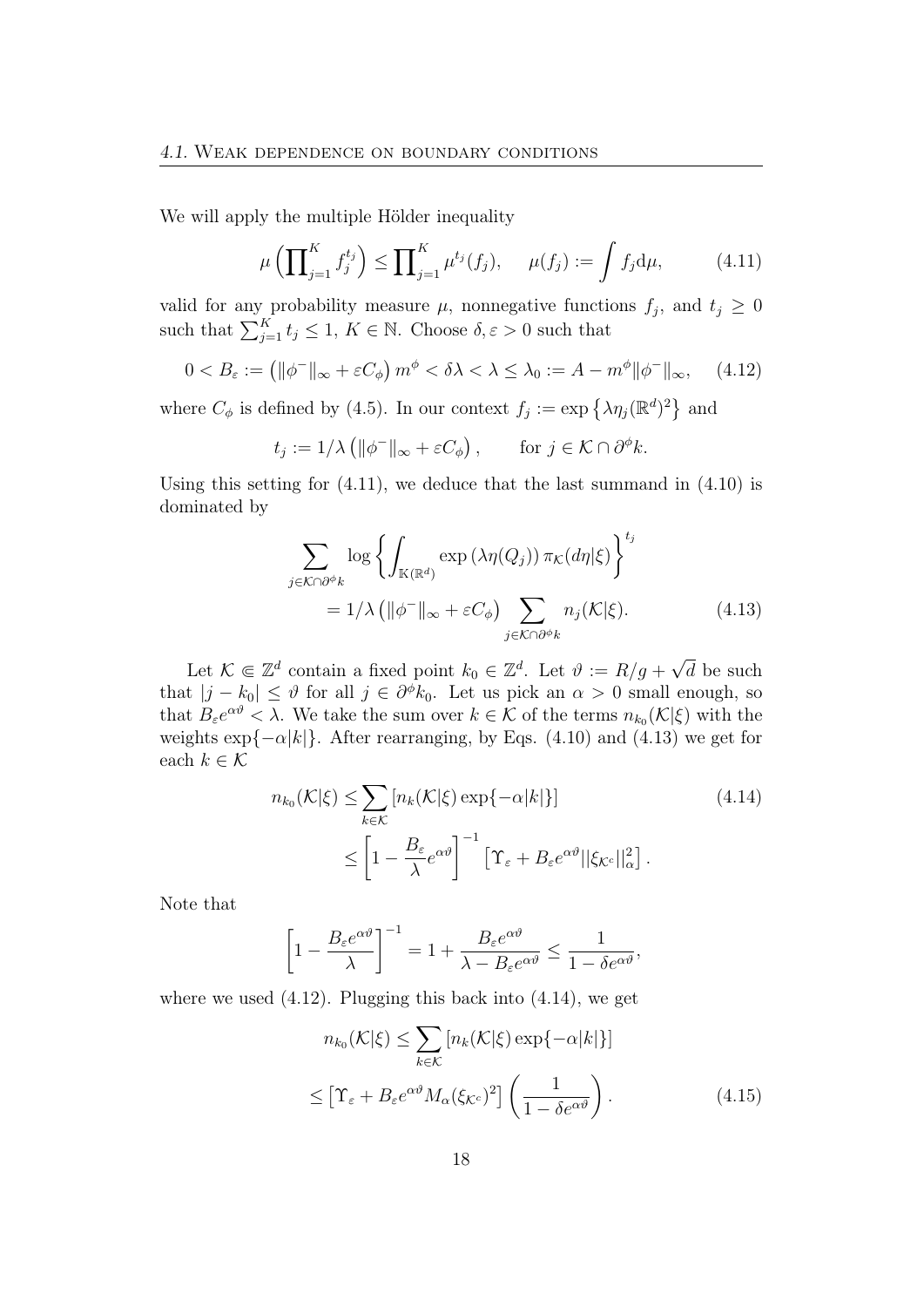Since  $M_{\alpha}(\xi_{\mathcal{K}c})$  tends to zero as  $\mathcal{K} \nearrow \mathbb{Z}^d$ , we obtain for each  $k_0 \in \mathbb{Z}^d$ 

$$
\limsup_{\mathcal{K}\nearrow\mathbb{Z}^d} \sum_{k\in\mathcal{K}} \left[ n_k(\mathcal{K}|\xi) \exp\{-\alpha |k| \} \right] \leq \Upsilon_{\varepsilon} \left( \frac{1}{1 - \delta e^{\alpha \vartheta}} \right),\tag{4.16}
$$

and thus, by letting  $\alpha \searrow 0$ , we complete the proof of (4.7)

$$
\limsup_{\mathcal{K}\nearrow\mathbb{Z}^d} n_{k_0}(\mathcal{K}|\xi) \leq \frac{1}{1-\delta} \Upsilon_{\varepsilon} =: \log \mathcal{C}_{\lambda}.
$$
\n(4.17)

So, we have for each  $\lambda$  fulfilling (4.12) (and hence also for all  $\lambda \leq \lambda_0 :=$  $A - m^{\phi} \|\phi^-\|_{\infty}$ 

$$
\limsup_{\mathcal{K}\nearrow\mathbb{Z}^d} \int_{\mathbb{K}(\mathbb{R}^d)} \exp\left\{\lambda \eta(Q_k)^2\right\} \pi_{\mathcal{K}}(d\eta|\xi) \leq \mathcal{C}_{\lambda}.\tag{4.18}
$$

By the Hölder inequality (4.11) we see that Eq. (4.8) holds with

$$
\nu_{\alpha} := \lambda \left[ \sum_{k \in \mathbb{Z}^d} \exp\{-\alpha |k| \} \right]^{-1}.
$$
\n(4.19)

Indeed, we have

$$
\int_{\mathbb{K}(\mathbb{R}^d)} \exp\left\{\nu_{\alpha} \sum_{k \in \mathbb{Z}^d} \eta(Q_k)^2 e^{-\alpha |k|} \right\} \pi_{\mathcal{K}}(d\eta | \xi)
$$
  

$$
\leq \left( \exp\left\{\sum_{k \in \mathcal{K}} n_k(\mathcal{K}|\xi) \exp\{-\alpha |k| \} \right\} \right)^{\frac{v_{\alpha}}{\lambda_0} \exp\{-\alpha |k| \}} e^{M_{\alpha}(\xi_{\mathcal{K}^c})^2}.
$$

Hence, using also (4.16), we deduce

$$
\limsup_{\mathcal{K}\nearrow\mathbb{Z}^d} \int_{\mathbb{K}(\mathbb{R}^d)} \exp\left\{\nu_\alpha M_\eta(\alpha)^2\right\} \pi_{\mathcal{K}}(d\eta|\xi)
$$
\n
$$
\leq \exp\left\{\Upsilon_\varepsilon\left(\frac{1}{1-\delta e^{\alpha\vartheta}}\right)\right\} =: C_\alpha,
$$
\n(4.20)

\nthe proof of (4.8).

which completes the proof of (4.8).

An import corollary of the above proposition claims uniform bounds for local Gibbs states:

**Corollary 4.6.** Let Assumption ( $\phi$ ) hold. Then for all  $\Delta \in \mathcal{Q}_c(\mathbb{R}^d)$  and  $N \in \mathbb{N}$  there exists  $\mathcal{C}(\Delta, N) < \infty$  such that

$$
\limsup_{\substack{\tilde{\Delta}\nearrow\mathbb{R}^d\\\tilde{\Delta}\in\mathcal{Q}_c(\mathbb{R}^d)}} \int_{\mathbb{K}(\mathbb{R}^d)} \eta(\Delta)^N \pi_{\tilde{\Delta}}(d\eta|\xi) \leq \mathcal{C}(\Delta, N) < \infty,
$$

where  $\mathcal{C}(\Delta, N)$  can be chosen uniformly for all  $\xi \in \mathbb{K}^t(\mathbb{R}^d)$ .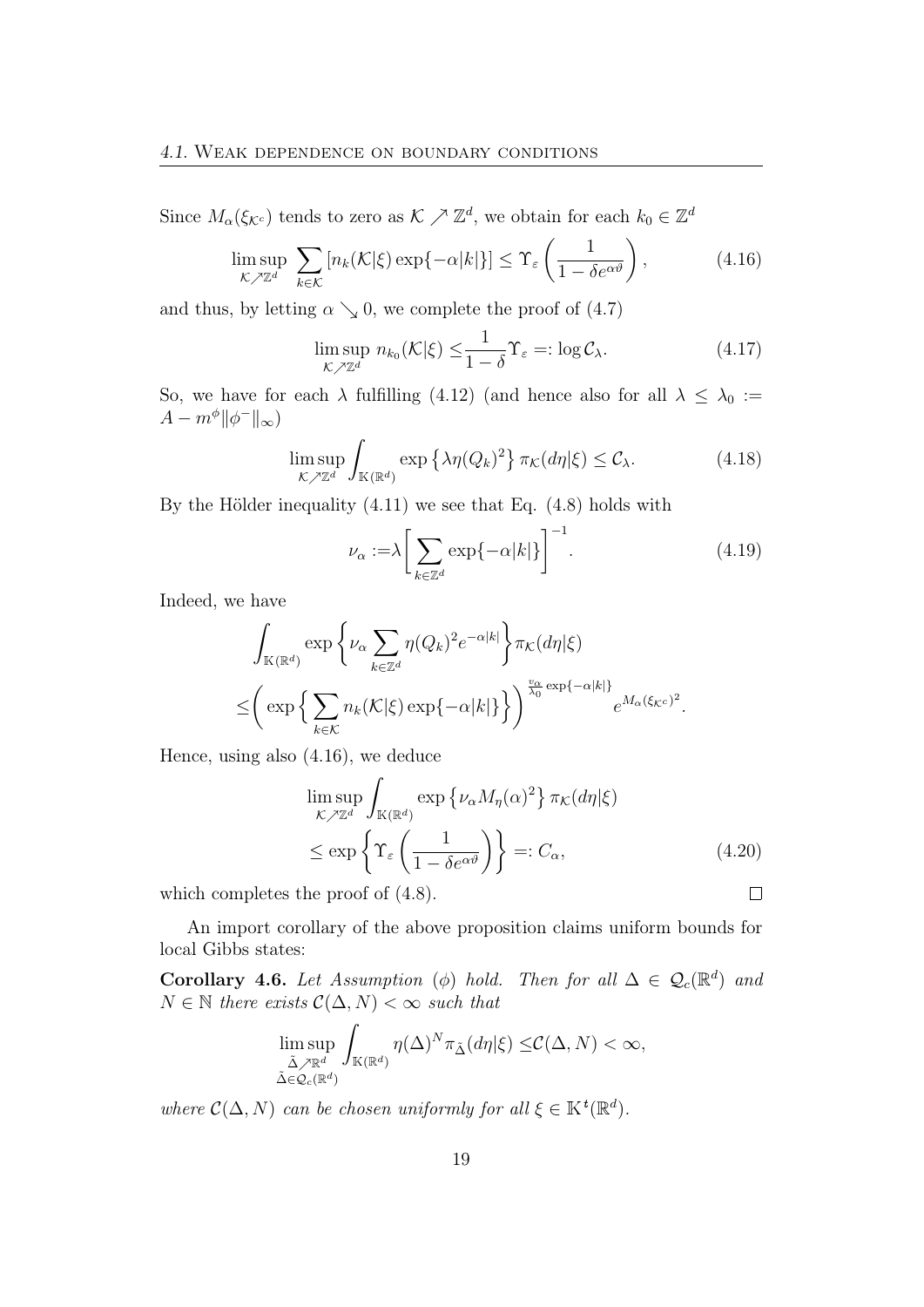#### 4.2 Local equicontinuity

A Gibbs measure  $\mu \in G(\phi)$  will be constructed as a cluster point of the net of specification kernels  $\{\pi_{\Delta}\}_{{\Delta \in \mathcal{B}_c}(\mathbb{R}^d)}$ . To this end, an important step is to establish the equicontinuity of the local specification, which yields the existence of limit points in a proper topology.

**Definition 4.7.** On the space of all probability measures  $\mathcal{P}(\mathbb{K}(\mathbb{R}^d))$  we introduce the topology of  $Q$ -local convergence. This topology, which we denote by  $\mathcal{T}_{\mathcal{Q}}$ , is defined as the coarsest topology making the maps  $\mathcal{P}(\mathbb{K}(\mathbb{R}^d)) \ni \mu \mapsto$  $\mu(B)$  continuous for all sets  $B \in \mathcal{B}_{\mathcal{Q}}(\mathbb{K}(\mathbb{R}^d))$ . Here,

$$
\mathcal{B}_{\mathcal{Q}}(\mathbb{K}(\mathbb{R}^d)) := \bigcup_{\Delta \in \mathcal{Q}_c(\mathbb{R}^d)} \mathcal{B}_{\Delta}(\mathbb{K}(\mathbb{R}^d))
$$
(4.21)

denotes the algebra of all local events associated with the partition cubes, where  $\mathcal{B}_{\Delta}(\mathbb{K}(\mathbb{R}^d)) := \mathbb{P}_{\Delta}^{-1} \mathcal{B}(\mathbb{K}(\Delta))$  and the canonical projections  $\mathbb{P}_{\Delta}$  were defined by  $(2.5)$ .

Note that the topology of local convergence is *not metrizable* (see [13, p. 57]. So, to describe the corresponding convergence one has to consider nets instead of sequences. Let us recall that a subset of measures from  $\mathcal{P}(\mathbb{K}(\mathbb{R}^d))$ is relative compact iff each of its net has a cluster point in  $\mathcal{P}(\mathbb{K}(\mathbb{R}^d))$ ; furthermore, every cluster point can be obtained as a limit of a certain subnet. A sufficient condition fo the existence of cluster points is the so-called *equicon*tinuity property.

More precisely, we modify [14, Definition 4.6] to fit our setting:

Definition 4.8. Fix  $\xi \in \mathbb{K}^t(\mathbb{R}^d)$ . The net  $\{\pi_{\Delta}(d\eta|\xi)|\Delta \in \mathcal{Q}_c(\mathbb{R}^d)\}\$ is called Q-locally equicontinuous if for all  $\tilde{\Delta} \in \mathcal{Q}_c(\mathbb{R}^d)$  and for each sequence  ${B_N}_{N \in \mathbb{N}} \subset \mathcal{B}_{\tilde{\Delta}}(\mathbb{K}(\mathbb{R}^d))$  with  $B_N \downarrow \varnothing$ 

$$
\lim_{N \to \infty} \lim_{\substack{\Delta \nearrow \mathbb{R}^d \\ \Delta \in \mathcal{Q}_c(\mathbb{R}^d)}} \pi_{\Delta}(B_N|\xi) = 0.
$$
\n(4.22)

A crucial issue (resulting from [14, Proposition 4.9]) is that each Q-local equicontinuous net has at least one  $\tau_{\mathcal{Q}}$ -cluster point in  $\mathcal{P}(\mathbb{K}(\mathbb{R}^d))$  (cf. [35, Proposition 5.3]). As indicated above, our first aim is to prove the Q-local equicontinuity for the specification kernels.

**Proposition 4.9.** Let Assumption ( $\phi$ ) hold. Then for each fixed  $\xi \in \mathbb{K}^t(\mathbb{R}^d)$ the net  $\{\pi_{\Delta}(\mathrm{d}\eta|\xi)| \Delta \in \mathcal{Q}_c(\mathbb{R}^d)\}\$ is locally equicontinuous.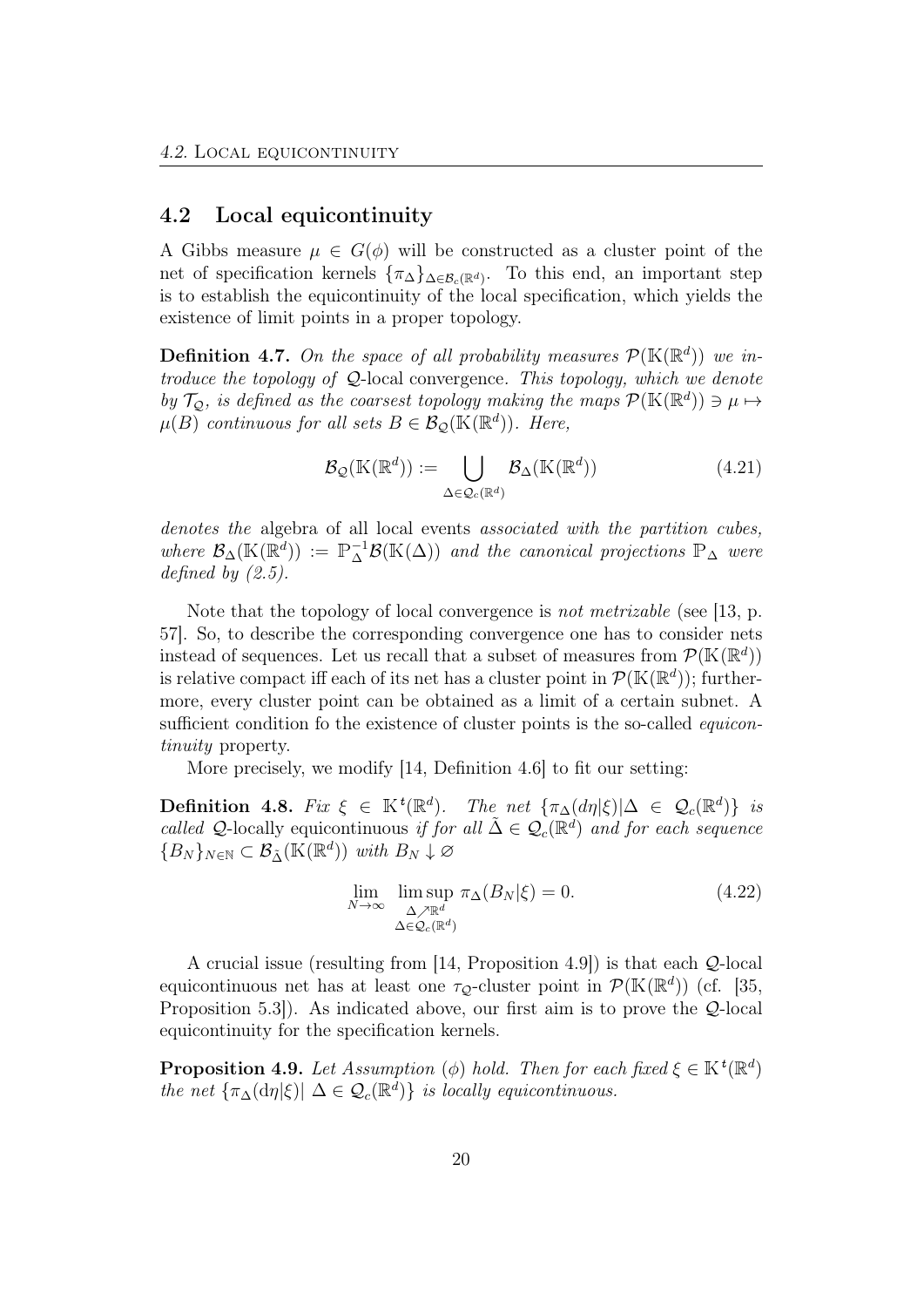**Corollary 4.10.** Let Assumption  $(\phi)$  hold and fix some order generating sequence  $\{\Delta_N\}_{N\in\mathbb{N}}\subset\mathcal{Q}_c(\mathbb{R}^d)$ . Then, for each boundary condition  $\xi\in\mathbb{K}^t(\mathbb{R}^d)$ , (a subsequence of)  $\{\pi_{\Delta_N}(\cdot|\xi)\}_{N\in\mathbb{N}}$  converges Q-locally to a probability measure  $\mu \in \mathcal{P}(\mathbb{K}(\mathbb{R}^d))$ , that means for all  $B \in \mathcal{B}_{\mathcal{Q}}(\mathbb{K}(\mathbb{R}^d))$ 

$$
\pi_{\Delta_N}(B|\xi) \to \mu(B) \quad \text{as } N \to \infty.
$$

Proof. The claim follows by combining Proposition 4.9 with [14, Propositions 4.9 and 4.15] and [33, Theorem V.3.2].  $\Box$ 

*Proof of Proposition 4.9.* We will split the set  $B_N$  and then use the support property (cf. Corollary 4.6), the consistency property (3.18) and the lower bound for a partition function (cf. Lemma 3.3) to estimate the two summands. (The basic idea is given by an adaption of the arguments used for proving [14, Theorem 4.12 and Corollary 4.13] to the configuration space setting, cf. also [25].)

Let us fix any  $\tilde{\Delta} \in \mathcal{Q}_c(\mathbb{R}^d)$ , and let  $\{B_N\}_{N\in\mathbb{N}}$  be any sequence of sets from  $\mathcal{B}_{\tilde{\Delta}}(\mathbb{K}(\mathbb{R}^d))$  such that  $B_N \downarrow \varnothing$  as  $N \to \infty$ . Consider the following Borel subsets in  $\mathbb{K}(\mathbb{R}^d)$  consisting of those measures  $\eta$  whose local masses over U are bounded by a given  $T > 0$ ,

$$
\mathbb{K}[\mathcal{U},T] := \left\{ \eta \in \mathbb{K}(\mathbb{R}^d) \mid \eta(\mathcal{U}) \le T \right\}, \quad T > 0,
$$

where we define, using  $(FR)$ ,

$$
\mathcal{U} := \bigsqcup_{j} \left\{ Q_{j} | \exists x \in Q_{j}, \exists y \in \tilde{\Delta} : |x - y| \le R \right\} \in \mathcal{Q}_{c}(\mathbb{R}^{d}). \tag{4.23}
$$

For each  $\xi \in K(\mathbb{R}^d)$  and  $\Delta \in \mathcal{Q}_c(\mathbb{R}^d)$  which contains  $\tilde{\Delta}$ , we have by the consistency property

$$
\pi_{\Delta}(B_N|\xi) = \pi_{\Delta}(B_N \cap [\mathbb{K}(\mathcal{U}, T)]^c|\xi) + \int_{\mathbb{K}(\mathbb{R}^d)} \pi_{\tilde{\Delta}}(B_N \cap \mathbb{K}[\mathcal{U}, T]|\eta) \pi_{\Delta}(d\eta|\xi)
$$

$$
= \pi_{\Delta}(B_N \cap [\mathbb{K}(\mathcal{U}, T)]^c|\xi)
$$

$$
+ \int_{\mathbb{K}(\mathbb{R}^d)} \frac{1}{Z_{\tilde{\Delta}}(\eta)} \int_{\mathbb{K}(\tilde{\Delta})} \mathbb{1}_{B_N \cap \mathbb{K}[\mathcal{U}, T]} (\rho_{\tilde{\Delta}} \cup \eta_{\tilde{\Delta}^c})
$$

$$
\exp \{-H_{\tilde{\Delta}}(\rho_{\tilde{\Delta}}|\eta)\} \mathcal{G}_{\tilde{\Delta},\theta}(d\rho_{\tilde{\Delta}}) \pi_{\Delta}(d\eta|\xi).
$$
(4.24)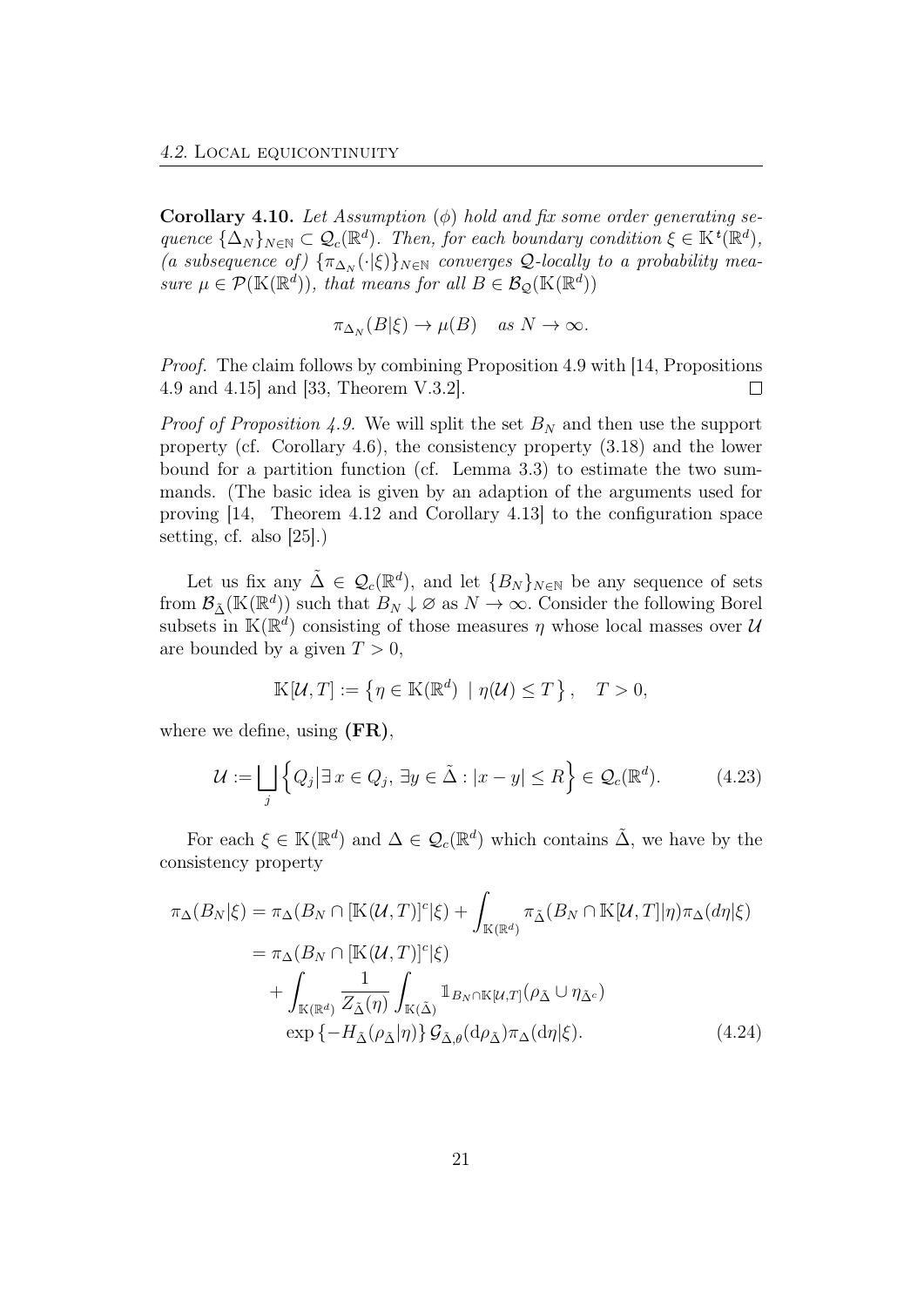By Chebyshev's inequality and Corollary 4.6 we get

$$
\limsup_{\Delta \nearrow \mathbb{R}^d} \pi_{\Delta}(\mathbb{K}[\mathcal{U}, T]^c) = \limsup_{\Delta \nearrow \mathbb{R}^d} \pi_{\Delta}(\{\eta \in \mathbb{K}(\mathbb{R}^d) : \eta(\mathcal{U}) > T\} | \xi)
$$
  
\n
$$
\leq \limsup_{\Delta \nearrow \mathbb{R}^d} \int_{\mathbb{K}(\mathbb{R}^d)} \frac{\eta(\mathcal{U})}{T} \pi_{\Delta}(d\eta | \xi) \leq \frac{1}{T} \mathcal{C}(\mathcal{U}, 1) < \infty,
$$
\n(4.25)

which vanishes as  $T \nearrow \infty$ .

On the other hand, for all  $\eta \in \mathbb{K}(\mathbb{R}^d)$  and  $\Delta \in \mathcal{Q}_c(\mathbb{R}^d)$  containing  $\tilde{\Delta}$ , we estimate the outer integrand (using (3.14), (3.9) and the elementary inequality  $|ab| \leq 1/2(a^2 + b^2)$  for  $a, b \in \mathbb{R}$ ) as follows

$$
\frac{1}{Z_{\tilde{\Delta}}(\eta)} \int_{\mathbb{K}(\tilde{\Delta})} \mathbb{1}_{B_N \cap \mathbb{K}[\mathcal{U},T]} (\rho_{\tilde{\Delta}} \cup \eta_{\tilde{\Delta}^c}) \exp \{-H_{\tilde{\Delta}}(\rho_{\tilde{\Delta}}|\eta)\} \mathcal{G}_{\tilde{\Delta}}(d\rho_{\tilde{\Delta}})
$$
\n
$$
\leq \exp \left\{ ||\phi||_{\infty} \left( C_{\tilde{\Delta}}^2 + C_{\tilde{\Delta}} \cdot \eta_{\tilde{\Delta}^c}(\mathcal{U}) \right) \right\} \int_{\mathbb{K}(\tilde{\Delta})} \mathbb{1}_{B_N \cap \mathbb{K}[\mathcal{U},T]} (\rho_{\tilde{\Delta}} \cup \eta_{\tilde{\Delta}^c})
$$
\n
$$
\exp \left\{ ||\phi||_{\infty} \left( \rho(\tilde{\Delta})^2 + 2\rho(\tilde{\Delta}) \eta_{\tilde{\Delta}^c}(\mathcal{U}) \right) \right\} \mathcal{G}_{\tilde{\Delta},\theta}(d\rho)
$$
\n
$$
\leq \exp \left\{ ||\phi||_{\infty} \left( C_{\tilde{\Delta}}^2 + 1/2T^2 + 1/2C_{\tilde{\Delta}}^2 \right) \right\} e^{3||\phi||_{\infty}T^2} \mathcal{G}_{\tilde{\Delta},\theta} (B_N \cap \mathbb{K}[\mathcal{U},T])
$$
\n
$$
\leq C e^{4||\phi||_{\infty}T^2} \mathcal{G}_{\tilde{\Delta},\theta} (B_N) < \infty,
$$

where  $C$  is an appropriate constant. Summing up, we get

$$
\pi_{\Lambda}(B_N \cap \mathbb{K}(\mathcal{U}, T)|\xi) \le Ce^{4||\phi||_{\infty}T^2} \mathcal{G}_{\tilde{\Delta}, \theta}(B_N), \qquad (4.26)
$$

which tends to zero for  $B_N \searrow \emptyset$ . Plugging (4.25) and (4.26) back into (4.24), we get the equicontinuity of the family  $\{\pi_{\Lambda}(\mathrm{d}\eta|\xi)| \Lambda \in \mathcal{Q}_c(\mathbb{R}^d)\}\$  required in Eq. (4.22).  $\Box$ 

#### 4.3 Existence of Gibbs measures

Now we are in position to deduce the main result. Namely, we show that each limit point that we obtained by the local equicontinuity proved above is indeed a Gibbs measure.

**Theorem 4.11.** Let  $\phi : \mathbb{R}^d \times \mathbb{R}^d \to \mathbb{R}$  be such that Assumption ( $\phi$ ) holds. Then there exists a Gibbs measure  $\mu$  (at least one) corresponding to the potential  $\phi$  and the Gamma measure  $\mathcal{G}_{\theta}$ , which is supported by  $\mathbb{K}^{t}(\mathbb{R}^{d})$ . Therefore,

$$
G^t(\phi) \neq \varnothing.
$$

Furthermore, the set  $G^t(\phi)$  is relatively compact in the topology  $\mathcal{T}_{\mathcal{Q}}$ .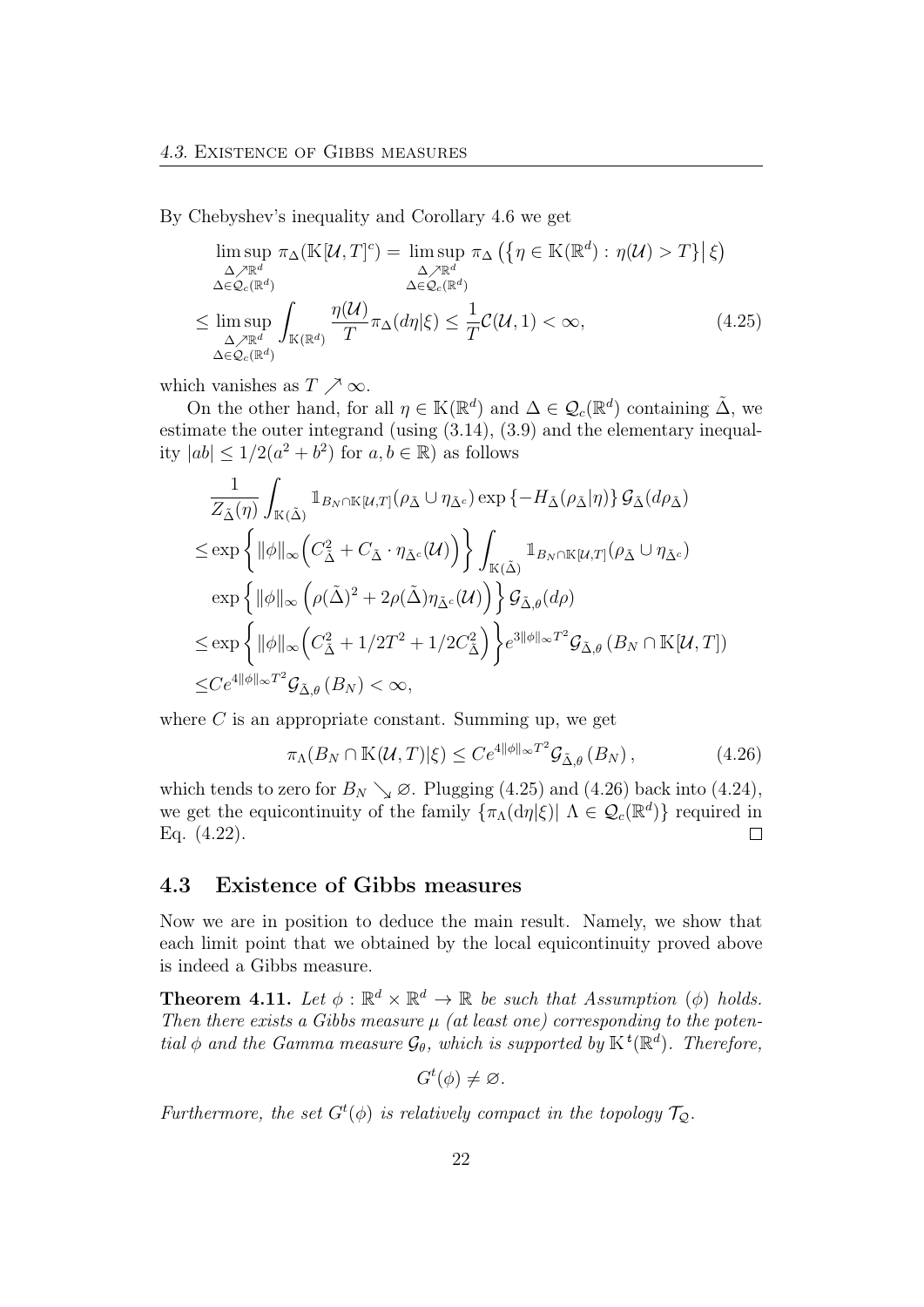*Proof.* Fix some order generating sequence  $\Delta_N \nearrow \mathbb{R}^d$ ,  $\Delta_N \in \mathcal{Q}_c(\mathbb{R}^d)$ , and a boundary condition  $\xi \in \mathbb{K}^{\mathsf{t}}(\mathbb{R}^d)$ . By Corollary 4.10, (a subsequence of)  ${\lbrace \pi_{\Delta_N}(\cdot|\xi) \rbrace_{N \in \mathbb{N}}}$  converges  $\mathcal{Q}$ -locally to a probability measure  $\mu \in \mathcal{P}(\mathbb{K}(\mathbb{R}^d)).$ 

The limit point  $\mu$  is surely Gibbs. Indeed, the DLR property can be derived easily: Fix  $\Delta \in \mathcal{Q}_c(\mathbb{R}^d)$  and  $B \in \mathcal{B}_{\mathcal{Q}}(\mathbb{K}(\mathbb{R}^d))$  arbitrarily. By (FR) and (4.23) we can justify the following equations to get the (DLR) one.

$$
\int_{\mathbb{K}(\mathbb{R}^d)} \pi_{\Delta}(B|\eta) \mu(d\eta) \stackrel{1.}{=} \lim_{N \to \infty} \int_{\mathbb{K}(\mathbb{R}^d)} \pi_{\Delta}(B|\eta_{\mathcal{U}_{\Delta}}) \pi_{\Delta_N}(d\eta|\xi)
$$
\n
$$
\stackrel{2.}{=} \lim_{N \to \infty} \int_{\mathbb{K}(\mathbb{R}^d)} \pi_{\Delta}(B|\eta_{\mathcal{U}_{\Delta}}) \pi_{\Delta_N}(d\eta|\xi)
$$
\n
$$
\stackrel{3.}{=} \lim_{N \to \infty} \int_{\mathbb{K}(\mathbb{R}^d)} \pi_{\Delta}(B|\eta) \pi_{\Delta_N}(d\eta|\xi)
$$
\n
$$
\stackrel{4.}{=} \lim_{N \to \infty} \pi_{\Delta_N}(B|\xi)
$$
\n
$$
\stackrel{5.}{=} \mu(B).
$$
\n(4.27)

The first and third equality follow by the choice of  $\mathcal{U}_{\Delta}$ , the second and fifth one by the definition of  $\mu$  and the fourth one by the consistency of the local specifications (cf.  $(3.18)$ ).

The relative compactness of  $G^t(\phi)$  follows analogously. Indeed, similarly as above one shows that every net in  $\tilde{G}(\phi)$  has a  $\mathcal{T}_{\mathcal{Q}}$ -cluster point in  $\mathcal{P}(\mathbb{K}(\mathbb{R}^d)),$ which is (reasoning as in Eq. (4.27)) a Gibbs measure.  $\Box$ 

#### 4.4 Moment estimates for Gibbs measures

**Theorem 4.12.** Let Assumption ( $\phi$ ) hold. Then, for each  $\lambda \in [0, A - m^{\phi} || \phi^- ||_{\infty}]$ there exists an (explicitely computable)  $\mathcal{C}_{\lambda} < \infty$  such that uniformly for all  $\mu \in G^t(\phi)$ 

$$
\sup_{k \in \mathbb{Z}^d} \int_{\mathbb{K}(\mathbb{R}^d)} \exp \left\{ \lambda \eta(Q_k)^2 \right\} \mu(d\eta) \leq C_{\lambda}.
$$
 (4.28)

Furthermore, for each  $\alpha > 0$  one finds a certain  $\nu_{\alpha} > 0$  such that for all  $\mu \in G^t(\phi)$ 

$$
\int_{\mathbb{K}(\mathbb{R}^d)} \exp \left\{ \nu_\alpha M_\alpha(\eta)^2 \right\} \mu(d\eta) \leq \mathcal{C}_\alpha. \tag{4.29}
$$

Here,  $\mathcal{C}_{\lambda}$  and  $\mathcal{C}_{\alpha}$  are the same constants as in (4.18) resp. (4.20).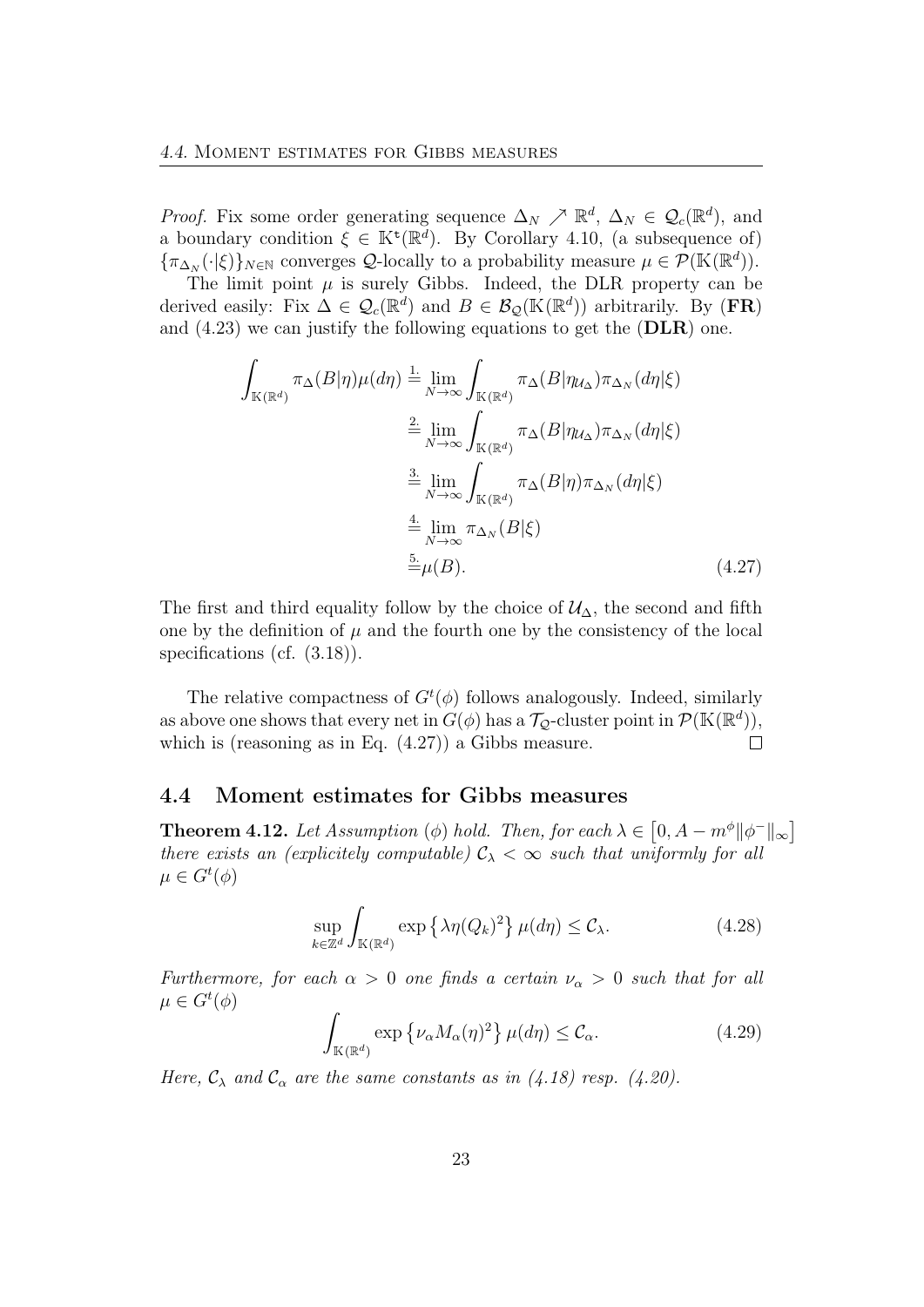Proof. Let us only prove (4.29); the proof of (4.28) is similar. Using Beppo Levi, we have

$$
\int_{\mathbb{K}(\mathbb{R}^d)} \exp \left\{ \nu_\alpha M_\alpha(\eta)^2 \right\} \mu(d\eta) = \lim_{M \nearrow \infty} \int \exp \left\{ \nu_\alpha M_\alpha(\eta)^2 \wedge M \right\} \mu(d\eta). \tag{4.30}
$$

By the DLR equation the right-hand side equals

$$
\lim_{M \nearrow \infty} \lim_{\substack{\Delta \nearrow \mathbb{R}^d \\ \Delta \in \mathcal{Q}_c(\mathbb{R}^d)}} \int_{\mathbb{K}(\mathbb{R}^d)} \int_{\mathbb{K}(\mathbb{R}^d)} \exp \left\{ \nu_\alpha M_\alpha(\eta)^2 \wedge M \right\} \pi_\Delta(d\eta | \xi) \mu(d\xi).
$$

By Lebesgue's dominated convergence theorem, the latter equals

$$
\lim_{M \nearrow \infty} \int_{\mathbb{K}(\mathbb{R}^d)} \left( \lim_{\substack{\Delta \nearrow \mathbb{R}^d \\ \Delta \in \mathcal{Q}_c(\mathbb{R}^d)}} \int_{\mathbb{K}(\mathbb{R}^d)} \exp \left\{ \nu_\alpha M_\alpha (\eta_\Delta)^2 \wedge M \right\} \pi_\Delta(d\eta_\Delta | \xi) \right) \mu(d\xi)
$$
  

$$
\leq \lim_{M \nearrow \infty} \int_{\mathbb{K}(\mathbb{R}^d)} \left( \lim_{\substack{\Delta \nearrow \mathbb{R}^d \\ \Delta \in \mathcal{Q}_c(\mathbb{R}^d)}} \int_{\mathbb{K}(\mathbb{R}^d)} \exp \left\{ \nu_\alpha M_\alpha (\eta_\Delta)^2 \right\} \pi_\Delta(d\eta_\Delta | \xi) \right) \mu(d\xi).
$$

Since  $\mu(\mathbb{K}^{\mathsf{t}}(\mathbb{R}^d)) = 1$ , we may apply the uniform bound proven in Proposition 4.5 (cf. (4.8)). Thus, the right-hand side in (4.30) is dominated by  $\mathcal{C}_{\alpha}$ , which was to be shown.  $\Box$ 

**Corollary 4.13.** Let Assumption ( $\phi$ ) be fulfilled. For each  $\Delta \in \mathcal{Q}_c(\mathbb{R}^d)$  and  $\lambda > 0$ , there exists  $C_{\lambda}(\Delta) > 0$  such that for all  $\mu \in G^{t}(\phi)$ 

$$
\int_{\mathbb{K}(\mathbb{R}^d)} e^{\lambda \eta(\Delta)} \mu(d\eta) < C_{\lambda}(\Delta). \tag{4.31}
$$

One important consequences of the  $\hat{a}$ -priori bound (4.28) is that any  $\mu \in G^{t}(\phi)$  is *à-posteori* carried by the (much smaller) Borel subset

$$
\mathbb{K}^{s}(\mathbb{R}^{d}) := \{ \eta \in \mathbb{K}(\mathbb{R}^{d}) \mid \forall b > d \exists K_{\eta,b} \in \mathbb{N} : \eta(Q_{k})^{2} \leq b \log(1+|k|) \quad \text{if } k \in \mathbb{Z}^{d} \text{ with } |k| > K_{\eta,b} \}.
$$

Proposition 4.14. For all  $\mu \in G^t(\phi)$ 

$$
\mu\big(\mathbb{K}^s(\mathbb{R}^d)\big) = 1.
$$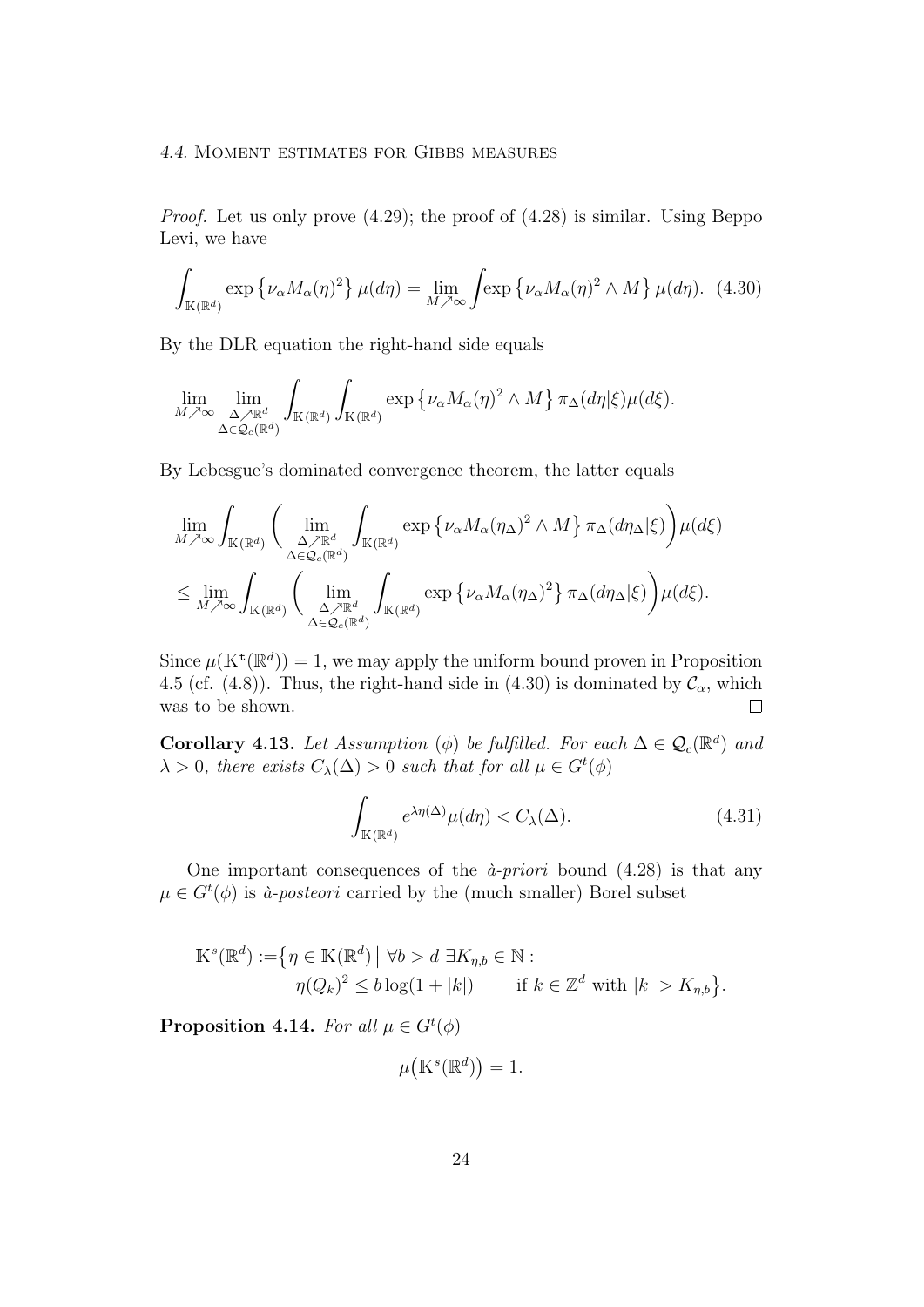*Proof.* Obviously,  $\mathcal{B}(\mathbb{K}(\mathbb{R}^d)) \ni \mathbb{K}^s(\mathbb{R}^d) \subset \mathbb{K}^t(\mathbb{R}^d)$ . The compliment to  $\mathbb{K}^s(\mathbb{R}^d)$ can be written as

$$
\left[\mathbb{K}^{s}(\mathbb{R}^{d})\right]^{c} = \bigcup_{b > d} \bigcap_{K \in \mathbb{N}} \bigcup_{|k| \geq K} \left[\mathbb{K}_{k}(b)\right]^{c},\tag{4.32}
$$

where

$$
\mathbb{K}_k(b) := \left\{ \eta \in \mathbb{K}(\mathbb{R}^d) \middle| \eta(Q_k)^2 \le b \log(1+|k|) \right\}.
$$

By Chebyshev's inequality and Eq. (4.28)

$$
\mu\left(\left[\mathbb{K}_k(b)\right]^c\right) \leq \mathcal{C}_{\lambda}(1+|k|)^{-b};
$$

and therefore by (4.32)

$$
\mu\left(\left[\mathbb{K}^s(\mathbb{R}^d)\right]^c\right) \le C_{\lambda} \lim_{b \searrow d} \lim_{K \to \infty} \sum_{|k| \ge K} (1+|k|)^{-b} = 0.
$$

 $\Box$ 

## 5 Some remarks and generalizations

1. The existence result also holds for all nonnegative (bounded) potentials  $\phi$  with finite interaction range. For these potentials, we have for all  $\Delta, \tilde{\Delta} \in \mathcal{Q}_c(\mathbb{R}^d)$  the following estimate (cf. [16, Propositions 4.2.3 and 4.5.5])

$$
\int_{\mathbb{K}(\mathbb{R}^d)} \eta(\Delta) \pi_{\tilde{\Delta}}(d\eta|\xi) \leq \theta m(\mathcal{U}_{\Delta}) + \xi_{\tilde{\Delta}^c}(\Delta).
$$

Plugging this into (4.25) and using that even  $Z_{\tilde{\Delta}}(\gamma) \leq 1$ , one obtains the local equicontinuity. The rest of the arguments works simultaneously (cf. [16, Section 4.2]).

2. In general, Theorems 4.11 and 4.12 can be extended to any locally compact Polish space  $X$ , which is equipped with a non-atomic measure m. But, the conditions on the potential are much more complex and technical (cf. [16, Chapter 5, esp. Theorem 5.2.8]). Moreover, the results presented here can be reformulated in the setting of configuration spaces over  $\mathbb{R}_+^* \times \mathbb{R}^d$ . Then, the class of of potentials and measures for which one can construct Gibbs perturbations on  $\Gamma(\mathbb{R}_+^* \times \mathbb{R}^d)$  so far (cf. Remark 4.1) is considerably enriched. All details, including the precise general framework, can be found in [16, Chapters 4 and 5].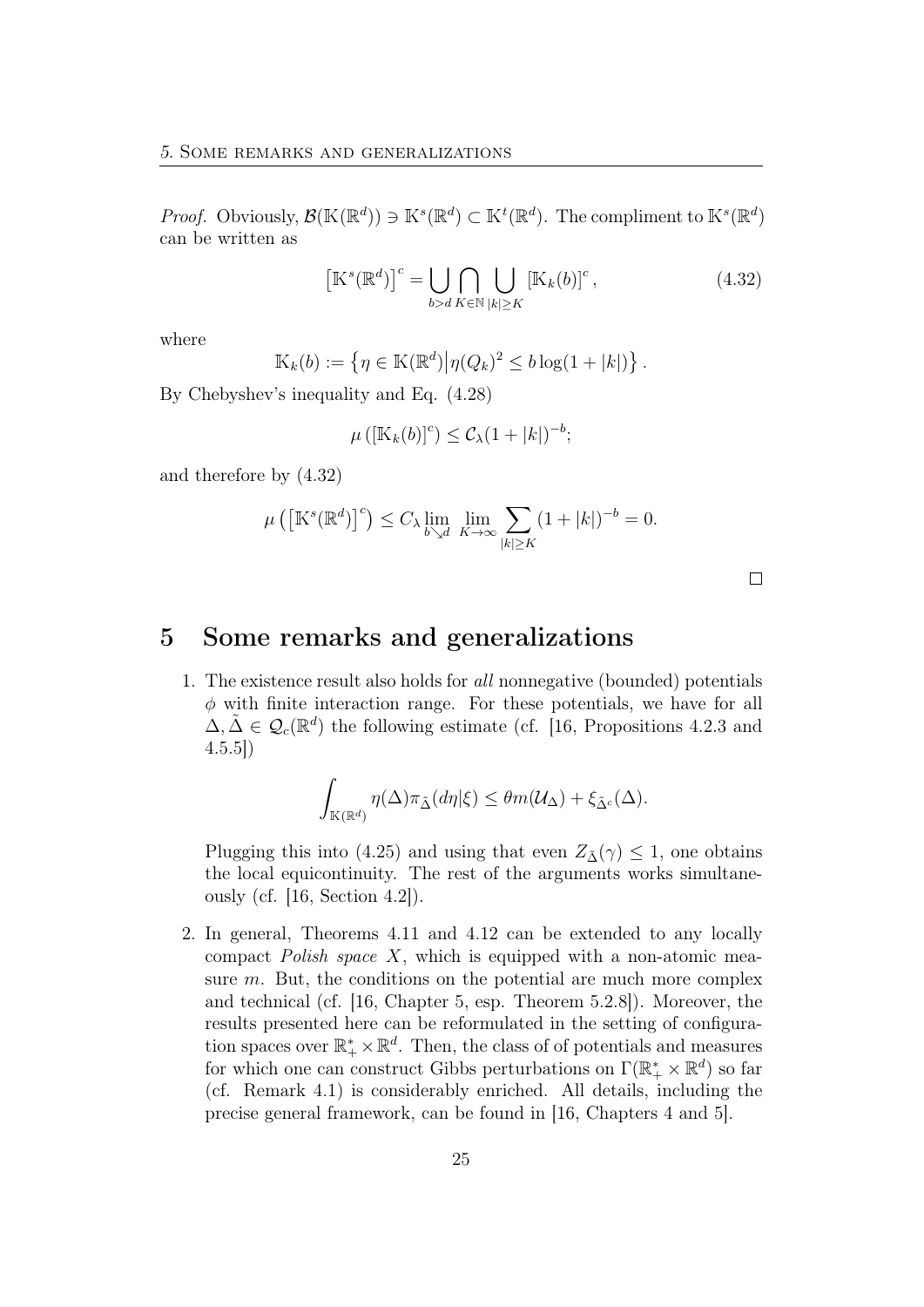3. The above results (including Theorems 4.11 and 4.12) also hold for any Lévy process on the cone  $\mathbb{K}(\mathbb{R}^d)$ , instead the Gamma process  $\mathcal{G}_{\theta}$  we mainly deal with in this paper. The only thing needed is the assumption that the first two moments of the corresponding Lévy intensity measure  $\lambda$  are finite. In other words,  $\lambda$  is a Radon measure on  $\mathbb{R}_+^*$  satisfying

$$
\lambda(\mathbb{R}^*_+) = \infty
$$
,  $\int_{\mathbb{R}^*_+} s\lambda(ds) < \infty$  and  $\int_{\mathbb{R}^*_+} s^2\lambda(ds)$ .

According to [41], a Lévy measure  $\mathcal{G}_{\lambda}$  on the cone  $(\mathbb{K}(\mathbb{R}^d), B(\mathbb{K}(\mathbb{R}^d)))$ over the location space  $(\mathbb{R}^d, \mathcal{B}(\mathbb{R}^d), m)$  with Lévy (intensity) measure  $\lambda$ on  $\mathbb{R}^*_+$  is characterized by its Laplace transform

$$
\mathbb{E}_{\mathcal{G}_{\lambda}}\left[\exp\left(-\langle\varphi,\cdot\rangle\right)\right] = \exp\left(-\int_{\mathbb{R}_{+}^{*}\times\mathbb{R}^{d}} (1 - e^{-\varphi(x)s})\lambda(ds)m(dx)\right),
$$
  

$$
\varphi \in C_{0}^{+}(\mathbb{R}^{d}). \tag{5.1}
$$

The existence of such  $\mathcal{G}_{\lambda}$  follows from the observation (cf. e.g. [43] or [24, Proposition 3.2]) that the Laplace transform (5.1) defines a socalled compound Poisson measure (with  $\int_{\mathbb{R}^*_+} (1 - e^{-\varphi(x)s}) \lambda(ds)$  being the Kolmogorov characteristic) on  $(\mathcal{D}'(\mathbb{R}^d), B(\mathbb{R}^d))$ . Then, a standard analysis shows that this measure is supported by  $K(\mathbb{R}^d)$  and hence coincides with  $\mathcal{G}_{\lambda}$ .

- 4. More generally, the construction scheme for Gibbs measures on  $\mathbb{M}_{+}(\mathbb{R}^{d})$  $\mathbb{K}(\mathbb{R}^d)$  outlined above works for any reference measure  $\nu \in \mathcal{P}(\mathbb{M}_+(\mathbb{R}^d))$ fulfilling the following properties (cf.  $(2.6)$  and  $(2.7)$ ):
	- (a) For all  $\Delta \in \mathcal{B}_c(\mathbb{R}^d)$ , we have

$$
C_{\Delta} := \int_{\mathbb{M}_+(\mathbb{R}^d)} \left[ \eta(\Delta) + \eta(\Delta)^2 \right] \nu(d\eta) < \infty. \tag{5.2}
$$

(b) For any  $N \in \mathbb{N}$ , disjoint  $\Delta_1, \ldots, \Delta_N \in \mathcal{B}_c(\mathbb{R}^d)$  and  $\varphi_1, \ldots, \varphi_N \in$  $L^{\infty}(\mathbb{R})$ , it holds

$$
\int_{\mathbb{K}(\mathbb{R}^d)} \prod_{i=1}^N \varphi_i(\eta(\Delta_i)) \mathcal{G}_{\theta}(d\eta) = \prod_{i=1}^N \int_{\mathbb{K}(\mathbb{R}^d)} \varphi_i(\eta(\Delta_i)) \mathcal{G}_{\theta}(d\eta) \quad (5.3)
$$

Indeed, the first property ensures that Lemma 3.3 holds and the second one that the local specification is consistent. Then the rest of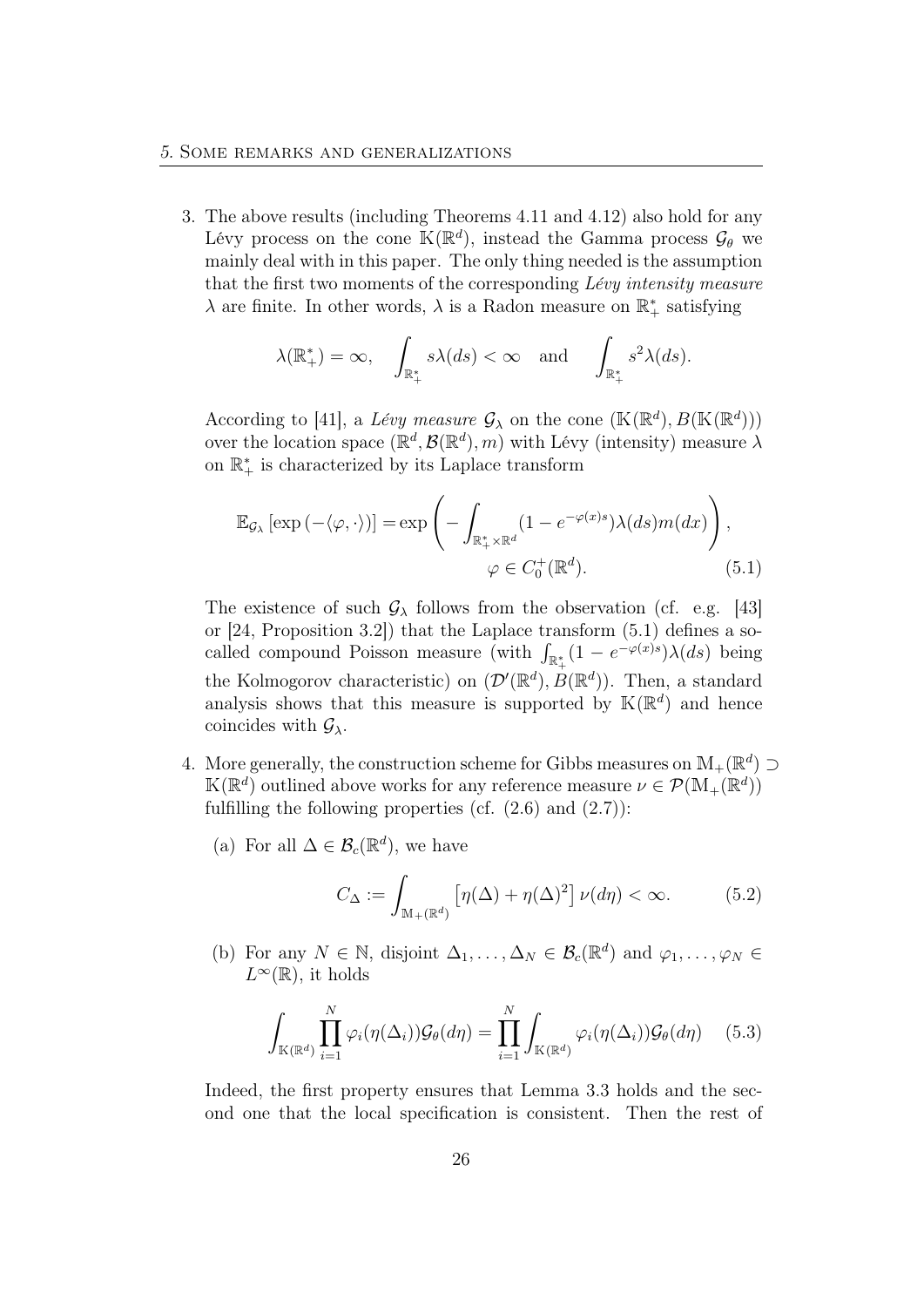the arguments also work. All random measures on  $\mathcal{D}'(\mathbb{R}^d)$  obeying the independency (or locality) property (5.3) are completely described by a Lévy-Khintchine-type formula for their characteristic functionals (see Chapter III in [10] for  $d = 1$  and Theorem 5 in [37] for  $d > 2$ ). According to Theorem 7.1 in [20], each random measure on  $\mathbb{M}(\mathbb{R}^d)$ with independent increments is *infinitely divisible*, apart from at most countable many fixed atoms. For a general theory of such so-called (completely) random measures on Polish spaces and their connection with Poisson processes, see Chapter 8 in [22].

- 5. Analogously to the case of Gamma measures (cf. [18]), equilibrium diffusions corresponding to theses Gibbs measures can be constructed via the general Dirichlet form approach for these Gibbs measures. For positive potentials this is presented in [16, Theorem 7.4.4]. For the case of general stable interactions see the forthcoming paper [17]. This construction presumes additional information about the integrability of  $\mu \in G^t(\phi)$  (like those established in Theorem 4.12).
- 6. It is an challenging open problem to extend Ruelle's technique of superstable estimates to Gibbs states on the cone  $\mathbb{K}(\mathbb{R}^d)$ . So far, this has been worked out on marked configuration spaces with bounded marks  $s_i$ 's or finite measures  $\lambda(ds)$  on them (cf. [29]). As it is seen from Lemma 3.2, to modify Ruelle's estimates in our setting it would be natural to use the local masses  $\eta(Q_k) \in \mathbb{R}_+$  instead of the counting mappings  $|\tau(\eta_k)| \in \mathbb{Z}^d$ .
- 7. In this paper we do not touch the uniqueness problem for  $\mu \in G^t(\phi)$ . The required uniqueness can be archieved by small values of  $\|\phi^-\|_{\infty}$ or the shape parameter  $\theta$ . To this end, one can apply an appropriate modification of Dobrushin's uniqueness criterion, which will be done in a subsequent paper. An important ingredients of the uniqueness proof is the «one-point» moment bound established in (4.6).

# 6 More properties of the Gamma measure

For the interested reader, we give some more useful details concerning properties of the Gamma measures. Namely, we show that a Gamma measure is closely related to a certain Poisson measure and that it admits a Mecke type characterization.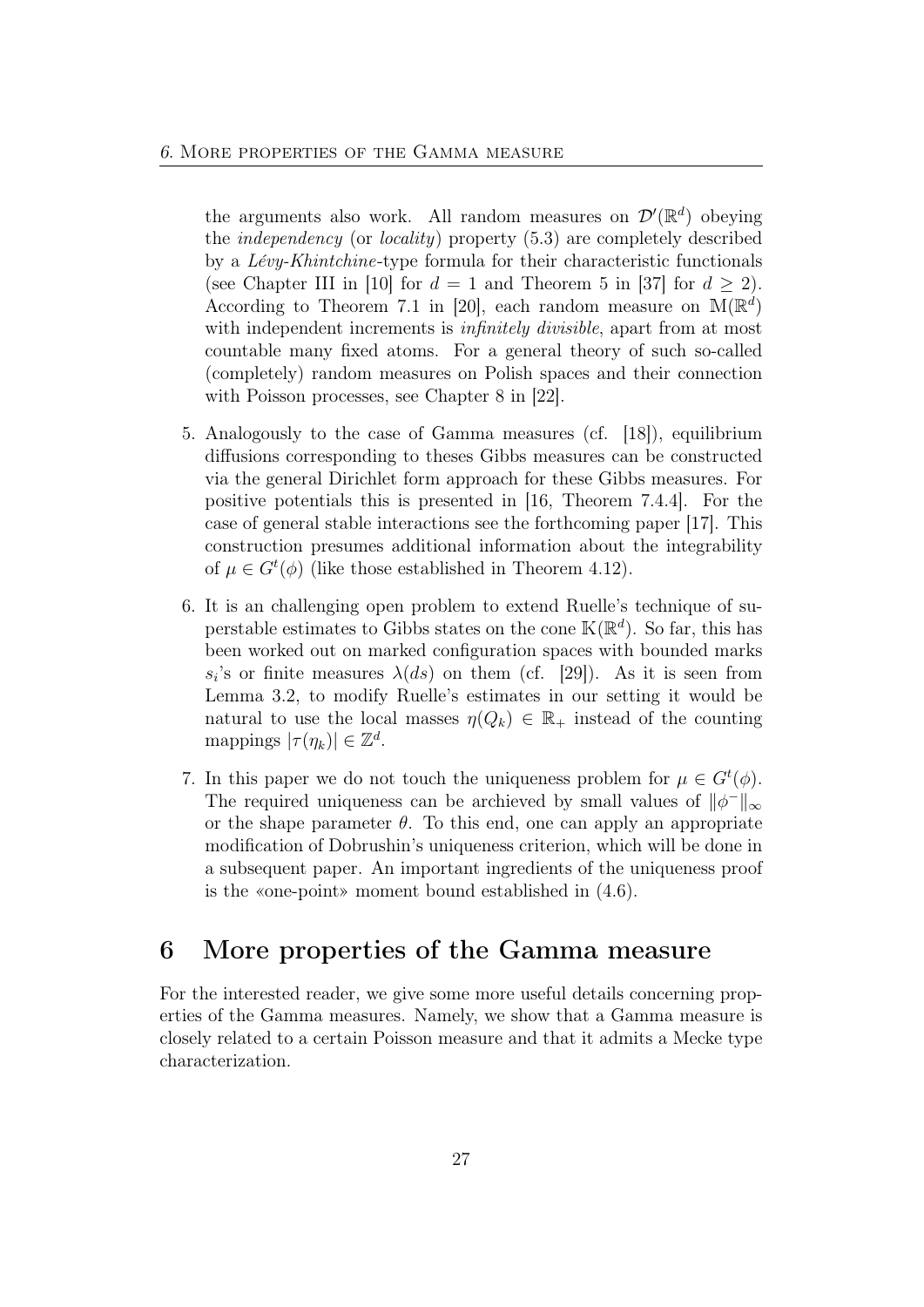#### 6.1 Explicit construction of the Gamma measures

Let m be a non-atomic Radon measure on  $(\mathbb{R}^d, \mathcal{B}(\mathbb{R}^d))$ . On  $\mathbb{R}^*_+ := (0, \infty)$ being equipped with the metric

$$
d_{\mathbb{R}_+^*}(s_1, s_2) := \left| \log \frac{s_1}{s_2} \right|, s_1, s_2 \in \mathbb{R}_+^*
$$

and with the Borel  $\sigma$ -algebra  $\mathcal{B}(\mathbb{R}^*_+)$  (that coincides, of course, with  $\mathcal{B}(\mathbb{R}) \cap$  $\mathbb{R}^*_+$ ), we consider the Lévy measure

$$
\lambda_{\theta}(dt) := \frac{\theta}{t}e^{-t}dt
$$

with a fixed shaped parameter  $\theta > 0$ . Each  $\hat{x} = (s_x, x)$  from the product space  $\mathbb{R}^d := \mathbb{R}_+^* \times \mathbb{R}^d$  may describe a particle with a mark  $s_x$  being located at a position  $x \in \mathbb{R}^d$ .

In our considerations the configurations space  $\Gamma(\hat{\mathbb{R}}^d)$  over  $\hat{\mathbb{R}}^d$  will play a central role. It is defined as

$$
\Gamma(\hat{\mathbb{R}}^d) := \left\{ \gamma \subset \hat{\mathbb{R}}^d \mid |\gamma_{\Lambda}| < \infty, \quad \forall \Lambda \in \mathcal{B}_c(\hat{\mathbb{R}}^d) \right\},\
$$

where  $\Lambda \in \mathcal{B}_c(\mathbb{R}^d)$  is a Borel set with compact closure and  $|\gamma_\Lambda|$  denotes the set cardinality of  $\gamma_{\Lambda} := \gamma \cap \Lambda$ .

It is well-known that  $\Gamma(\hat{\mathbb{R}}^d)$  is a Polish space in the vague topology inherited from  $M(\mathbb{R}^d)$ . By  $\mathcal{B}(\Gamma(\mathbb{R}^d))$  we denote the associated Borel  $\sigma$ -algebra, which also coincides with the smallest  $\sigma$ -algebra generated by the cylinder sets  $\{\gamma \in \Gamma(\mathbb{R}^d) | |\gamma_\Lambda| = n, \ \Lambda \in \mathcal{B}_c(\mathbb{R}^d) \}, \ n \in \mathbb{Z}_+ := \mathbb{N} \cup \{0\}.$  On  $(\Gamma(\hat{\mathbb{R}}^d), \mathcal{B}(\Gamma(\hat{\mathbb{R}}^d)))$ , we consider the Poisson measure  $\mathcal{P}_{\theta}$  with the intensity measure  $\lambda_{\theta} \otimes m$  on  $(\mathbb{R}^d, \mathcal{B}(\mathbb{R}^d))$ . It is given through its Laplace transform (see, e.g., [1, 5, 10, 20]),

$$
\int_{\Gamma(\hat{\mathbb{R}}^d)} \exp \{-\langle f, \gamma \rangle\} \mathcal{P}_{\theta}(d\gamma)
$$
  
=  $\exp \left\{ \int_{\hat{\mathbb{R}}^d} \left( e^{-f(\hat{x})} - 1 \right) \lambda_{\theta} \otimes m(d\hat{x}) \right\}, \quad f \in C_0^+(\hat{\mathbb{R}}^d).$ 

Here, we define for any  $\mathcal{B}(\hat{\mathbb{R}}^d)$ -measurable function  $f : \hat{\mathbb{R}}^d \to \mathbb{R}_+$  the pairing  $\langle f, \gamma \rangle := \sum_{\hat{x} \in \gamma} f(\hat{x}).$ 

We explain a constructive approach to define  $\mathcal{P}_{\theta}$ . For each  $\Lambda \in \mathcal{B}_c(\mathbb{R}^d)$ , the Poisson measure  $\mathcal{P}_{\theta}^{\Lambda}$  on

$$
\Gamma(\Lambda) := \{ \gamma \in \Gamma(\hat{\mathbb{R}}^d) | \gamma \subset \Lambda \} = \bigsqcup_{n \ge 0} \{ \gamma \in \Gamma(\Lambda) \, | \, |\gamma| = n \}
$$
 (6.1)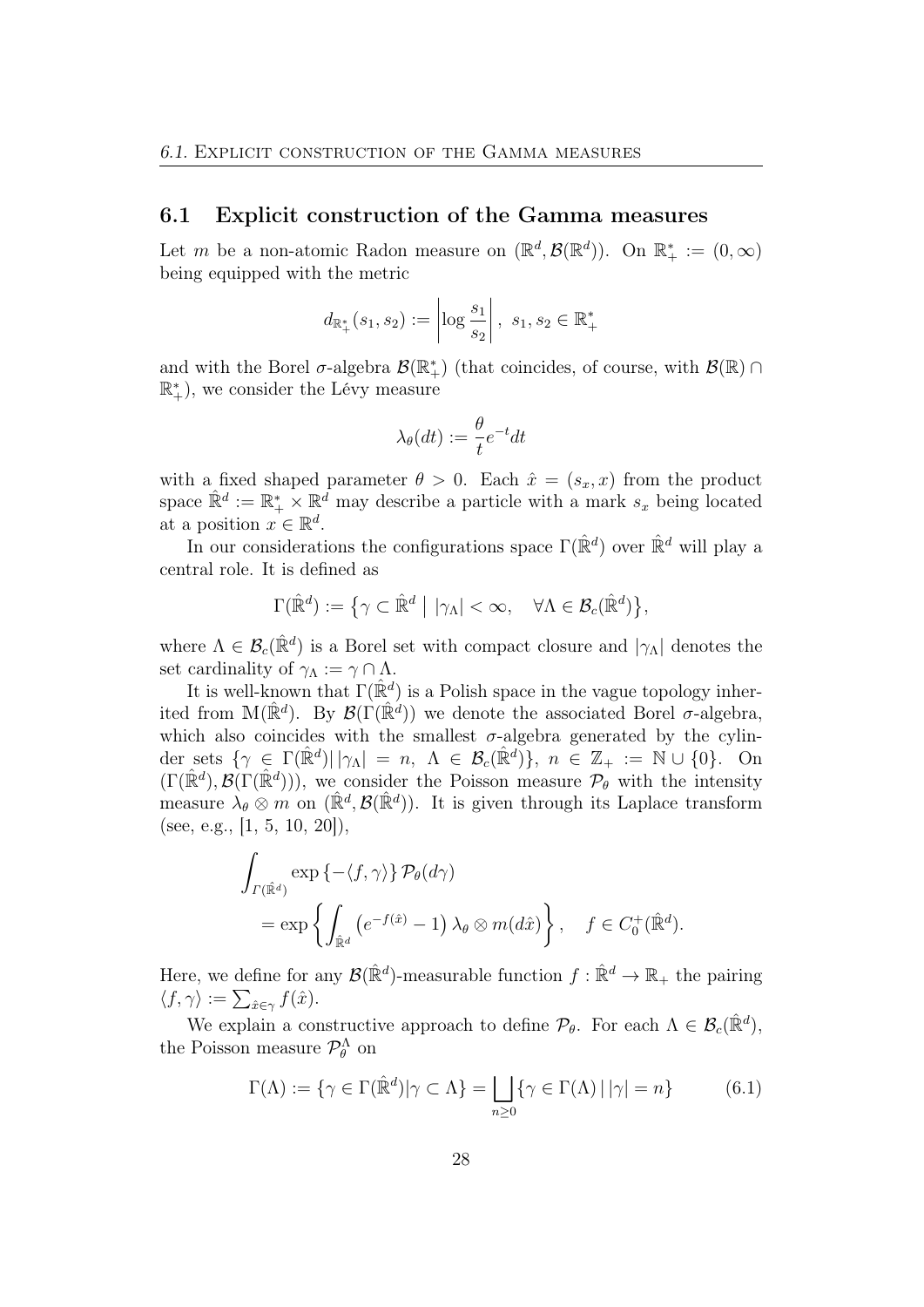with intensity measure  $\lambda_{\theta} \otimes m$  is given by

$$
\mathcal{P}_{\theta}^{\Lambda} := e^{-\lambda_{\theta} \otimes m(\Lambda)} \sum_{n \geq 0} \frac{1}{n!} (\lambda_{\theta} \otimes m)^{\hat{\otimes} n}.
$$

Due to the consistency of the family  $\{\mathcal{P}_{\theta}^{\Lambda}|\Lambda \in \mathcal{B}_{c}(\mathbb{R}^{d})\}$ , by Kolmogorov's theorem there exists a unique probability measure  $\mathcal{P}_{\theta}$  on  $(\Gamma(\hat{\mathbb{R}}^d), \mathcal{B}(\Gamma(\hat{\mathbb{R}}^d)))$ such that

$$
\mathcal{P}_{\theta} \circ \mathbb{P}_{\Lambda}^{-1} = \mathcal{P}_{\theta}^{\Lambda},
$$

where  $\mathbb{P}_{\Lambda}$  is the projection from  $\Gamma(\hat{\mathbb{R}}^d)$  to  $\Gamma(\Lambda)$ :  $\mathbb{P}_{\Lambda}(\gamma) := \gamma \cap \Lambda$ .

Remark 6.1. The Mecke identity (cf. Satz 3.1 in [30]) is a useful characterization of the Poisson measure within the set of all probability measures  $\nu$ in  $M_+(\hat{\mathbb{R}}^d)$  having finite first local moments, i.e.,

$$
\int \langle \mathbb{1}_{\Lambda}, \gamma \rangle \nu(d\gamma) < \infty \ \text{for all} \ \Lambda \in \mathcal{B}_c(\hat{\mathbb{R}}^d).
$$

Let  $F: \mathbb{R}^d \times M_+(\mathbb{R}^d) \to \mathbb{R}_+$  be a  $\mathcal{B}(\mathbb{R}^d) \times \mathcal{B}(M_+(\mathbb{R}^d))$ -measurable function. Then

$$
\int_{\mathbb{M}_{+}(\hat{\mathbb{R}}^{d})} \int_{\hat{\mathbb{R}}^{d}} F(\hat{x}, \gamma) \gamma(d\hat{x}) \mathcal{P}_{\theta}(d\gamma)
$$
\n
$$
= \int_{\hat{\mathbb{R}}^{d}} \int_{\mathbb{M}_{+}(\hat{\mathbb{R}}^{d})} F(\hat{x}, \gamma + \delta_{\hat{x}}) \mathcal{P}_{\theta}(d\gamma) \lambda_{\theta} \otimes m(d\hat{x})
$$

and the family of these equations with all such F's uniquely determines  $\mathcal{P}_{\theta}$ .

We identify a smaller set  $\Gamma_f(\hat{\mathbb{R}}^d) \subset \Gamma(\hat{\mathbb{R}}^d)$  that carries  $\mathcal{P}_{\theta}$ : To that end, we introduce the set of *pinpointing* configurations

$$
\Gamma_p(\hat{\mathbb{R}}^d) := \{ \gamma \in \Gamma(\hat{\mathbb{R}}^d) \mid \forall (s_1, x_1), (s_2, x_2) \in \gamma :
$$

$$
x_1 = x_2 \Rightarrow s_1 = s_2 \}.
$$

For all  $\gamma \in \Gamma_p(\hat{\mathbb{R}}^d)$  and  $\Delta \in \mathcal{B}_c(\mathbb{R}^d)$  we define a local mass via

$$
\gamma(\Delta) := \sum_{\hat{x}=(s_x,x)\in\gamma} s_x 1\!\!1_\Delta(x) = \int_{\hat{\mathbb{R}}^d} s 1\!\!1_\Delta(x) \gamma(d\hat{x}).
$$

Combining these two definitions, we specify the set of pinpointing configurations with finite local mass

$$
\Gamma_f(\hat{\mathbb{R}}^d) := \left\{ \gamma \in \Gamma_p(\hat{\mathbb{R}}^d) \, \middle| \, \gamma(\Delta) < \infty, \, \forall \Delta \in \mathcal{B}_c(\mathbb{R}^d) \right\} \tag{6.2}
$$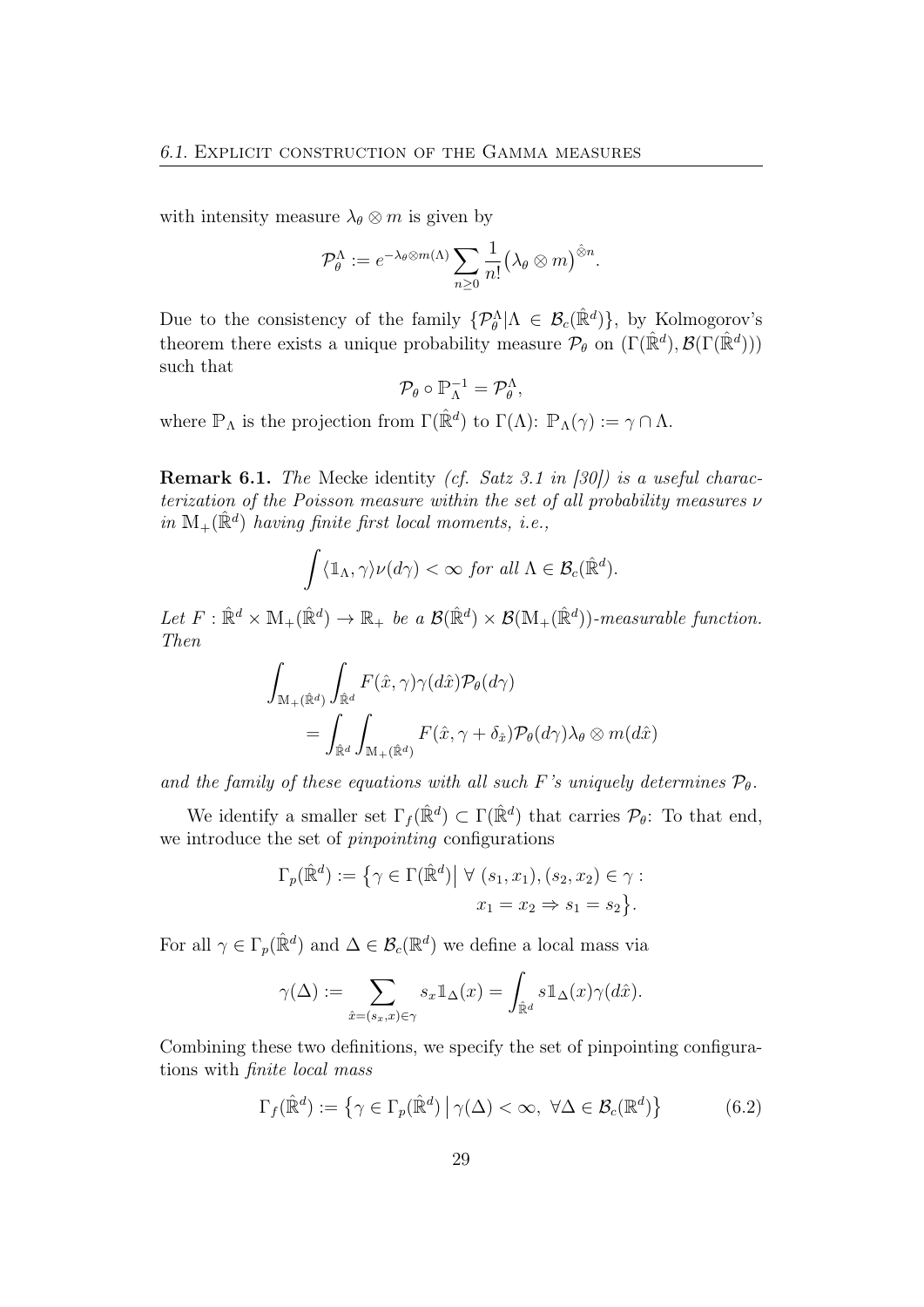and the corresponding trace  $\sigma$ -algebra  $\mathcal{B}(\Gamma_f(\hat{\mathbb{R}}^d) := \{A \cap \Gamma_f(\hat{\mathbb{R}}^d) | A \in \mathcal{B}(\Gamma(\hat{\mathbb{R}}^d))\}.$ An important observation (cf. [24, Proposition 3.4] and [16, Theorems 2.2.4 and 2.2.9]), which enables us to construct the Gamma measure, is

$$
\mathcal{P}_{\theta}(\Gamma_f(\hat{\mathbb{R}}^d)) = 1.
$$
\n(6.3)

.

For our further considerations it is crucial that there exists a *bijection* between  $\Gamma_f(\hat{\mathbb{R}}^d)$  and the cone of discrete Radon measures  $\mathbb{K}(\mathbb{R}^d)$  (cf. Eq. (2.2)). This bijection, being even a homeomorphism, is defined by

$$
\mathbb{T}: \qquad \Gamma_f(\hat{\mathbb{R}}^d) \qquad \to \mathbb{K}(\mathbb{R}^d) \n\gamma = \{(s_x, x)\} \quad \mapsto \quad \eta := \sum_{(s_x, x) \in \gamma} s_x \delta_x.
$$
\n(6.4)

**Theorem 6.2.** The image  $\sigma$ -algebra of  $\mathcal{B}(\Gamma_f(\hat{\mathbb{R}}^d))$  and  $\mathcal{B}(\mathbb{K}(\mathbb{R}^d))$  coincide, i.e.,

$$
\mathcal{B}(\mathbb{K}(\mathbb{R}^d)) = \left\{ \mathbb{T}(A \cap \Gamma_f(\hat{\mathbb{R}}^d)) \middle| A \in \mathcal{B}(\Gamma(\hat{\mathbb{R}}^d)) \right\}
$$

Moreover, the image measure  $\mathcal{P}_{\theta} \circ \mathbb{T}^{-1}$  of (the restriction of)  $\mathcal{P}_{\theta}$  (to  $\Gamma_f(\hat{\mathbb{R}}^d)$ ) under  $\mathbb T$  coincides with the Gamma measure  $\mathcal{G}_{\theta}$ , i.e., for all bounded measurable  $F : \mathbb{K}(\mathbb{R}^d) \to \mathbb{R}$ 

$$
\int_{\mathbb{K}(\mathbb{R}^d)} F(\eta) \mathcal{G}_{\theta}(d\eta) = \int_{\Gamma_f(\hat{\mathbb{R}}^d)} F(\mathbb{T}(\gamma)) \mathcal{P}_{\theta}(d\gamma).
$$
\n(6.5)

In particular, for  $g \in C_b^{\infty}(\mathbb{R}^N)$ ,  $\varphi_1, \ldots, \varphi_N \in C_0^{\infty}(\mathbb{R}^d)$  and  $N \in \mathbb{N}$ 

$$
\int_{\mathbb{K}(\mathbb{R}^d)} g\left(\langle \varphi, \eta \rangle, \dots, \langle \varphi_N, \eta \rangle\right) \mathcal{G}_{\theta}(d\eta) \n= \int_{\Gamma_f(\hat{\mathbb{R}}^d)} g\left(\langle s \otimes \varphi_1, \gamma \rangle, \dots, \langle s \otimes \varphi_N, \gamma \rangle\right) \mathcal{P}_{\theta}(d\gamma).
$$

Proof. For the details, cf. [16, 18]. The main idea to prove the first property is to apply subsequently Kuratowski's theorem (cf. [33, Theorem V.2.4]) and to use that  $\Gamma_f(\hat{\mathbb{R}}^d) \in \mathcal{B}_c(\Gamma(\hat{\mathbb{R}}^d))$  (cf. [16, Theorems 2.2.4 and 2.2.9]) equipped with the trace  $\sigma$ -algebra is a separable Borel space (cf., [33, Theorem V.2.2]).

For the second property, by [5, Theorem 3.7], it is sufficient to check that the Laplace transforms coincide.  $\Box$ 

Note that by  $(6.1)$  and  $(6.4)$ 

$$
\mathcal{G}_{\theta}\left(\{\eta \in \mathbb{K}(\mathbb{R}^d) | \tau(\eta_{\Delta}) = n\}\right) = 0, \qquad \forall n \in \mathbb{Z}_+, \ \forall \Delta \in \mathcal{B}_c(\mathbb{R}^d).
$$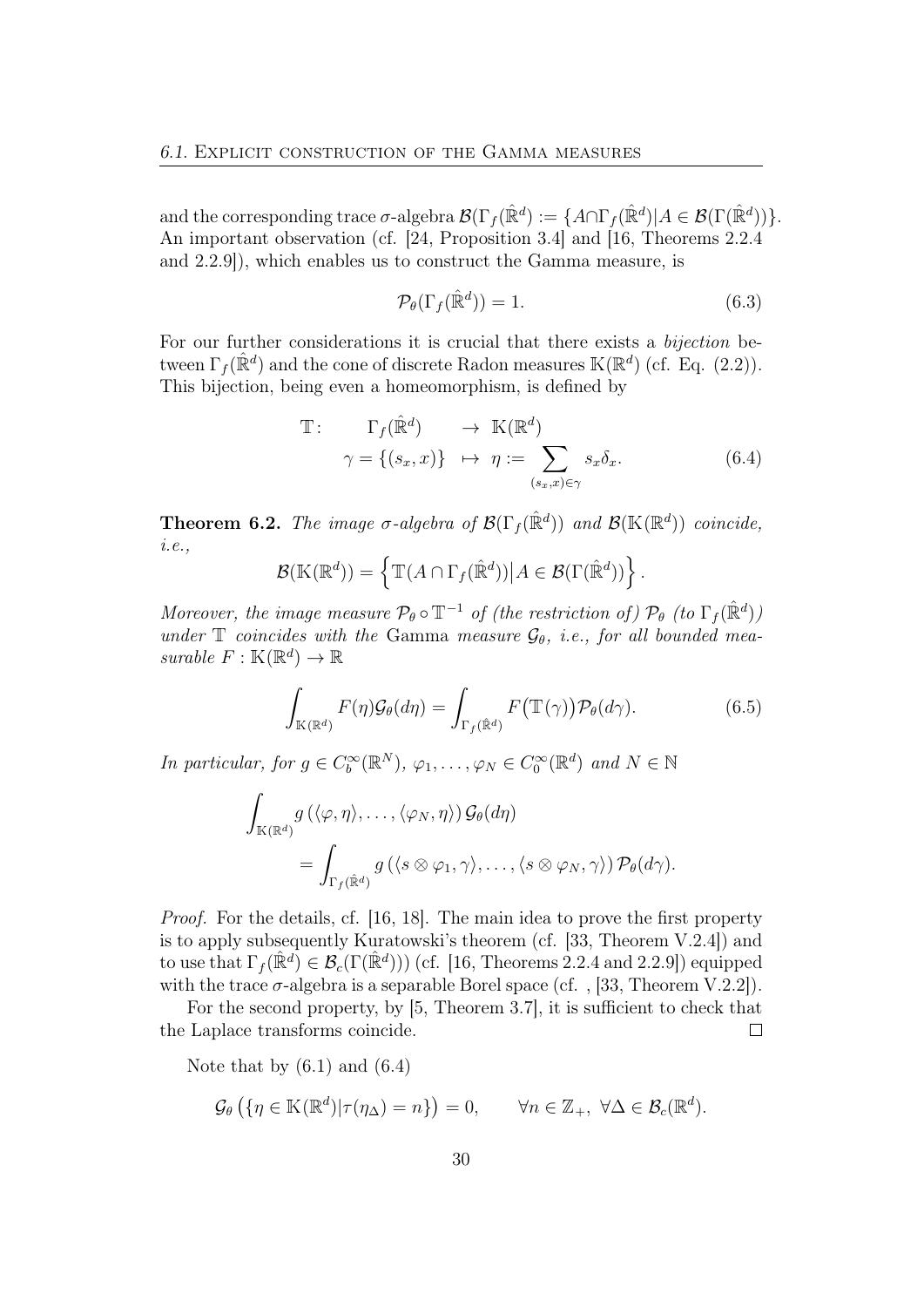But (cf. (2.5)),

$$
\mathbb{E}_{\mathcal{G}_{\theta}}\left[\eta(\Delta)^m\right] < \infty, \qquad \forall m \in \mathbb{N}, \ \Delta \in \mathcal{B}_c(\mathbb{R}^d).
$$

This immediately follows (cf. Eqs. (6.2) and (6.5)) from the following properties of the intensity measure  $\lambda \otimes m$ : for any  $0 < s_1 < s_2 < \infty$ ,  $x \in \mathbb{R}^d$  and  $\Delta \in \mathcal{B}_c(\mathbb{R}^d)$ 

$$
\lambda_{\theta} \otimes m((s_1, s_2) \times \{x\}) = 0
$$
 and  $\int_{\hat{\mathbb{R}}^d} s \mathbb{1}_{\Delta} \lambda_{\theta} \otimes m(ds, dx) < \infty$ .

### 6.2 Mecke and GNZ identities

Similar as for the Poisson measure (cf. Remark 6.1), we have a Mecke-type characterization for the Gamma measures.

**Theorem 6.3.** Fix  $\theta > 0$  and let  $\nu \in \mathcal{P}(\mathbb{M}_{+}(\mathbb{R}^{d}))$  have finite first local moments, *i.e.*, for each  $\Delta \in \mathcal{B}_c(\mathbb{R}^d)$ 

$$
\int_{\mathbb{M}_+(\mathbb{R}^d)} \eta(\Delta) \nu(d\eta) < \infty.
$$

Then the following are equivalent:

- 1. The measure  $\nu$  is a Gamma measure, i.e.,  $\nu = \mathcal{G}_{\theta}$ .
- 2. For any measurable function  $F: \mathbb{R}^d \times \mathbb{M}_+(\mathbb{R}^d) \to \mathbb{R}_+$

$$
\int_{\mathbb{M}_{+}(\mathbb{R}^{d})} \int_{\mathbb{R}^{d}} F(x, \eta) \eta(dx) \nu(d\eta)
$$
\n
$$
= \int_{\mathbb{M}_{+}(\mathbb{R}^{d})} \int_{\mathbb{R}^{d}} \int_{\mathbb{R}_{+}^{*}} sF(x, \eta + s\delta_{x}) \lambda_{\theta}(ds) m(dx) \nu(d\eta).
$$
\n(6.6)

Proof. By Remark 6.1 and Theorem 6.2, the first property implies the second one. Indeed, consider the functions  $F$  of the special form

$$
F(x,\eta) := f(x)g(\langle \varphi_1, \eta \rangle, \dots, \langle \varphi_N, \eta \rangle) \tag{6.7}
$$

with  $f, \varphi_1, \ldots, \varphi_N \in C_0(\mathbb{R}^d), g \in C_0(\mathbb{R}^N)$  and  $N \in \mathbb{N}$ . Then one can rewrite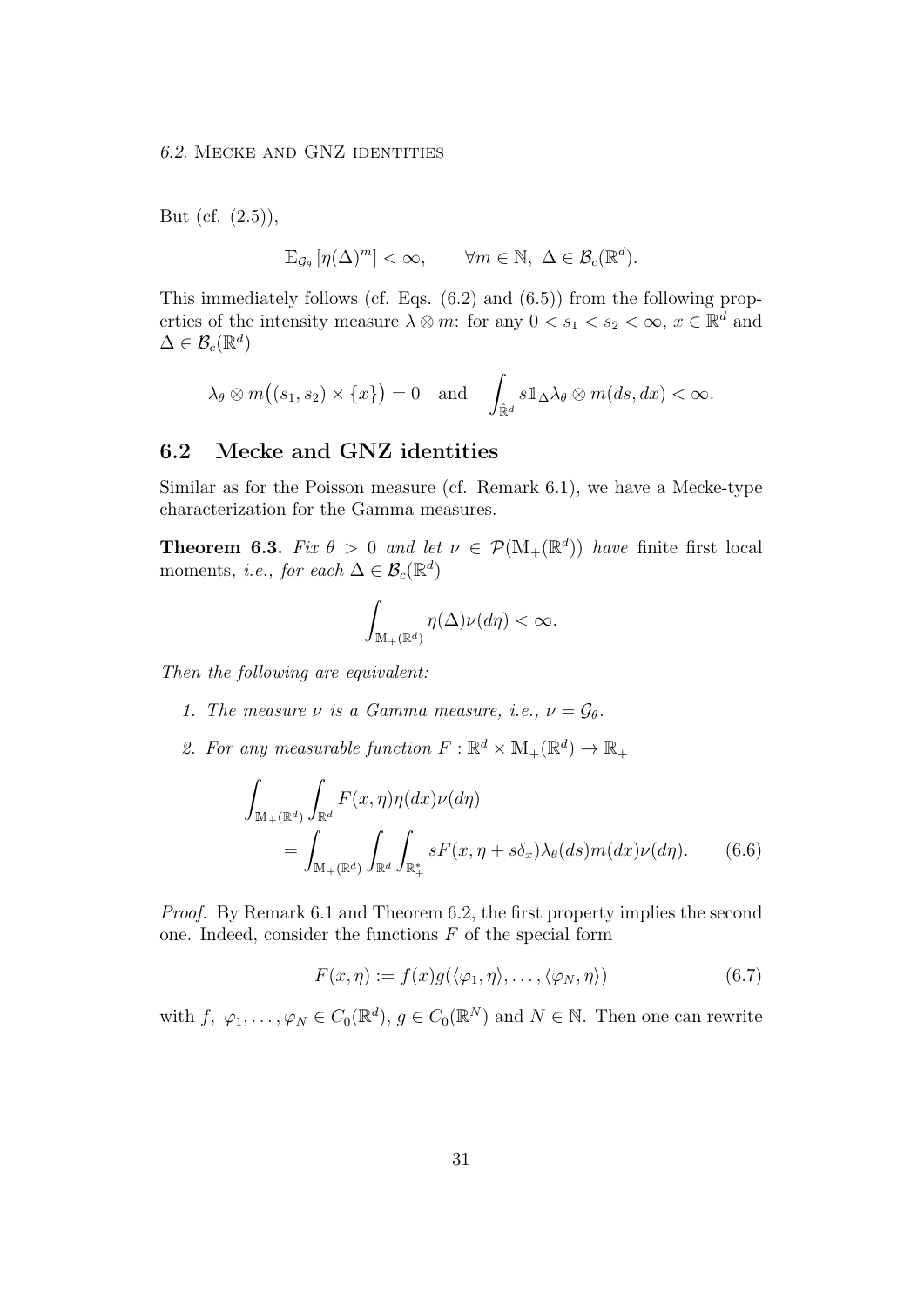the left-hand side of Eq. (6.6) for  $\nu = \mathcal{G}_{\theta}$  as

$$
\int_{\mathbb{K}(\mathbb{R}^{d})} \int_{\mathbb{R}^{d}} F(x, \eta) \eta(dx) \mathcal{G}_{\theta}(d\eta)
$$
\n=
$$
\int_{\mathbb{K}(\mathbb{R}^{d})} \langle f, \eta \rangle g(\langle \varphi_{1}, \eta \rangle, \dots, \langle \varphi_{N}, \eta \rangle) \mathcal{G}_{\theta}(d\eta)
$$
\n=
$$
\int_{\Gamma(\hat{\mathbb{R}}^{d})} \langle s \otimes f, \gamma \rangle g(\langle s \otimes \varphi_{1}, \gamma \rangle, \dots \langle s \otimes \varphi_{N}, \gamma \rangle) \mathcal{P}_{\theta}(d\gamma)
$$
\n=
$$
\int_{\mathbb{R}^{d}} \int_{\mathbb{R}^{*}_{+}} \int_{\Gamma(\hat{\mathbb{R}}^{d})} g(\langle s \otimes \varphi_{1}, \gamma + \delta_{(s,x)} \rangle, \dots, \langle s \otimes \varphi_{N}, \gamma + \delta_{(s,x)} \rangle)
$$
\n
$$
\times sf(x) \mathcal{P}_{\theta}(d\gamma) \lambda_{\theta}(ds) m(dx)
$$
\n=
$$
\int_{\mathbb{R}^{d}} \int_{\mathbb{R}^{*}_{+}} \int_{\mathbb{K}(\mathbb{R}^{d})} g(\langle \varphi_{1}, \eta + s \delta_{x} \rangle, \dots, \langle \varphi_{N}, \eta + s \delta_{x} \rangle) f(x) \mathcal{G}_{\theta}(d\eta) s \lambda_{\theta}(ds) m(dx)
$$
\n=
$$
\int_{\mathbb{K}(\mathbb{R}^{d})} \int_{\mathbb{R}^{d}} \int_{\mathbb{R}^{*}_{+}} F(x, \eta + s \delta_{x}) s \lambda_{\theta}(ds) m(dx) \mathcal{G}_{\theta}(d\eta).
$$

Since the cylinder functions of the form  $(6.7)$  generate the product  $\sigma$ algebra  $\mathcal{B}(\mathbb{R}^d) \otimes \mathcal{B}(\mathbb{K}(\mathbb{R}^d))$ , by the monotone class theorem (see e.g., Theorem I.8 in [36]) the identity (6.6) extends to all bounded  $\mathcal{B}(\Delta) \otimes \mathcal{B}(\mathbb{K}(\mathbb{R}^d))$ measurable F with arbitrary  $\Delta \in \mathcal{B}_c(\mathbb{R}^d)$ . Note that for such F all integrals above are finite by (2.5). Finally, using a standard cut-off argument and the Beppo Levi monotone convergence theorem, one proves the validity of (6.6) for all  $\mathcal{B}(\mathbb{R}^d) \otimes \mathcal{B}(\mathbb{K}(\mathbb{R}^d))$ -measurable  $F \geq 0$ .

For the other direction, we employ Eq. (6.6) to characterize the involved measure  $\nu \in \mathcal{P}(\mathbb{M}_{+}(\mathbb{R}^d)(\mathbb{R}^d))$  by identifying its Laplace transform. Indeed, fix  $\varphi \in C_0^+(\mathbb{R}^d)$  and define

$$
\mathbb{R}_+ \ni t \mapsto L(t) := \int_{\mathbb{M}_+(\mathbb{R}^d)} \exp \{-t \langle \varphi, \eta \rangle\} \, \nu(d\eta) \in \mathbb{R}_+.
$$

Using that all local moments are finite, Young's inequality and Lebesgue's dominated convergence theorem, we see that the function  $L$  is strictly positive, continuous on [0, ∞) and continuously differentiable on  $(0, \infty)$ . Then we have, differentiating and using Eq. (6.6) for  $t > 0$ ,

$$
\frac{d}{dt}L(t) = -\int_{\mathbb{R}^d} \int_{\mathbb{R}_+^*} \int_{\mathbb{K}(\mathbb{R}^d)} s \exp \{-t \langle \varphi, \eta + s \delta_x \rangle \} \varphi(x) \mu(d\eta) \lambda_{\theta}(ds) m(dx) \n= -C(t)L(t),
$$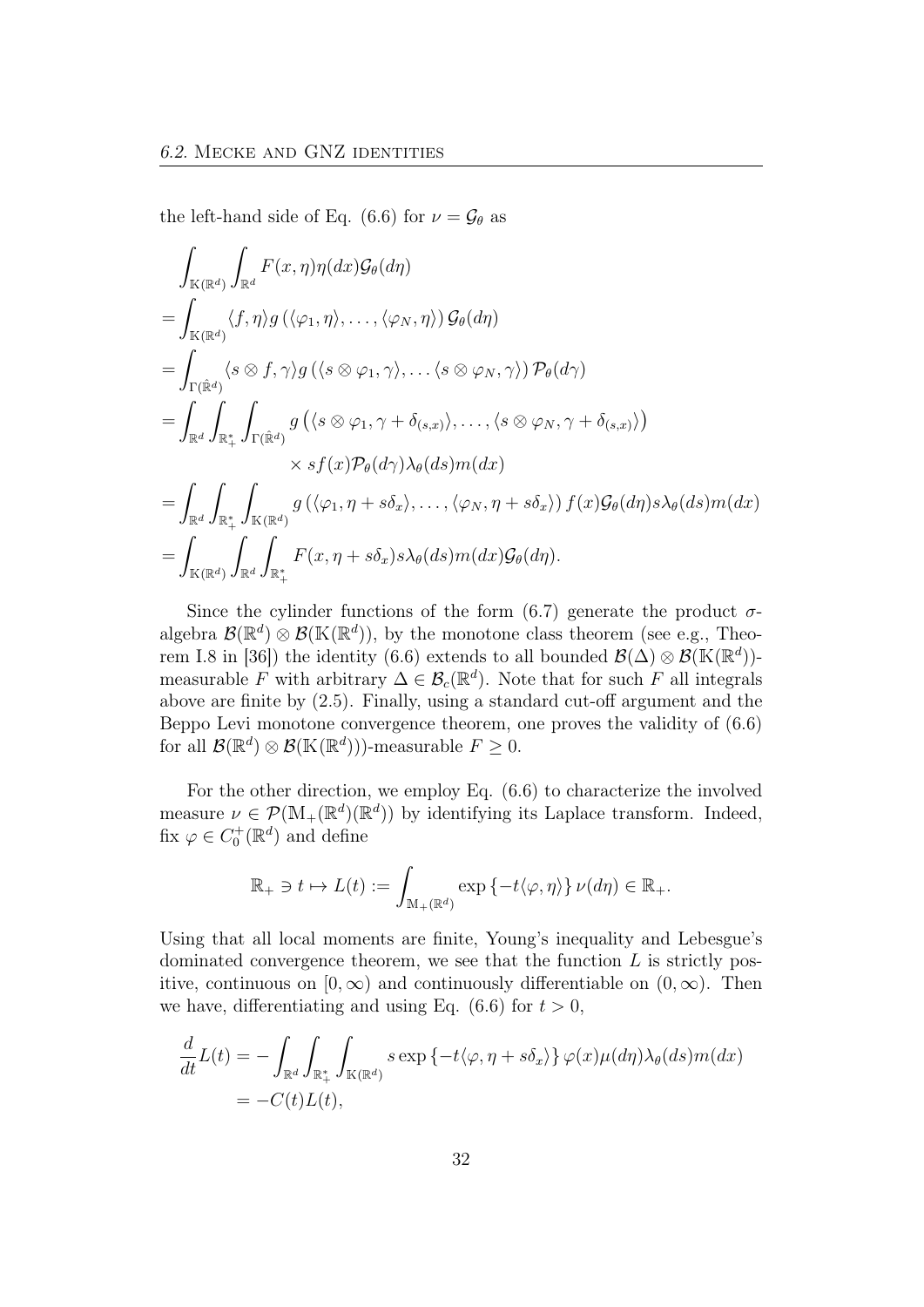where the continuous function  $\mathbb{R}_+ \ni t \mapsto C(t) \in \mathbb{R}_+$  is defined by

$$
C(t) := \int_{\mathbb{R}_+^*} \int_{\mathbb{R}^d} s\varphi(x) e^{-ts\varphi(x)} \lambda_\theta(ds) m(dx).
$$

This is an exactly solvable equation of Gronwall type. Its unique continuous solution with the initial data  $L(0) = 1$  is given by

$$
L(t) = L(0) \exp \left\{-\int_0^t C(r) dr\right\}
$$
  
=  $\exp\left\{-\int_{\mathbb{R}_+^*} \int_{\mathbb{R}^d} \left(e^{-s\varphi(x)} - 1\right) \lambda_\theta(ds) m(dx)\right\}.$ 

Since the latter holds for all  $\varphi \in C_0^+(\mathbb{R}^d)$ , we get by the uniqueness of the Laplace transform that  $\nu = \mathcal{G}_{\theta}$ .  $\Box$ 

For all Gibbs measures  $\mu \in G^t(\phi)$ , an equation similar to (6.6) is also true. It is called Georgii-Nquen-Zessin identity (GNZ for short) and was first established on configuration spaces in [12] and [32].

**Theorem 6.4.** For any measurable function  $F : \mathbb{R}^d \times \mathbb{K}(\mathbb{R}^d) \to \mathbb{R}_+$  and any  $\mu \in G^t(\phi)$ 

$$
\int_{\mathbb{K}(\mathbb{R}^d)} \int_{\mathbb{R}^d} F(x, \eta) \eta(dx) \mu(d\eta) = \int_{\mathbb{K}(\mathbb{R}^d)} \sum_{\substack{x \in \tau(\eta) \\ \eta = ((s_x, x))_{x \in \tau(\eta)}}} s_x F(x, \eta) \mu(dx)
$$
\n
$$
= \int_{\mathbb{K}(\mathbb{R}^d)} \int_{\mathbb{R}^d} F(x, \eta + s\delta_x) e^{-\Phi((s, x); \eta)} s \lambda_{\theta}(ds) m(dx) \mu(d\eta), \tag{6.8}
$$

where for  $\eta := (s_y, y)_{y \in \tau(\eta)} \in \mathbb{K}(\mathbb{R}^d)$ 

$$
\Phi\big((s,x);\eta\big) := 2s \sum_{y \in \tau(\eta)} s_y \phi(x,y).
$$

Proof. As was explained in the proof of Theorem 6.3, it suffices to establish (6.8) for all functions F of the form  $F(x, \eta) := f(x)g(\eta_{\Delta})$ , where the support of  $f \in C_0(\mathbb{R}^d)$  lies in  $\Delta \in \mathcal{B}_c(\mathbb{R}^d)$  and  $g : \mathbb{K}(\Delta) \to \mathbb{R}$  is bounded and measurable.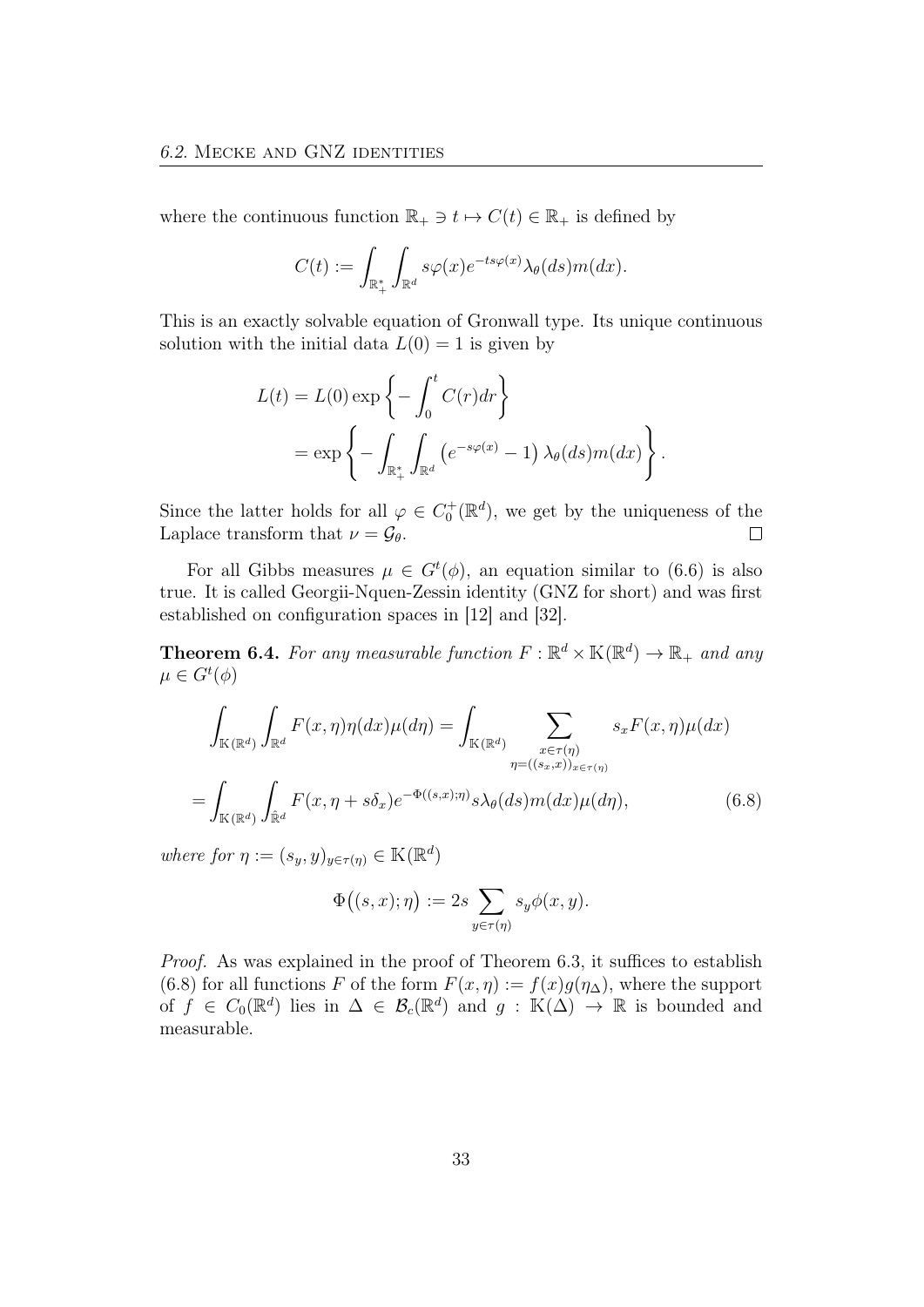Then by the DLR equation (3.14) and the Mecke identity (6.6)

$$
\int_{\mathbb{K}(\mathbb{R}^{d})} \int_{\mathbb{R}^{d}} F(x, \eta) \eta(dx) \mu(d\eta) = \int_{\mathbb{K}(\mathbb{R}^{d})} \langle f, \eta_{\Delta} \rangle g(\eta_{\Delta}) \mu(d\eta)
$$
\n
$$
= \int_{\mathbb{K}(\mathbb{R}^{d})} \int_{\mathbb{K}(\mathbb{R}^{d})} \langle f, \eta_{\Delta} \rangle g(\eta_{\Delta}) \pi_{\Delta}(d\eta | \xi) \mu(d\xi)
$$
\n
$$
= \int_{\mathbb{K}(\mathbb{R}^{d})} \int_{\mathbb{K}(\Delta)} \langle f, \eta_{\Delta} \rangle g(\eta_{\Delta}) \frac{1}{Z_{\Delta}(\xi)} e^{-H(\eta_{\Delta} | \xi_{\Delta c})} \mathcal{G}_{\Delta, \theta}(d\eta_{\Delta}) \mu(d\xi)
$$
\n
$$
= \int_{\mathbb{K}(\mathbb{R}^{d})} \int_{\mathbb{K}(\Delta)} \int_{\Delta} \int_{\mathbb{R}_{+}^{*}} f(x) g(\eta_{\Delta} + s \delta_{x}) \frac{1}{Z_{\Delta}(\xi)}
$$
\n
$$
\times \exp \{-H(\eta_{\Delta} + s \delta_{x} | \xi_{\Delta c})\} s \lambda_{\theta}(ds) m(dx) \mathcal{G}_{\Delta, \theta}(d\eta_{\Delta}) \mu(d\xi)
$$
\n
$$
= \int_{\Delta} \int_{\mathbb{R}_{+}^{*}} \int_{\mathbb{K}(\mathbb{R}^{d})} \int_{\mathbb{K}(\Delta)} F(x, \eta_{\Delta} + s \delta_{x}) \frac{1}{Z_{\Delta}(\xi)} \exp \{-H(\eta_{\Delta} | \xi_{\Delta c})\}
$$
\n
$$
\times \exp \{-\Phi((s, x); \eta_{\Delta} + \xi_{\Delta c})\} \mathcal{G}_{\Delta, \theta}(d\eta_{\Delta}) \mu(d\xi) s \lambda_{\theta}(ds) m(dx)
$$
\n
$$
= \int_{\Delta} \int_{\mathbb{R}_{+}^{*}} \int_{\mathbb{K}(\mathbb{R}^{d})} \int_{\mathbb{K}(\mathbb{R}^{d})} F(x, \eta + s \delta_{x}) e^{-\Phi((s, x); \eta)} \pi_{\Delta}(\eta | \xi) \mu(d\xi) s \lambda_{\
$$

The last line equals

$$
\int_{\Delta} \int_{\mathbb{R}_+^*} \int_{\mathbb{K}(\mathbb{R}^d)} F(x, \eta + s\delta_x) e^{-\Phi((s,x);\eta)} \mu(d\xi) s\lambda_{\theta}(ds) m(dx) \n= \int_{\mathbb{K}(\mathbb{R}^d)} \int_{\mathbb{R}^d} \int_{\mathbb{R}_+^*} F(x, \eta + s\delta_x) e^{-\Phi((s,x);\eta)} s\lambda_{\theta}(ds) m(dx) \mu(d\eta),
$$

which proves the GNZ identity (6.8).

$$
\Box
$$

#### 6.3 FKG inequality

We introduce a partial order on the cone  $\mathbb{K}(\mathbb{R}^d)$ . For any two measures

$$
\eta = ((s_x, x))_{x \in \tau(\eta)}, \eta' = ((s'_x, x'))_{x' \in \tau(\eta)} \in \mathbb{K}(\mathbb{R}^d)
$$

we write  $\eta \leq \eta'$  if  $\eta(\Delta) \leq \eta'(\Delta)$  for all  $\Delta \in \mathcal{B}_c(\mathbb{R}^d)$ . In the language of particles, this means that  $\tau(\eta) \subseteq \tau(\eta')$  and  $s_x \leq s'_x$  for each  $x \in \tau(\eta)$ . A function  $F : \mathbb{K}(\mathbb{R}^d) \to \mathbb{R}$  is called *increasing* if

$$
F(\eta) \le F(\eta') \quad \text{whenever} \quad \eta \le \eta'.
$$

A typical example of such  $F$  is given by the following cylinder functions

$$
F(\eta) := f\left(\langle \varphi_1, \eta \rangle, \dots, \langle \varphi_N, \eta \rangle\right),\tag{6.9}
$$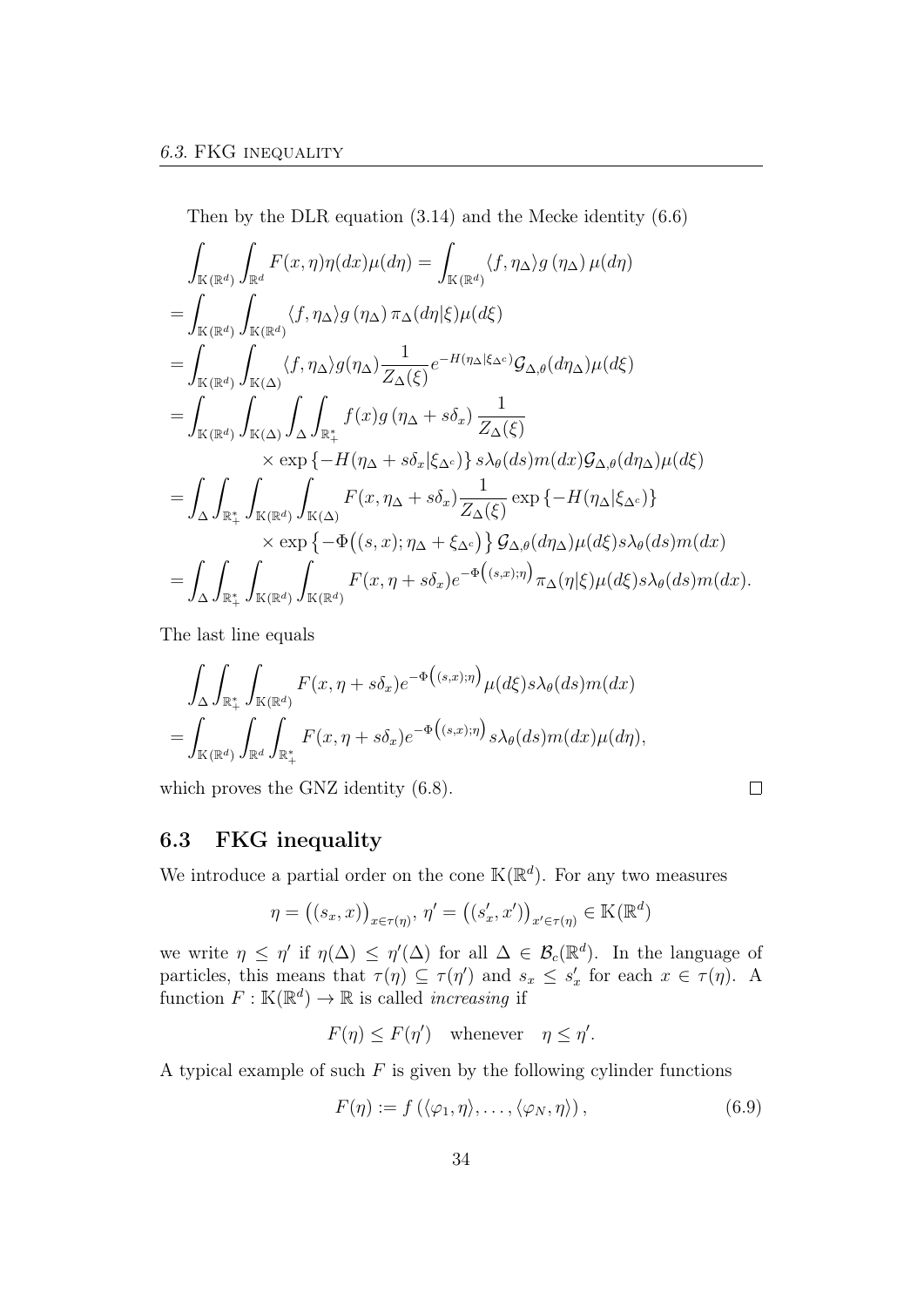where  $\varphi_1,\ldots,\varphi_N \in C_0^+(\mathbb{R}^d)$ ,  $N \in \mathbb{N}$  and  $f : \mathbb{R}^N \to \mathbb{R}$  is monotonically increasing in each argument.

**Proposition 6.5** (FKG inequality). The Gamma measure  $\mathcal{G}_{\theta}$  obeys the FKG inequality, which says that  $\mathcal{G}_{\theta}$  has positive correlations

$$
\mathit{Cov}_{\mathcal{G}_{\theta}}(F,G):=\int_{\mathbb{K}(\mathbb{R}^d)}FGd\mathcal{G}_{\theta}-\int_{\mathbb{K}(\mathbb{R}^d)}Fd\mathcal{G}_{\theta}\int_{\mathbb{K}(\mathbb{R}^d)}Gd\mathcal{G}_{\theta}\geq 0
$$

for all bounded increasing measurable functions  $F, G: \mathbb{K}(\mathbb{R}^d) \to \mathbb{R}$ .

By the monotone or dominated convergence, the result immediately extends to unbounded functions provided  $F, G \geq 0$  or  $F, G \in L^2(\mathbb{K}(\mathbb{R}^d), \mathcal{G}_{\theta}).$ 

The FKG inequality is well-known for Poisson measures on configuration spaces (see Lemma 2.1 in [19] and Corollary 1.2 in [11]) or more generally, for infinitely divisible  $\mathbb{M}(\mathbb{R}^d)$ -valued random variables (see Theorem 1.1 in [9] and [6]). In statistics, the random measures satisfying the FKG inequality are called associated.

*Proof of Proposition 6.5.* We use the identity  $\mathcal{G}_{\theta} = \mathcal{P}_{\theta} \mathbb{T}^{-1}$  and the FKG inequality for  $\mathcal{P}_{\theta}$  on  $\Gamma(\hat{\mathbb{R}}^d)$ . Consider a pair of bounded monotone functions  $F, G: \mathbb{K}(\mathbb{R}^d) \to \mathbb{R}$ . Then  $\hat{F} := F \circ \mathbb{T}$  and  $\hat{G} := G \circ \mathbb{T}$  are monotone functions on  $\Gamma(\mathbb{R}^d)$ . To this end, note that the homemorphism  $\mathbb{T} : \Gamma_f(\mathbb{R}^d) \to \mathbb{K}(\mathbb{R}^d)$  is order preserving, i.e.,  $\gamma_1 \geq \gamma_2$  in  $\Gamma_f(\hat{\mathbb{R}}^d)$  implies  $\mathbb{T}\gamma_1 \geq \mathbb{T}\gamma_2$  in  $\mathbb{K}(\mathbb{R}^d)$ . The latter is equivalent to checking that for any  $\varphi \in C_0^+(\mathbb{R}^d)$ 

$$
\langle \varphi, \mathbb{T}\gamma_1 \rangle = \langle s \otimes \varphi, \gamma_1 \rangle \ge \langle s \otimes \varphi, \gamma_2 \rangle = \langle \varphi, \mathbb{T}\gamma_2 \rangle.
$$

Therefore, we have

$$
\int_{\mathbb{K}(\mathbb{R}^d)} F(\eta)G(\eta)G_{\theta}(d\eta) = \int_{\Gamma(\hat{\mathbb{R}}^d)} F(\mathbb{T}\gamma)G(\mathbb{T}\gamma)\mathcal{P}_{\theta}(d\gamma)
$$
\n
$$
= \int_{\Gamma_f(\hat{\mathbb{R}}^d)} \hat{F}(\gamma)\hat{G}(\gamma)\mathcal{P}_{\theta}(d\gamma) \ge \int_{\Gamma_f(\hat{\mathbb{R}}^d)} \hat{F}(\gamma)\mathcal{P}_{\theta}(d\gamma) \int_{\Gamma_f(\hat{\mathbb{R}}^d)} \hat{G}(\gamma)\mathcal{P}_{\theta}(d\gamma)
$$
\n
$$
= \int_{\mathbb{K}(\mathbb{R}^d)} F(\eta)G_{\theta}(d\eta) \int_{\mathbb{K}(\mathbb{R}^d)} G(\eta)G_{\theta}(d\eta),
$$

 $\Box$ 

which yields the result.

Remark 6.6. There is a standard way of extending FKG correlation inequalities to ferromagnetic models. However, pure attractive pair interactions are not physically relevant for particle systems in the continuum. In [15] FKG inequalities have been proven for particle systems on marked configuration spaces with so-called weakely attractive interactions and then used to study existence and uniqueness of the corresponding Gibbs states.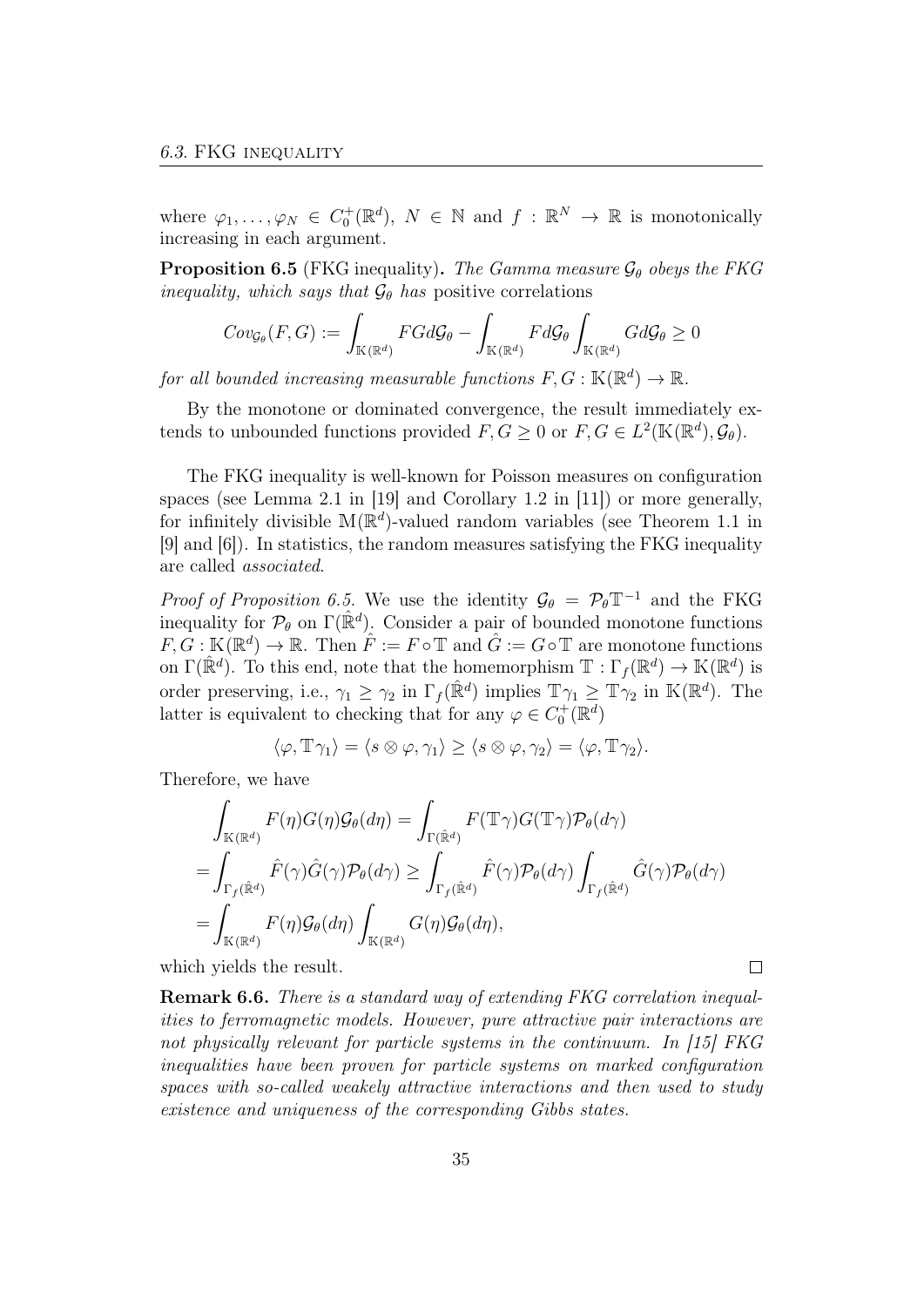# Acknowledgements

We thank Eugene Lytvynov, Ilya Molchanov and Anatoly Vershik for valuable discussions. Financial support by the DFG through the CRC (SFB) 701 "Spectral Structures and Topological Methods in Mathematics" and the IRTG (IGK) 1132 "Stochastics and Real World Models" is gratefully acknowledged.

# References

- [1] S. Albeverio, Yu. G. Kondratiev, and M. Röckner. Analysis and geometry on configuration spaces. J. Funct. Anal., 154(2):444–500, 1998.
- [2] S. Albeverio, Yu. G. Kondratiev, and M. Röckner. Analysis and geometry on configuration spaces: The Gibbsian case. J. Funct. Anal., 157:242–291, 1998.
- [3] D. J. Aldous and M. T. Barlow. On countable dense random sets. In Seminar on Probability, XV (Univ. Strasbourg, Strasbourg, 1979/1980) (French), volume 850 of Lecture Notes in Math., pages 311–327. Springer, Berlin, 1981.
- [4] T. O. Banakh and T. N. Radul. Topology of spaces of probability measures. Sb. Math., 188(7):973–995, 1997.
- [5] Christian Berg, Jens Peter Reus Christensen, and Paul Ressel. Positive definite functions on abelian semigroups. Math. Ann., 223(3):253–274, 1976.
- [6] R. Burton and E. Waymire. Scaling limits for associated random measures. Ann. Probab., 13(4):1267–1278, 1985.
- [7] R. L. Dobrushin. Gibbsian random fields for particles without hard core. Teoret. Mat. Fiz., 4(1):101–118, 1970.
- [8] R. L. Dobrushin. Prescribing a system of random variables by conditional distribtions. Theory Probab. Appl., 15:459–405, 1970.
- [9] Steven N. Evans. Association and random measures. Probab. Theory Related Fields, 86:1–19, 1990. 10.1007/BF01207510.
- [10] I.M. Gelfand and N.Ya. Vilenkin. Generalized Functions, volume 4. Academic Press, 1964.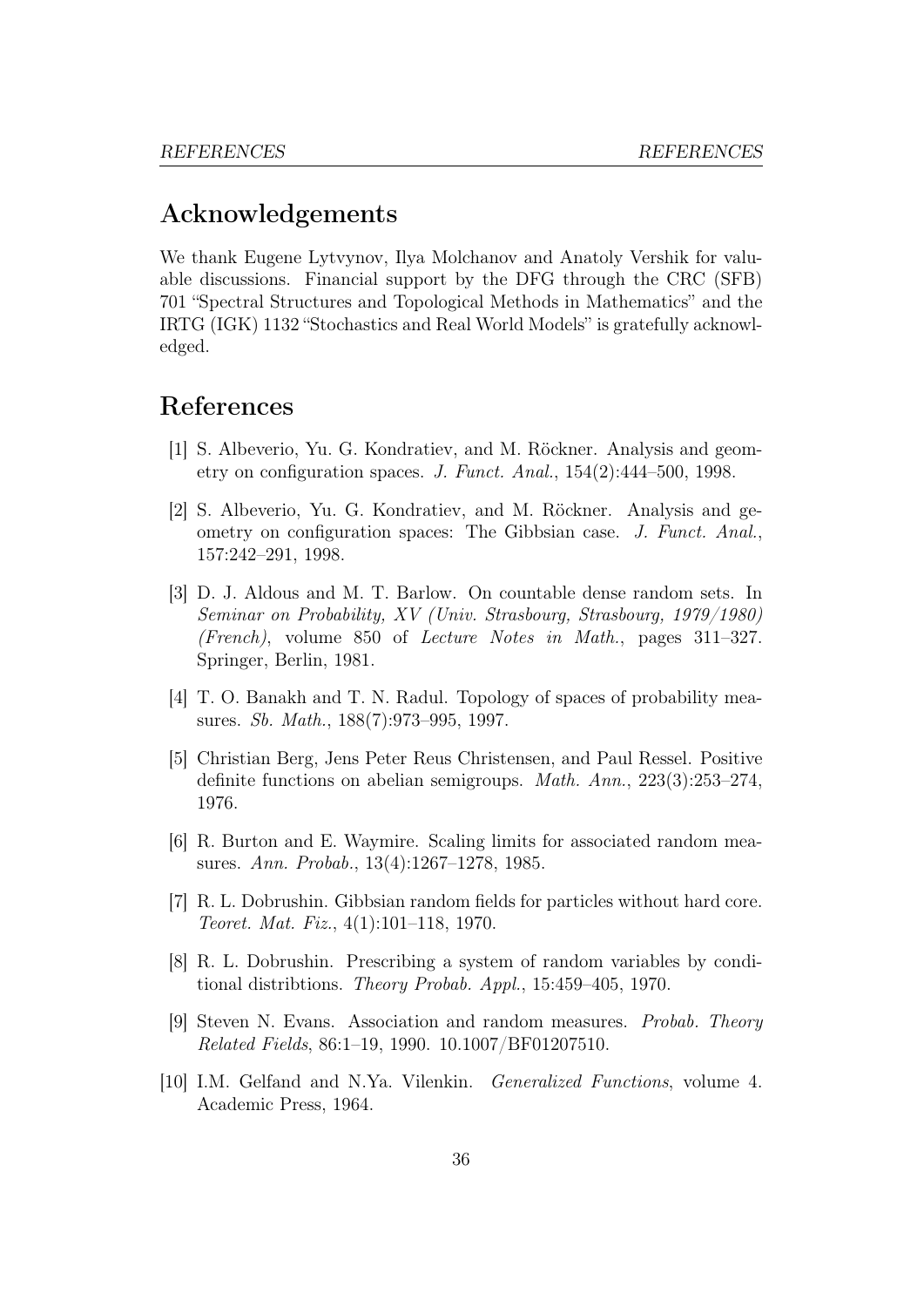- [11] H.-O. Georgii and T. Küneth. Stochastic comparison of point random fields. J. Appl. Probab., 34(4):pp. 868–881, 1997.
- [12] Hans-Otto Georgii. Canonical and grand canonical Gibbs states for continuum systems. Comm. Math. Phys., 48(1):31–51, 1976.
- [13] Hans-Otto Georgii. Canonical Gibbs measures, volume 760 of Lecture Notes in Mathematics. Springer, Berlin, 1979. Some extensions of de Finetti's representation theorem for interacting particle systems.
- [14] Hans-Otto Georgii. Gibbs Measures and Phase Transitions, volume 9 of de Gruyter Studies in Mathematics. Walter de Gruyter & Co., Berlin, 1988.
- [15] Hanno Gottschalk. Particle systems with weakly attractive interaction. Methods Funct. Anal. Topology, 11(4):356–369, 2005.
- [16] D. Hagedorn. Stochastic Analysis related to Gamma measures Gibbs perturbations and associated Diffusions. PhD thesis, Universität Bielefeld, 2011.
- [17] D. Hagedorn, Yu. G. Kondratiev, and Eugene Lytvynov. Quasiinvariance of Dirichlet forms related to Gibbs perturbations of Gamma measures. Universität Bielefeld, 2012.
- [18] D. Hagedorn, Yu. G. Kondratiev, Eugene Lytvynov, and A. M. Vershik. Integration by parts formula for the gamma process. preprint, Universität Bielefeld, 2012.
- [19] Svante Janson. Bounds on the distributions of extremal values of a scanning process. Stoch. Processes Appl.,  $18(2):313 - 328$ , 1984.
- [20] O. Kallenberg. Random Measures. Akad.-Verl., Berlin, 1983.
- [21] Wilfrid S. Kendall. Stationary countable dense random sets. Adv. Appl. Probab., 32(1):86–100, 2000.
- [22] J. F. C. Kingman. Poisson Processes. Clarendon Press, Oxford, 1993.
- [23] Yu. G. Kondratiev, J. L. de Silva, and L. Streit. Differential geometry on compound Poisson space. Methods Funct. Analysis Topology, 4(1):32–58, 1998.
- [24] Yu. G. Kondratiev, J. L. de Silva, L. Streit, and G. F. Us. Analysis on Poisson and Gamma spaces. Infinite Dimensi. Anal., Quantum Probab. Relat. Topi., 1(1):91–117, 1998.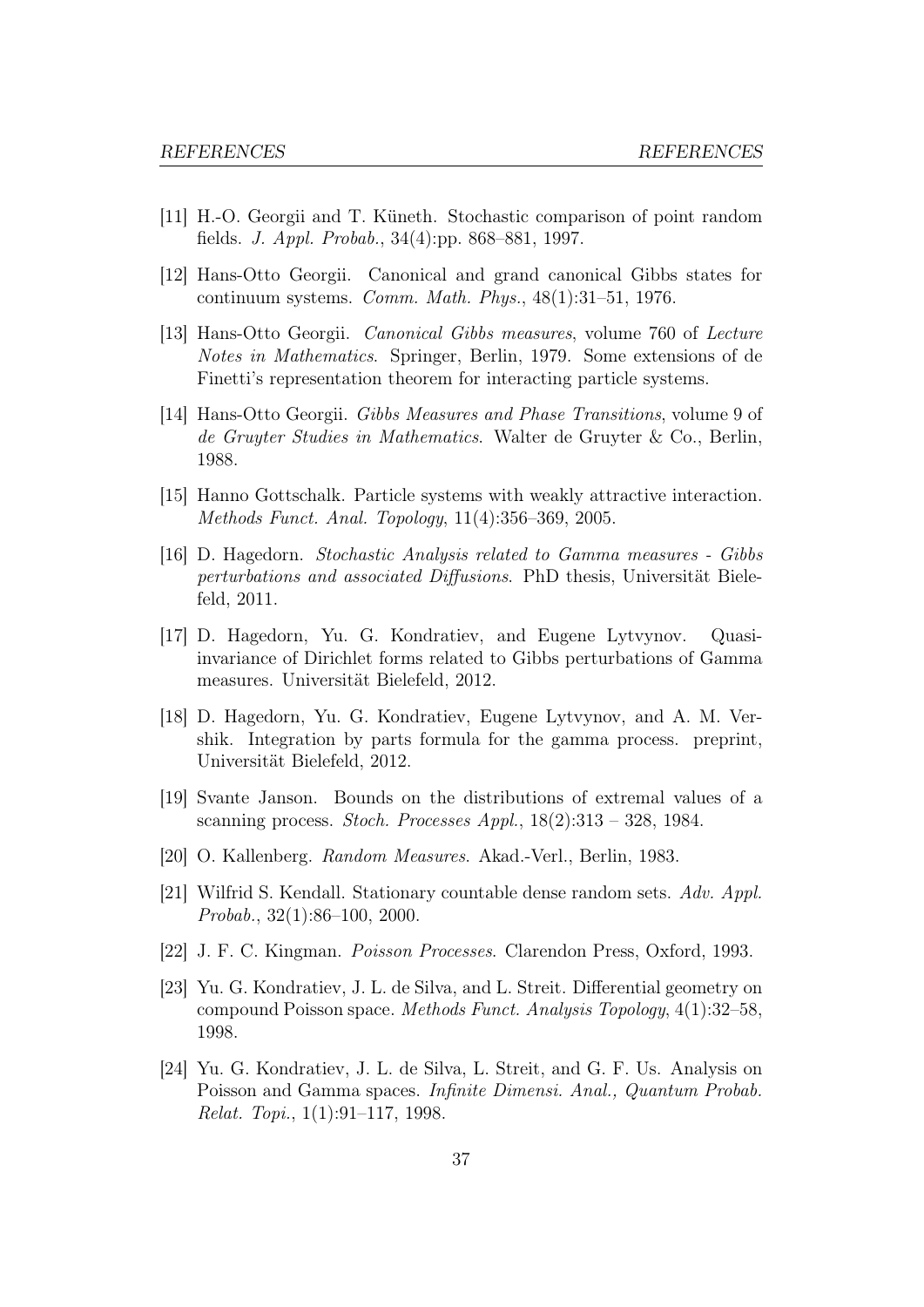- [25] Yu. G. Kondratiev, T. Pasurek, and M. Röckner. Gibbs measures of continuous systems: An analytic approach. submitted to Reviews. Math. Physics (2012), 2010.
- [26] T. Kuna. Studies in configuration space analysis and applications. PhD thesis, Rheinische Friedrich-Wilhelms-Universität Bonn, 1999.
- [27] T. Kuna, Yu. G. Kondratiev, and J. L. de Silva. Marked Gibbs measures via cluster expansion. Methods Funct. Anal. Topology, 4(4):50–81, 1998.
- [28] O. E. Lanford, III and D. Ruelle. Observables at infinity and states with short range correlations in statistical mechanics. Comm. Math. Phys., 13:194–215, 1969.
- [29] Shigeru Mase. Marked Gibbs processes and asymptotic normality of maximum pseudo-likelihood estimators. Math. Nachr., 209:151–169, 2000.
- [30] J. Mecke. Stationäre zufällige Maße auf lokalkompakten Abelschen Gruppen. Z. Wahrsch. verw. Gebiete, 9:36–58, 1967.
- [31] J. Meixner. Orthogonale Polynomsysteme mit einer besonderen Gestalt der erzeugenden Funktion. J. London Math. Society, 9:6–13, 1934.
- [32] Xuan-Xanh Nguyen and Hans Zessin. Integral and differential characterizations of the Gibbs process. Math. Nachr., 88:105–115, 1979.
- [33] K.R. Pathasarathy. Probalistic measures on metric spaces. New York-London: Academic Press, 1967.
- [34] Ch. J. Preston. Random Fields. Lecture Notes in Mathematics; 534. Springer, 1976.
- [35] Ch. J. Preston. Specifications and their Gibbs states. Lecture notes, Universität Bielefeld, available online at www. math.unibielefeld.de/~preston/rest/gibbs/files/specifications.pdf, 2005.
- [36] Ph. E. Protter. Stochastic Integration and Differential Equations. Stochastic Modelling applied Probab.; 21. Springer, 2005.
- [37] M. M. Rao. Local functionals and generalized random fields. Bull. Amer. Math. Soc., 74:288–293, 1968.
- [38] D. Ruelle. Statistical Mechanics: Rigorous Results. W. A. Benjamin, Inc., New York-Amsterdam, 1969.